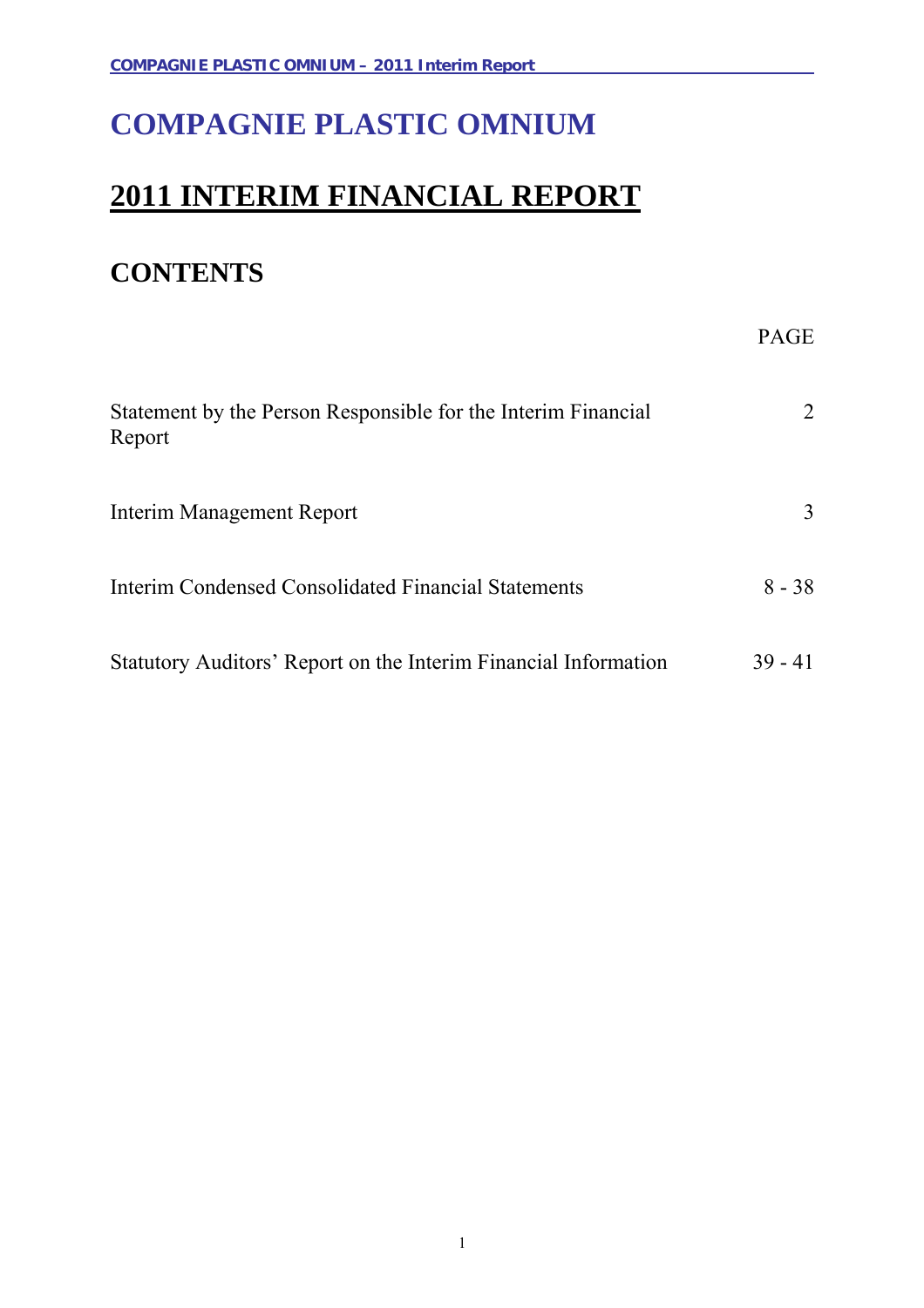# **STATEMENT BY THE PERSON RESPONSIBLE FOR THE INTERIM FINANCIAL REPORT**

I declare that, to the best of my knowledge, (i) the financial statements for the first six months of 2011 have been prepared in accordance with the applicable accounting standards and give a true and fair view of the assets and liabilities, financial position and results of the company and the consolidated companies, and (ii) the accompanying interim management report includes a fair review of significant events of the past six months, their impact on the interim financial statements and the main related party transactions for the period, as well as a description of the main risks and uncertainties in the second half of the year.

Levallois, France – 21 July 2011

Laurent Burelle

Chairman and Chief Executive Officer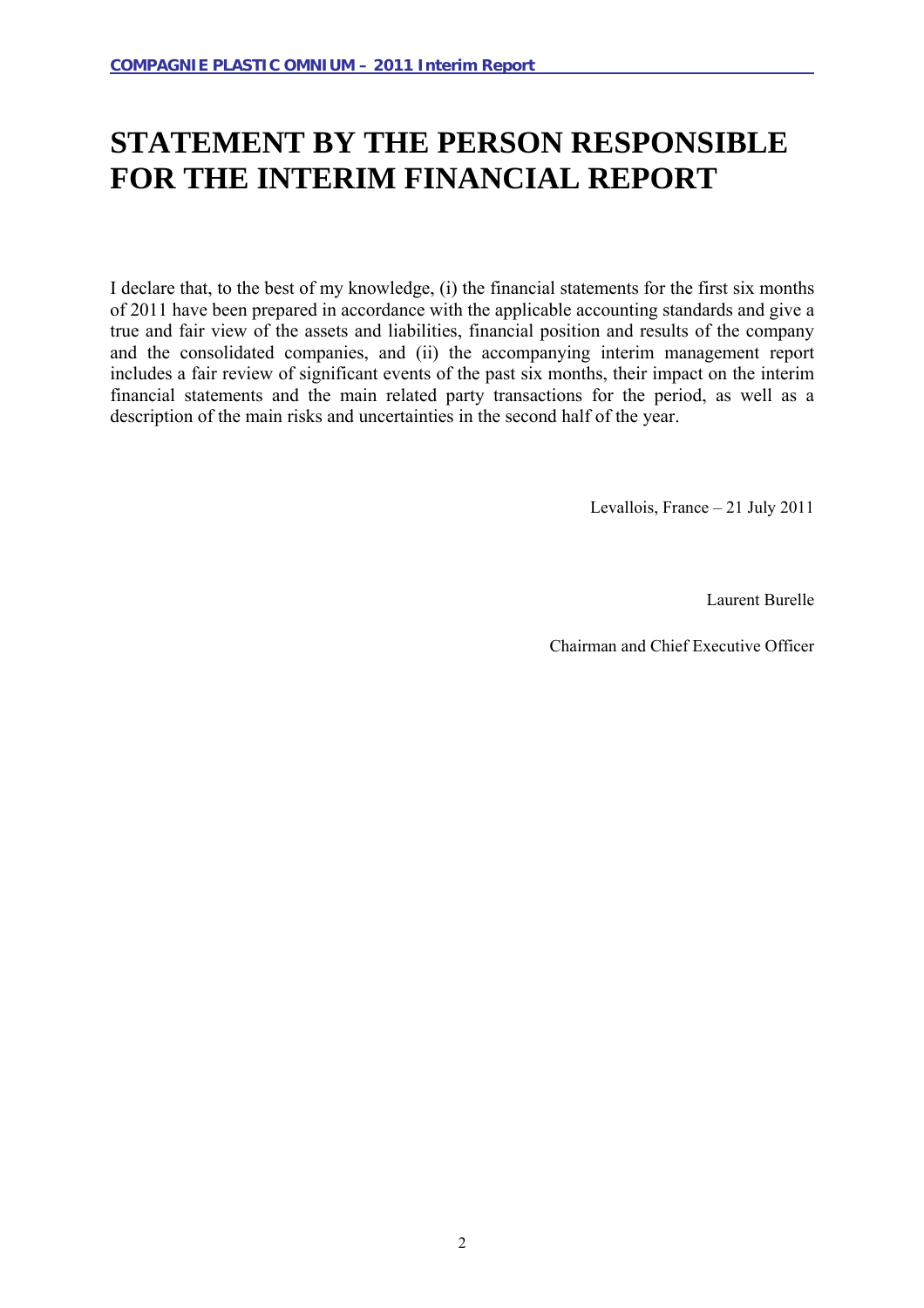# **INTERIM MANAGEMENT REPORT**

# **SIGNIFICANT EVENTS OF FIRST-HALF 2011**

# *Pursuing a targeted acquisitions strategy*

In the first half of the year, Plastic Omnium pursued its strategy of making targeted acquisitions in its two businesses – Automotive and Environment – to accelerate their potential for growth in new regions and with new customers.

In the Automotive Division, wholly owned subsidiary Plastic Omnium Auto Inergy (POAI) acquired the plastic fuel system/fuel tank manufacturing assets of Ford Motor Company's Automotive Components Holdings LLC subsidiary in Milan, Michigan on 1 June 2011.

With annual output of 1.3 million fuel tanks, the acquired operations have strengthened POAI's North American production base, which already includes three plants – in Adrian, Michigan; Anderson, South Carolina; and Ramos, Mexico – that mainly supply General Motors, Hyundai, Nissan and Chrysler. A new plant will be built in Michigan to which current production at the Milan plant will be transferred in 2013.

The acquisition also enables POAI to forge a global partnership with Ford by becoming a worldwide Aligned Business Framework (ABF) Supplier. At the same time, Ford has now become one of POAI's leading global customers.

In addition, POAI announced in early July the creation of a joint venture with Beijing Hainachuan Automotive Parts Co Ltd (BHAP), a subsidiary of Beijing Automotive Industry Co (BAIC). BAIC is one of China's leading automobile manufacturers, operating locally both under its own brand and through its joint ventures with Mercedes Benz and Hyundai.

The new company will be owned 40% by BHAP and 60% by POAI, which will contribute its Beijing production plant, where fuel systems for Hyundai are already being produced. The transaction strengthens POAI's growth potential in China, the world's largest automobile market, by creating a cooperative relationship with BAIC and its partners Mercedes and Hyundai in China.

In the Environment Division, Plastic Omnium strengthened its regional leadership in the fast-growing underground waste containers segment with the May 2011 acquisition of Rotherm, one of Europe's leading manufacturers in this segment. Based in Stadtlohn, in North Rhine-Westphalia, the company reported revenue of €12 million in 2010.

Underground containers take up less space in public areas, while their large size means that they need fewer collection rounds, thereby reducing both truck traffic and operating costs for public authorities. The number of these containers is expected to triple in Europe by 2015, generating a targeted  $\epsilon$ 100 million in revenue for Plastic Omnium. At present, the Company's backlog totals 10,000 underground containers, representing total revenue of  $\epsilon$ 50 million.

# *Continuing to develop operations in fast-growing automobile-producing regions*

Plastic Omnium is continuing to strengthen its production base in regions with fast growing automobile output, particularly in the BRIC countries (Brazil, Russia, India and China). Since the end of 2008, the Automotive Division has opened a total of nine new production facilities, of which six in China and three in India. On 5 July 2011, for example, Plastic Omnium Auto Inergy's 55%-owned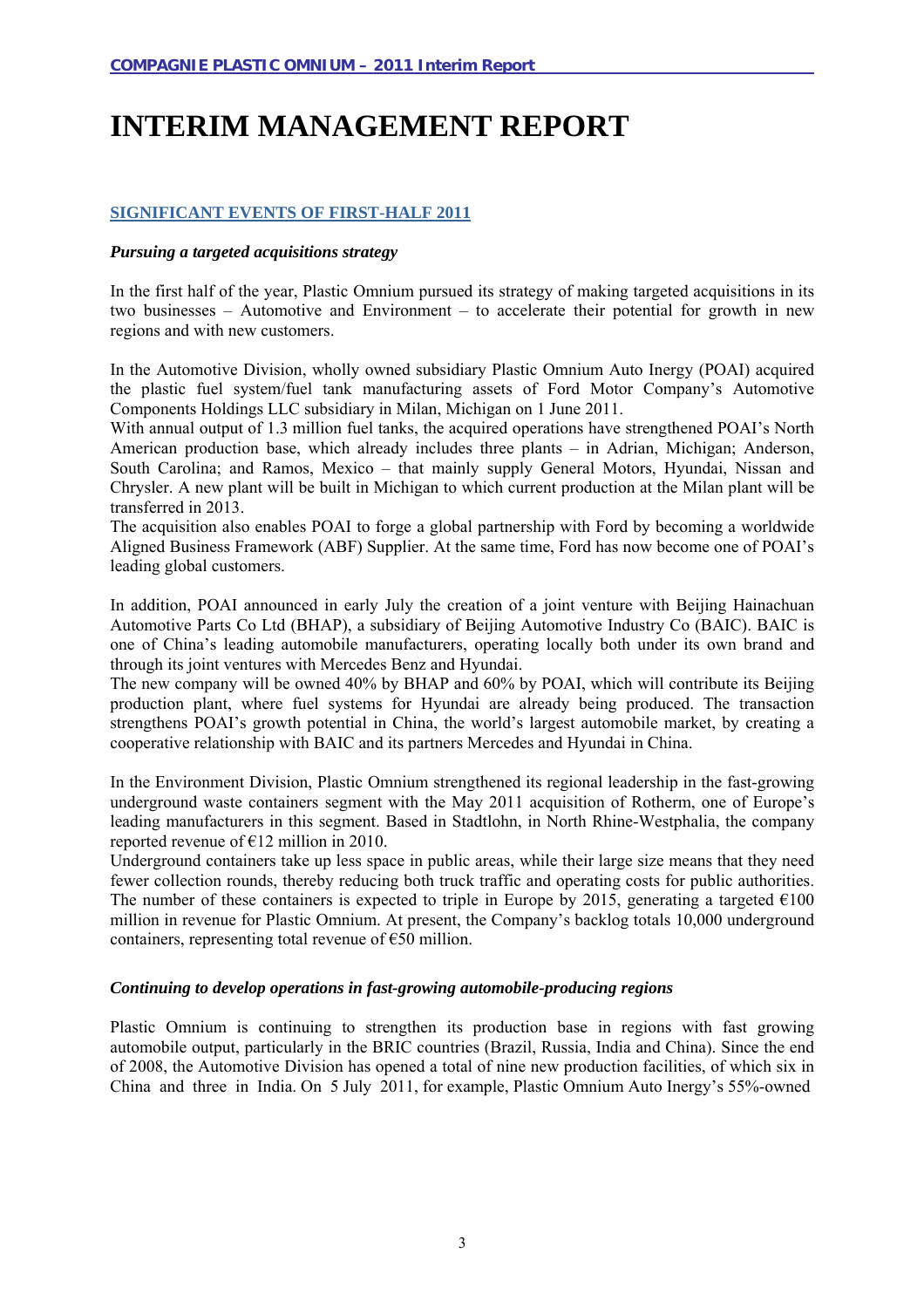joint venture with Suzuki Maruti inaugurated a new fuel tank manufacturing plant in India, which in August will begin delivering fuel tanks for Suzuki's Swift subcompact.

Five new plants are currently under construction, two in China and one each in Brazil, Poland and Morocco. They will raise the contribution of manufacturing facilities outside Western Europe to 53% of the worldwide total.

# *Increased investment in research and development*

The 51% increase in R&D spend in the first half of 2011 reflects Plastic Omnium's determination to become a clean vehicle specialist, by helping to drive down  $CO<sub>2</sub>$  and NO<sub>x</sub> emissions, and a waste reduction specialist, through the activities of its Environment Division.

Plastic Omnium Auto Exterior's backlog now includes nine orders for composite-material tailgates, which weigh five to ten kilograms less than their sheet-metal counterparts. Plastic Omnium Auto Inergy's Selective Catalyst Reduction (SCR) solution, which reduces nitrous oxide emissions in diesel engines, has gone from strength to strength, with eight orders now in the backlog. In addition, POAI is developing its range of fuel systems for hybrid vehicles, with 22 orders already booked.

Plastic Omnium Environment has won its first contracts for the new wheeled bin launched in late 2010, which is manufactured entirely from plant-based polyethylene derived from sugarcane. The aim is to sell 300,000 units per year.

The Sigmatech international R&D center set up in 2002 in the Lyon area now employs some 500 engineers and technicians. While specialized in automobile exterior modules and components, the center has also been home to Plastic Omnium Environment R&D teams since 2009. It will be extended this year to help drive the faster development of automotive structural components made from composite materials.

Lastly, in 2013 Plastic Omnium Auto Inergy will open a new international fuel system/fuel tank R&D center in France.

# *Rejoining the SBF 120 index*

On 21 March, Compagnie Plastic Omnium rejoined the SBF 120 index and joined the newly created CAC Mid 60 index.

The three-for-one stock split approved by shareholders on 28 April 2011 was carried out on 10 May 2011, so that the share capital is now represented by 52,933,797 shares with a par value of €0.17 each. These events helped to widen the market for Plastic Omnium shares, lifting average trading volume since 1 April 2011 to 98,000 shares a day, versus 80,000 in 2010.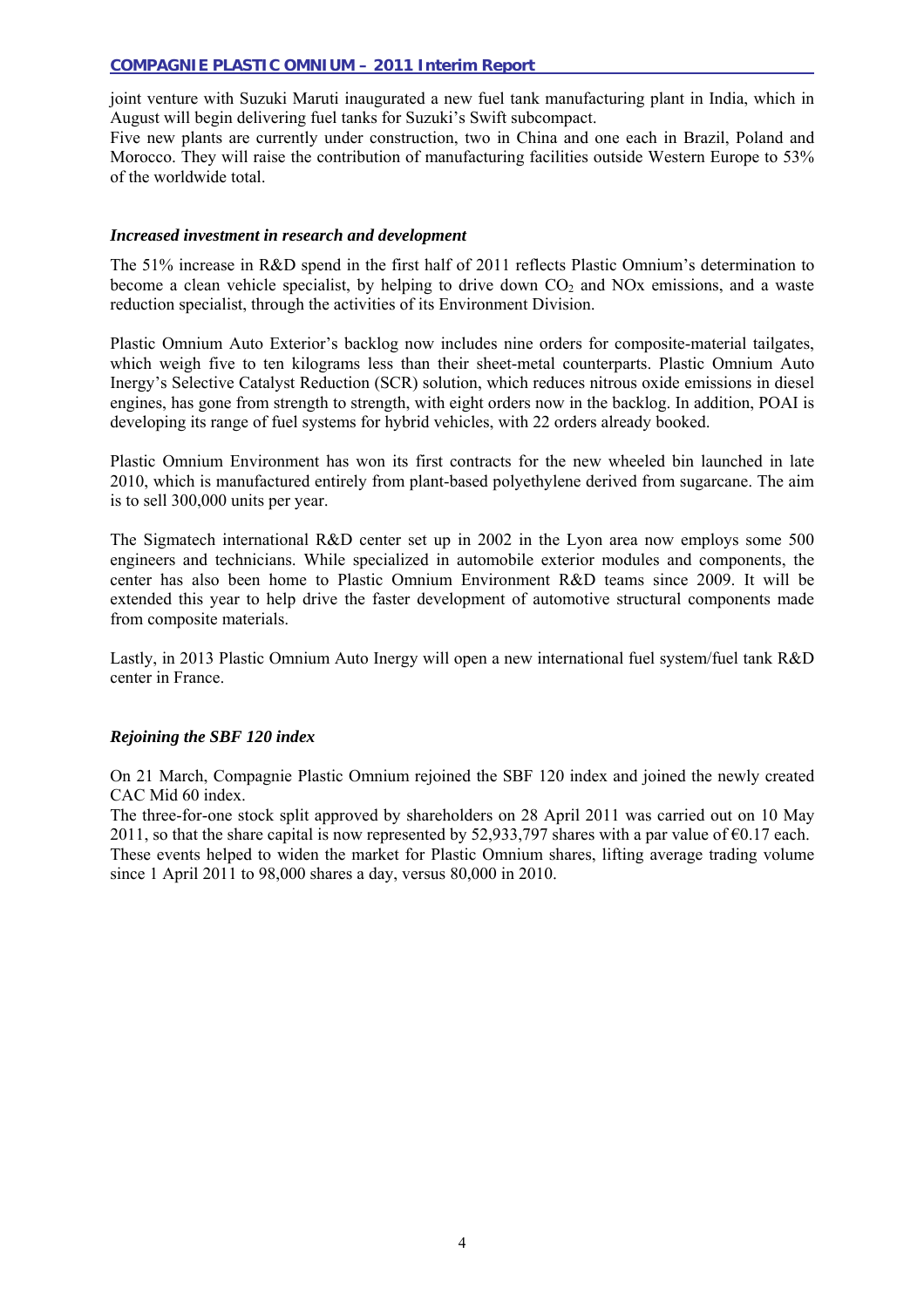# **FIRST-HALF 2011 CONSOLIDATED RESULTS**

Consolidated revenue amounted to  $\epsilon$ 2,019.5 million for the six months ended 30 June 2011, a 33% rise over first-half 2010. At constant exchange rates, the increase was 34.7%.

Revenue reflects the acquisition of all outstanding shares of Inergy Automotive Systems as of 1 September 2010. At comparable exchange rates and scope of consolidation, the increase was 10.8%.

| <b>Consolidated revenue</b>        | 1,518.0         | 2,019.5            | $+33.0\%$  |
|------------------------------------|-----------------|--------------------|------------|
| <b>Plastic Omnium Environment</b>  | 226.5           | 242.8              | $+7.2\%$   |
| Plastic Omnium Automotive          | 1,291.5         | 1,776.6            | $+37.6%$   |
| in $\epsilon$ millions by business | First-half 2010 | First-half<br>2011 | $%$ change |

The sharp increase in revenue may be analyzed as follows, by business and region:

| in $\epsilon$ millions and as % of<br>revenue by region | First-half 2010    | First-half<br>2011  | $%$ change |
|---------------------------------------------------------|--------------------|---------------------|------------|
| France                                                  | 340.1<br>$22\%$    | 408.7<br><b>20%</b> | $+20.2%$   |
| Europe (excl. France)                                   | 574.6<br>38%       | 778.2<br>39%        | $+35.4%$   |
| North America                                           | 345.6<br>23%       | 450.5<br>22%        | $+30.4%$   |
| Asia                                                    | 186.4<br>$12\%$    | 279.8<br>14%        | $+50.1\%$  |
| South America, Africa                                   | 71.3<br>5%         | 102.3<br>$5\%$      | $+43.5%$   |
| <b>Consolidated revenue</b>                             | 1,518.0<br>$100\%$ | 2,019.5<br>100%     | $+33.0\%$  |

*Automotive –* Revenue generated by Plastic Omnium Auto Exterior and Plastic Omnium Auto Inergy rose 37.6% to €1,777 million. At comparable exchange rates and scope of consolidation, the increase was 11.7%. By comparison, worldwide automobile production rose by 2.3% in the first half, compared with the prior-year period. This above-market performance reflects the Group's expanded manufacturing presence in fast-growing regions, diversification of the customer portfolio and the success of innovative solutions to help reduce harmful emissions and make vehicles lighter.

Revenue from Eastern Europe, Asia and South America was up by 48% and now accounts for 31% of the Automotive Division total. Business in China improved by  $35\%$  to  $6106.3$  million, representing 6% of the Division total.

Five carmakers account for more than 10% of Automotive revenue, as follows: General Motors – Opel with 18%, PSA Peugeot Citroën with 18%, Renault (including Nissan, Dacia and Samsung) with 13%, Volkswagen with 14% and BMW with 11%. While representing 4% of total Automotive revenue in first-half 2011, Ford's contribution will sharply increase as a result of the acquisition of its assets in Milan, Michigan.

The Environment business *– Plastic Omnium Environment* – reported revenue of  $\epsilon$ 243 million, up 7.2%. Growth was led by enhancements to the urban equipment and waste reduction solutions offerings.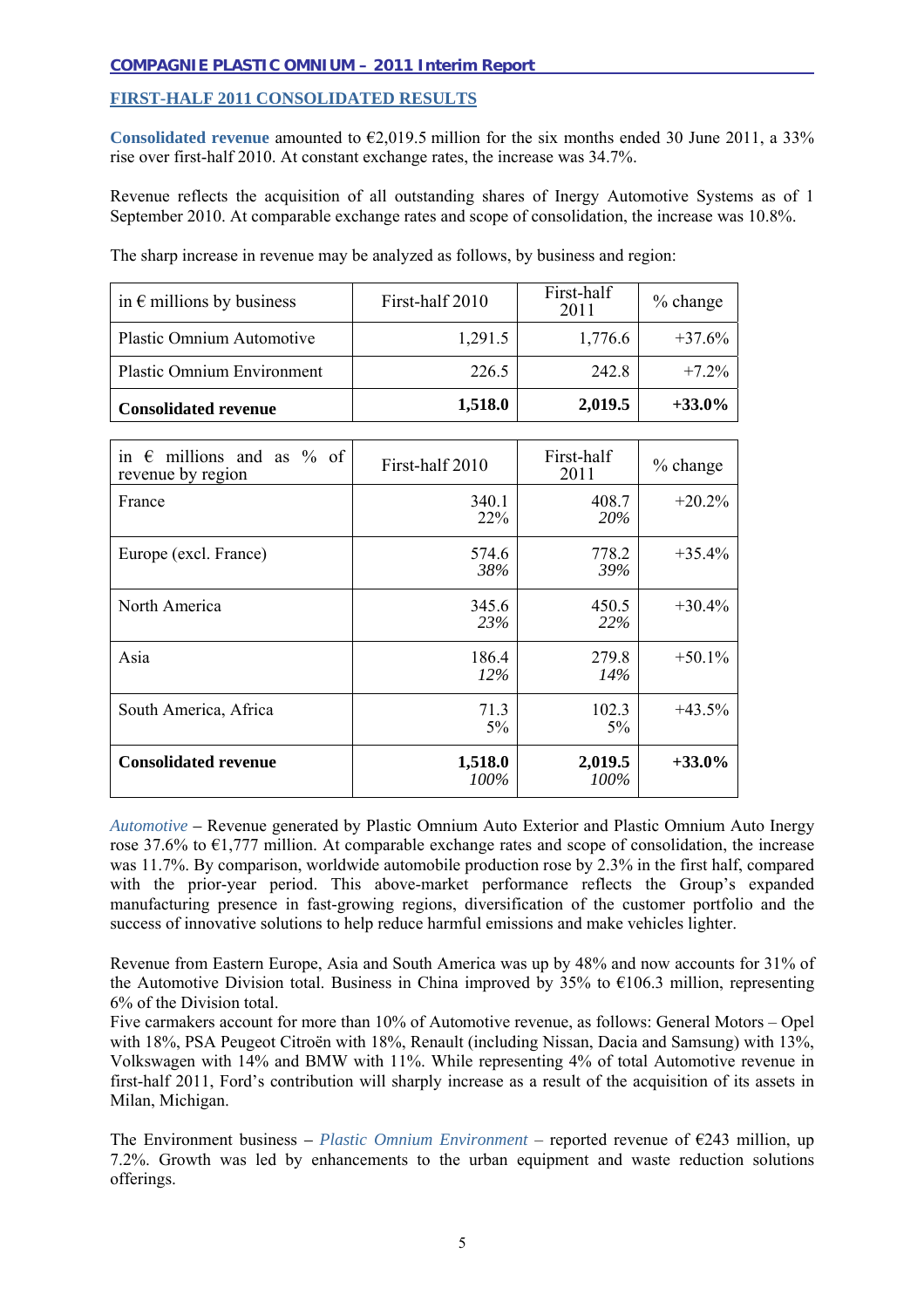Gross profit stood at  $\epsilon$ 309.2 million compared with  $\epsilon$ 234.9 million in the first-half 2010, while gross margin amounted to 15.3% of revenue versus 15.5%, reflecting the increase in raw materials prices over the period.

Gross R&D spending rose by  $\epsilon$ 30.7 million to  $\epsilon$ 91.3 million. On a net basis – i.e. excluding capitalized development costs and amounts re-invoiced to customers – these costs stood at €34.6 million or 1.7% of revenue, versus €28.2 million in first-half 2010.

**Selling costs** amounted to €31.6 million, or 1.6% of revenue, versus 1.8% in the first six months of 2010.

**Administrative expenses** rose to €92.7 million in first-half 2011, from €68.5 million in the yearearlier period, but were limited to just 4.6% of revenue.

Thanks to ongoing disciplined management of production costs and overheads at a time of sharply rising production volumes, **operating margin** increased to €150.4 million or 7.4% of revenue, from  $£111.3$  million or 7.3% in first-half 2010.

By business, operating margin may be analyzed as follows:

| $(in$ $\in$ millions)      |                       | First-half | First-half |
|----------------------------|-----------------------|------------|------------|
|                            |                       | 2010       | 2011       |
| PLASTIC OMNIUM AUTOMOTIVE  |                       | 101.3      | 142.4      |
|                            | % of Division revenue | 7.8%       | 8.0%       |
| PLASTIC OMNIUM ENVIRONMENT |                       | 10.0       | 8.0        |
|                            | % of Division revenue | 4.4%       | 3.3%       |
| <b>TOTAL</b>               |                       | 111.3      | 150.4      |
|                            | % of total revenue    | 7.3%       | 7.4%       |

**Other operating income and expenses** represented a net expense of €3.2 million in first-half 2011.

**Net finance costs and other financial income and expenses** totaled €17.7 million, or 0.9% of revenue, the same percentage as in first half of 2010.

**Income tax expense amounted to**  $E29.1$  **million, compared with**  $E13.9$  **million in the first six months** of 2010. The effective tax rate was 24%, versus 15% in the prior-year period.

**Net profit** climbed 26% to €91.4 million, representing 4.5% of revenue. Attributable net profit amounted to  $\epsilon$ 88 million, versus  $\epsilon$ 66.8 million for the first six months of 2010.

# **BALANCE SHEET AND CHANGE IN NET DEBT**

Funds from operations amounted to  $\epsilon$ 212 million, versus  $\epsilon$ 161 million in first-half 2010.

R&D and capital expenditure totaled €83 million and as announced, remained under 5% of revenue for the period  $(4.1\%)$ .

Even though output rose sharply in the first-half, the increase in working capital requirement was limited to €4 million, enabling Compagnie Plastic Omnium to generate free cash flow of €76 million for the period.

Net debt was reduced by  $\epsilon$ 39 million during the period, improving the net debt-to-equity ratio to 77% at 30 June 2011 from 87% at 31 December 2010. Net debt at 30 June 2011 amounted to €499 million, representing an EBITDA ratio of 1x.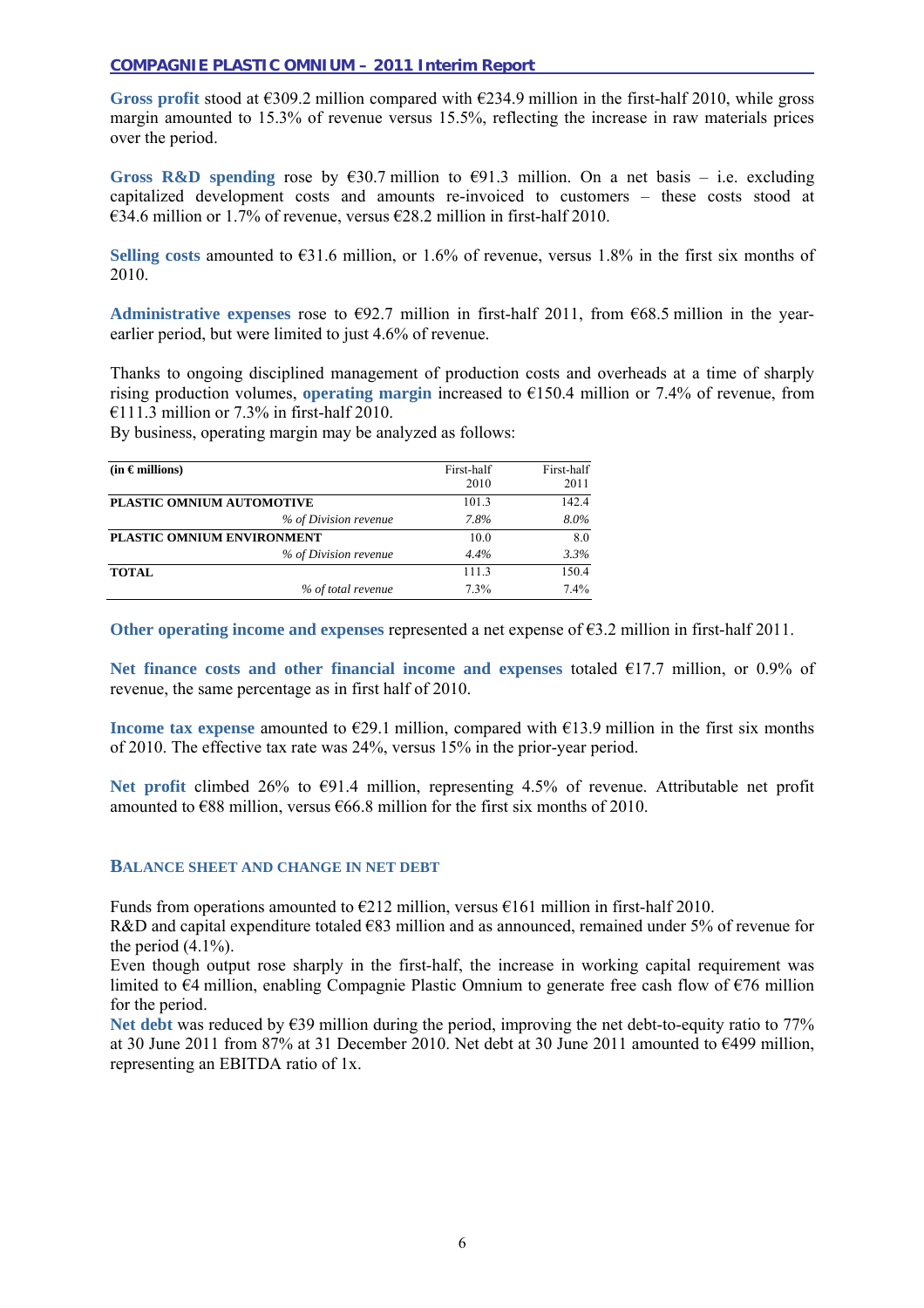# **RELATED PARTY AGREEMENTS**

Related parties at 30 June 2011 were unchanged from 31 December 2010 and related party transactions during the first half were similar to those for the previous year.

# **OUTLOOK**

Based on the Group's first-half performance, results for full year 2011 should be sharply higher than in 2010.

In the current business environment, Compagnie Plastic Omnium has the ability to continue growing rapidly while keeping debt under control.

# **SECOND-HALF 2011 RISK FACTORS**

Risk factors for the last six months of the year are the same as those described in the management report for the year ended 31 December 2010.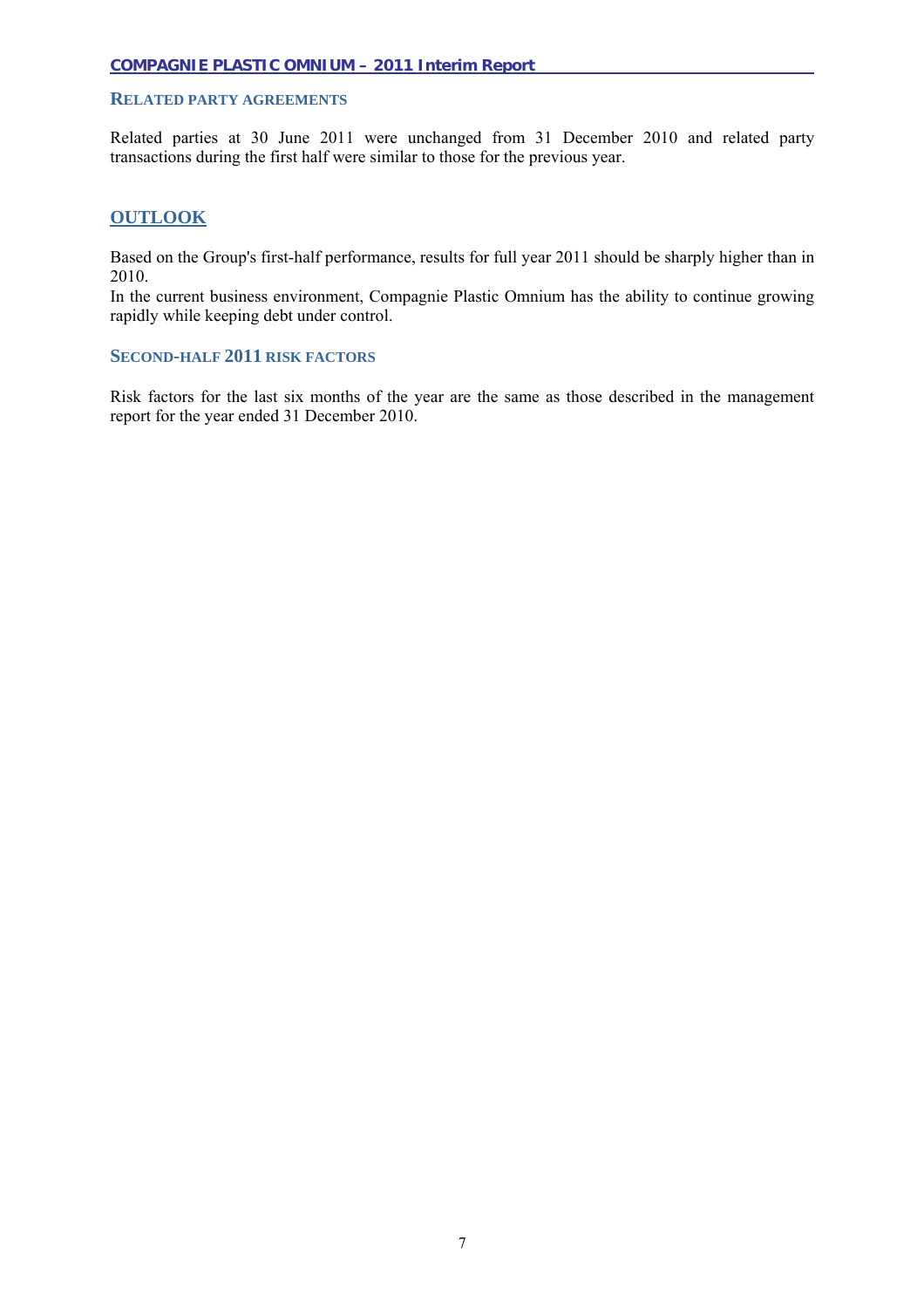# **CONDENSED CONSOLIDATED FINANCIAL STATEMENTS**

# **SIX MONTHS ENDED 30 JUNE 2011**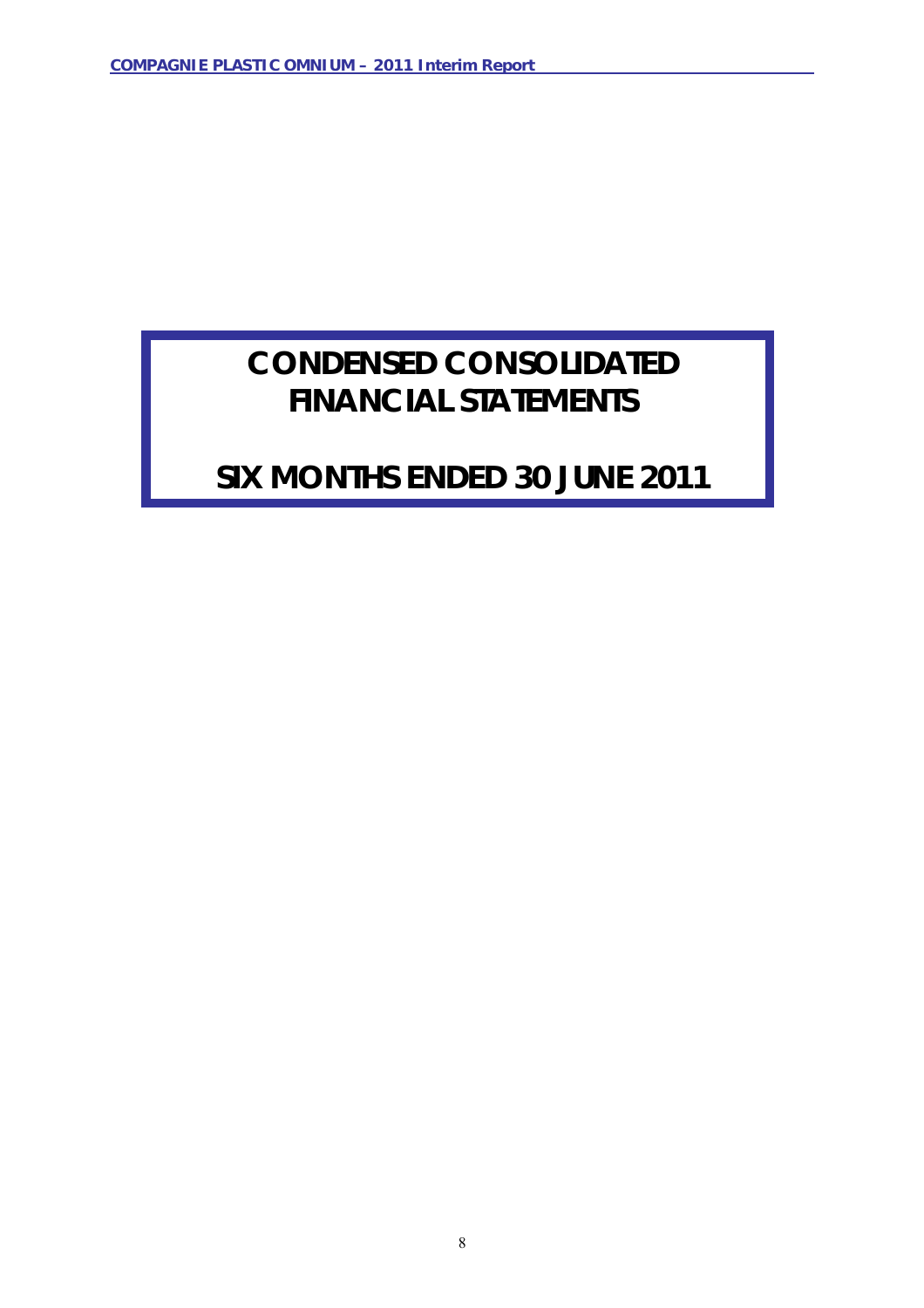# **Balance sheet**

| (in thousands of euros)                                    | <b>Note</b>                 | <b>30 June 2011</b> | 31 December 2010 |
|------------------------------------------------------------|-----------------------------|---------------------|------------------|
| <b>ASSETS</b>                                              |                             |                     |                  |
| Goodwill                                                   | $3.1.2 - 5.1.1$             | 364,649             | 362,549          |
| Intangible assets                                          | 3.1.2                       | 269,767             | 284,900          |
| Property, plant and equipment                              | 3.1.2                       | 663,753             | 672,865          |
|                                                            |                             |                     |                  |
| Investment property                                        | 3.1.2                       | 18,355              | 18,355           |
| Investments in associates                                  |                             | 3,762               | 14,224           |
| Available-for-sale financial assets* #                     | 5.1.2                       | 12,348              | 1,444            |
| Other non-current financial assets*                        | $5.1.3 - 5.2.4.1$           | 68,486              | 66,591           |
| Deferred tax assets                                        |                             | 88,346              | 70,682           |
| <b>Total non-current assets</b>                            |                             | 1,489,466           | 1,491,610        |
| Inventories                                                | $3.1.2 - 5.1.4$             | 343,803             | 273,337          |
| Finance receivables – current portion*                     | $5.1.5 - 5.2.4.1$           | 37,374              | 51,034           |
| Trade receivables                                          | $3.1.2 - 5.1.6(2) - (4)$    | 481,594             | 391,780          |
| Other receivables                                          | $3.1.2 - 5.1.6(3) - (4)$    | 209,685             | 139,974          |
| Other short-term financial receivables*                    | $5.1.5 - 5.2.4.1$           | 3,841               | 4,098            |
| Hedging instruments*                                       | $3.1.2 - 5.2.4.1 - 5.2.5.1$ | 3,289               | 3,385            |
| Cash and cash equivalents*                                 | 5.1.7                       | 199,085             | 193,305          |
| <b>Total current assets</b>                                |                             | 1,278,671           | 1,056,914        |
|                                                            |                             |                     |                  |
| <b>Assets held for sale</b>                                |                             | 1,604               | 2,394            |
| <b>TOTAL ASSETS</b>                                        |                             | 2,769,741           | 2,550,918        |
| <b>Equity and liabilities</b>                              |                             |                     |                  |
| Share capital                                              | 5.2.1                       | 8,999               | 8,822            |
| Treasury stock                                             |                             | (44, 317)           | (37, 839)        |
| Additional paid-in capital                                 |                             | 89,459              | 89,459           |
| Other reserves and retained earnings                       |                             | 424,118             | 327,224          |
| Profit for the period                                      |                             | 88,041              | 139,546          |
| Equity attributable to owners of the parent                |                             | 566,300             | 527,212          |
| Non-controlling interests                                  |                             | 73,971              | 79,468           |
| <b>Total equity</b>                                        |                             | 640,271             | 606,680          |
| Long-term borrowings*                                      | 5.2.4.1                     | 489,740             | 723,145          |
| Provisions for pensions and other post-employment benefits | 5.2.3                       | 46,618              | 47,074           |
| Long-term provisions for liabilities and charges           | 5.2.3                       | 19,496              | 19,187           |
| Long-term government grants                                |                             | 10,773              | 11,658           |
| Deferred tax liabilities                                   |                             | 82,561              | 53,462           |
| <b>Total non-current liabilities</b>                       |                             | 649,188             | 854,526          |
| Bank overdrafts*                                           | $5.1.7.2 - 5.2.4.1 - 6.2$   | 63,441              | 30,672           |
| Short-term borrowings*                                     | $5.2.4.1 - 6.2$             | 255,995             | 90,766           |
| Other short-term debt*                                     | $5.2.4.1 - 6.2$             | 1,188               | 7,147            |
| Hedging instruments*                                       | $5.2.4.1 - 5.2.5.1 - 6.2$   | 2,489               | 5,362            |
| Short-term provisions for liabilities and charges          | 5.2.3                       | 44,112              | 55,649           |
| Current portion of long-term government grants             |                             | 259                 | 277              |
| Trade payables                                             | $5.2.6(1) - (3) - 6.2$      | 633,865             | 528,839          |
| Other operating liabilities                                | $5.2.6(2) - (3)$            | 478,933             | 371,000          |
| <b>Total current liabilities</b>                           |                             | 1,480,282           | 1,089,712        |
| Liabilities related to assets held for sale                |                             |                     |                  |
| TOTAL EQUITY AND LIABILITIES                               |                             | 2,769,741           | 2,550,918        |

*\* Net debt totaled €499.5 million at 30 June 2011 versus €537.8 million at 31 December 2010.* 

*# Of which €1,328 thousand and €848 thousand, corresponding to contributions to France's Tier 2 Automotive OEM Modernization Fund (FMEA2), which were included in the calculation of net debt at 30 June 2011 and 31 December 2010, respectively (see note 5.1.2).*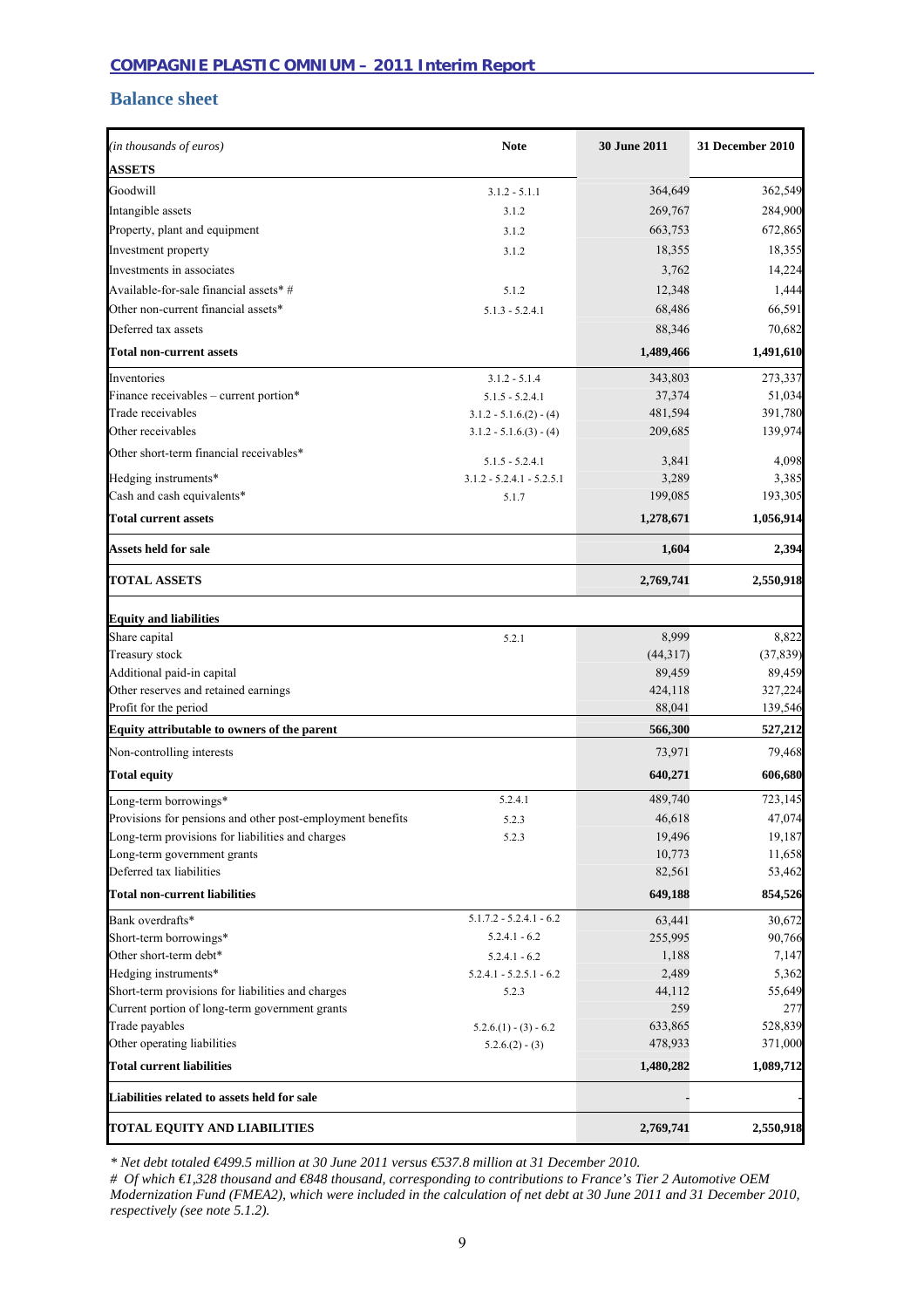# **Income statement**

| (in thousands of euros)                                                               | <b>Note</b>   | <b>First-half</b><br>2011 | $\frac{0}{0}$  | <b>First-half</b><br>2010 | $\frac{0}{0}$  |
|---------------------------------------------------------------------------------------|---------------|---------------------------|----------------|---------------------------|----------------|
| <b>Revenue</b>                                                                        | $3.1.1 - 3.2$ | 2,019,462                 | 100%           | 1,518,022                 | 100%           |
| Cost of sales                                                                         | 4.2           | (1,710,229)               | $-84.7%$       | (1,283,089)               | $-84.5%$       |
| <b>Gross profit</b>                                                                   |               | 309,233                   | 15.3%          | 234,933                   | 15.5%          |
| Net research and development costs                                                    | $4.1 - 4.2$   | (34, 552)                 | $-1.7%$        | (28, 162)                 | $-1.9%$        |
| Selling costs                                                                         | 4.2           | (31,650)                  | $-1.6%$        | (26,978)                  | $-1.8%$        |
| Administrative expenses                                                               | 4.2           | (92,650)                  | $-4.6%$        | (68, 507)                 | $-4.5%$        |
| Operating margin before amortization of intangible assets<br>acquired*                | 3.1.1         | 150,381                   | $7.4\%$        | 111,287                   | 7.3%           |
| Amortization of intangible assets acquired*                                           | 4.3           | (7,890)                   | $-0.4%$        |                           | $\blacksquare$ |
| Operating margin after amortization of intangible assets acquired*                    | 3.1.1         | 142,491                   | 7.1%           | 111,287                   | 7.3%           |
| Other operating income                                                                | 4.4           | 19,343                    | 1.0%           | 5,442                     | 0.4%           |
| Other operating expenses                                                              | 4.4           | (22, 579)                 | $-1.1%$        | (11, 787)                 | $-0.8%$        |
| Finance costs – net                                                                   | 4.5           | (15,772)                  | $-0.8%$        | (9,749)                   | $-0.6%$        |
| Other financial income and expense, net                                               | 4.5           | (1,949)                   | $-0.1%$        | (4, 547)                  | $-0.3%$        |
| Share of profit/(loss) of associates                                                  |               | (165)                     | $\blacksquare$ | (3,175)                   | $-0.2%$        |
| Profit from continuing operations before income tax                                   | 3.1.1         | 121,369                   | 6.0%           | 87,472                    | 5.8%           |
| Income tax                                                                            | 4.6           | (29, 133)                 | $-1.4%$        | (13,938)                  | $-0.9%$        |
| Net profit from continuing operations                                                 | 3.1.1         | 92,236                    | 4.6%           | 73,535                    | 4.8%           |
| Net loss from discontinued operations                                                 |               | (868)                     |                | (1,263)                   | $-0.1%$        |
| Net profit                                                                            | 3.1.1         | 91,368                    | 4.5%           | 72,271                    | 4.8%           |
| Net profit attributable to non-controlling interests                                  |               | 3,327                     | 0.2%           | 5,447                     | 0.4%           |
| Net profit attributable to owners of the parent                                       |               | 88,041                    | 4.4%           | 66,824                    | 4.4%           |
| Earnings per share attributable to owners of the parent                               |               |                           |                |                           |                |
| Basic earnings per share (in euros)**                                                 |               | 1.82                      |                | 4.15                      |                |
| Diluted earnings per share (in euros)***                                              |               | 1.75                      |                | 4.11                      |                |
| Earnings per share from continuing operations attributable to owners of<br>the parent |               |                           |                |                           |                |
| Basic earnings per share (in euros)**                                                 |               | 1.91                      |                | 4.23                      |                |
| Diluted earnings per share (in euros)***                                              |               | 1.83                      |                | 4.19                      |                |

*\* Intangible assets acquired in business combinations.* 

*\*\* Basic earnings per share have been calculated using the number of shares outstanding less treasury stock.* 

*\*\*\* Diluted earnings per share are determined after excluding treasury stock deducted from equity and including shares to be issued on exercise of stock options***.** 

*¤ See the note at the foot of the Consolidated Statement of Changes in Equity concerning the three-for-one stock split. A three-for-one stock split was carried out on 10 May 2011, thereby tripling the number of shares outstanding. To be comparable with 2011 earnings per share, reported earnings per share for periods prior to 10 May 2011 should be divided by three.*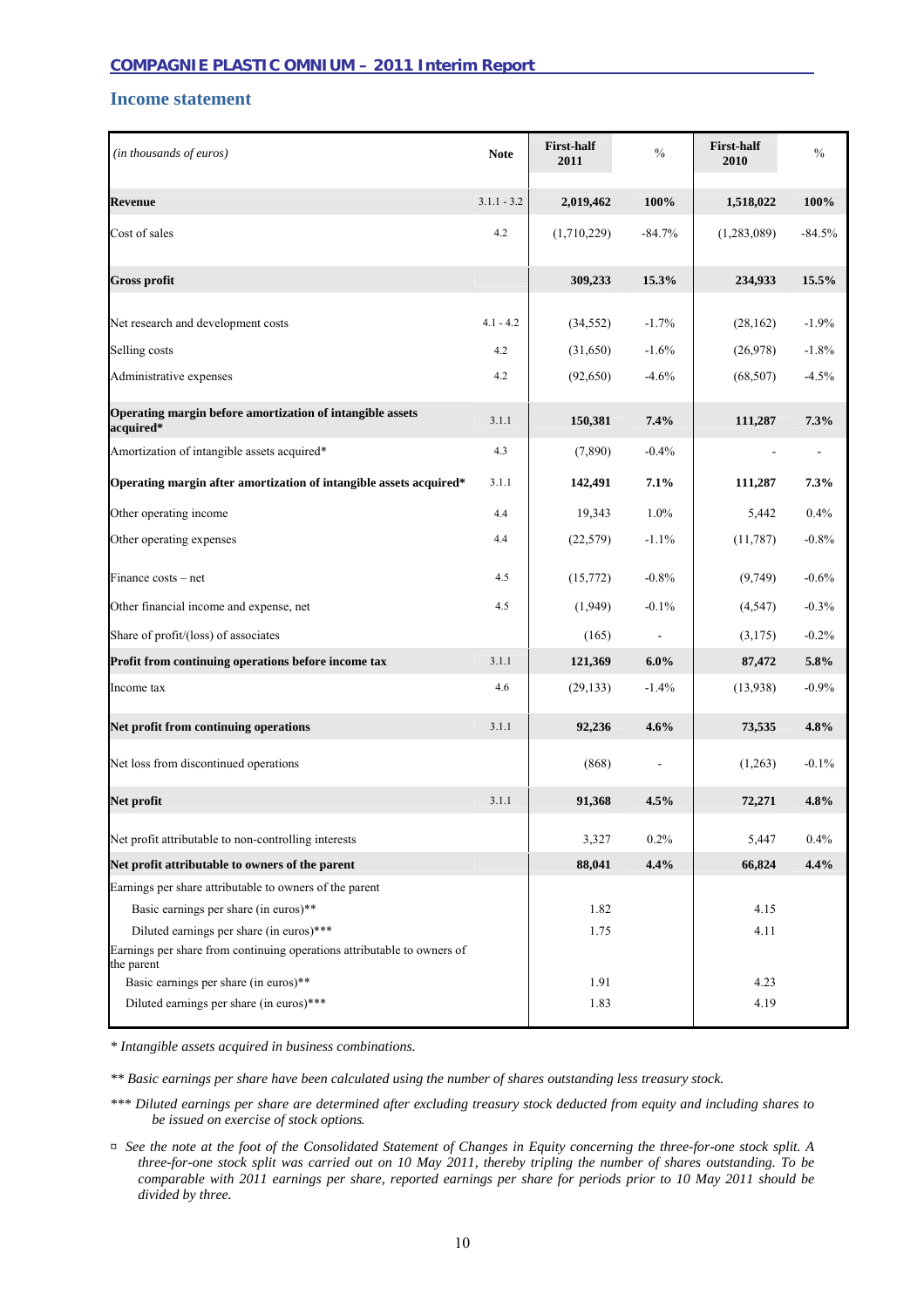# **Statement of comprehensive income**

| ( <i>in thousands of euros</i> )                                                        | First-half 2011        |                        |                | First-half 2010    |                    |           |  |
|-----------------------------------------------------------------------------------------|------------------------|------------------------|----------------|--------------------|--------------------|-----------|--|
|                                                                                         | <b>Total</b>           | <b>Gross</b>           | Tax            | <b>Total</b>       | Gross              | Tax       |  |
| Net profit for the period attributable to<br>owners of the parent                       | 88,041                 | 115,812                | (27,771)       | 66,824             | 79,488             | (12, 664) |  |
| <b>Translation differences</b><br>Gains/(losses) for the period recognized in<br>equity | (24, 122)<br>(23, 807) | (24, 122)<br>(23, 807) |                | 41,994<br>41,994   | 41,994<br>41,994   |           |  |
| Reclassified to the income statement                                                    | (315)                  | (315)                  |                |                    |                    |           |  |
| Actuarial gains/(losses) recognized in equity                                           | (4)                    | (4)                    |                | (20)               | (20)               |           |  |
| Cash flow hedges<br>Gains/(losses) for the period recognized in<br>equity               | 2,840<br>486           | 3,662<br>656           | (822)<br>(170) | (4,195)<br>(5,484) | (4,195)<br>(5,484) |           |  |
| Reclassified to the income statement<br>Other comprehensive income                      | 2,354<br>(21, 286)     | 3.006<br>(20, 464)     | (652)<br>(822) | 1,289<br>37,779    | 1,289<br>37,779    |           |  |
| Comprehensive income attributable to<br>owners of the parent                            | 66,755                 | 95,348                 | (28, 593)      | 104,603            | 117,267            | (12,664)  |  |
|                                                                                         |                        |                        |                |                    |                    |           |  |
| Net profit for the period attributable to non-<br>controlling interests                 | 3,327                  | 4,690                  | (1,363)        | 5,447              | 6,721              | (1,274)   |  |
| <b>Translation differences</b><br>Gains/(losses) for the period recognized in           | (2,313)                | (2,313)                |                | 3,986              | 3.986              |           |  |
| equity                                                                                  | (2,313)                | (2,313)                |                | 3,986              | 3,986              |           |  |
| Reclassified to the income statement                                                    |                        |                        |                |                    |                    |           |  |
| Actuarial gains/(losses) recognized in equity                                           | (2)                    | (2)                    |                |                    |                    |           |  |
| Other comprehensive income                                                              | (2,315)                | (2,315)                |                | 3,986              | 3,986              |           |  |
| Comprehensive income attributable to non-<br>controlling interests                      | 1,012                  | 2,375                  | (1,363)        | 9,433              | 10,707             | (1,274)   |  |
| <b>Total comprehensive income</b>                                                       | 67,767                 | 97,723                 | (29,956)       | 114,036            | 127,974            | (13,938)  |  |
|                                                                                         |                        |                        |                |                    |                    |           |  |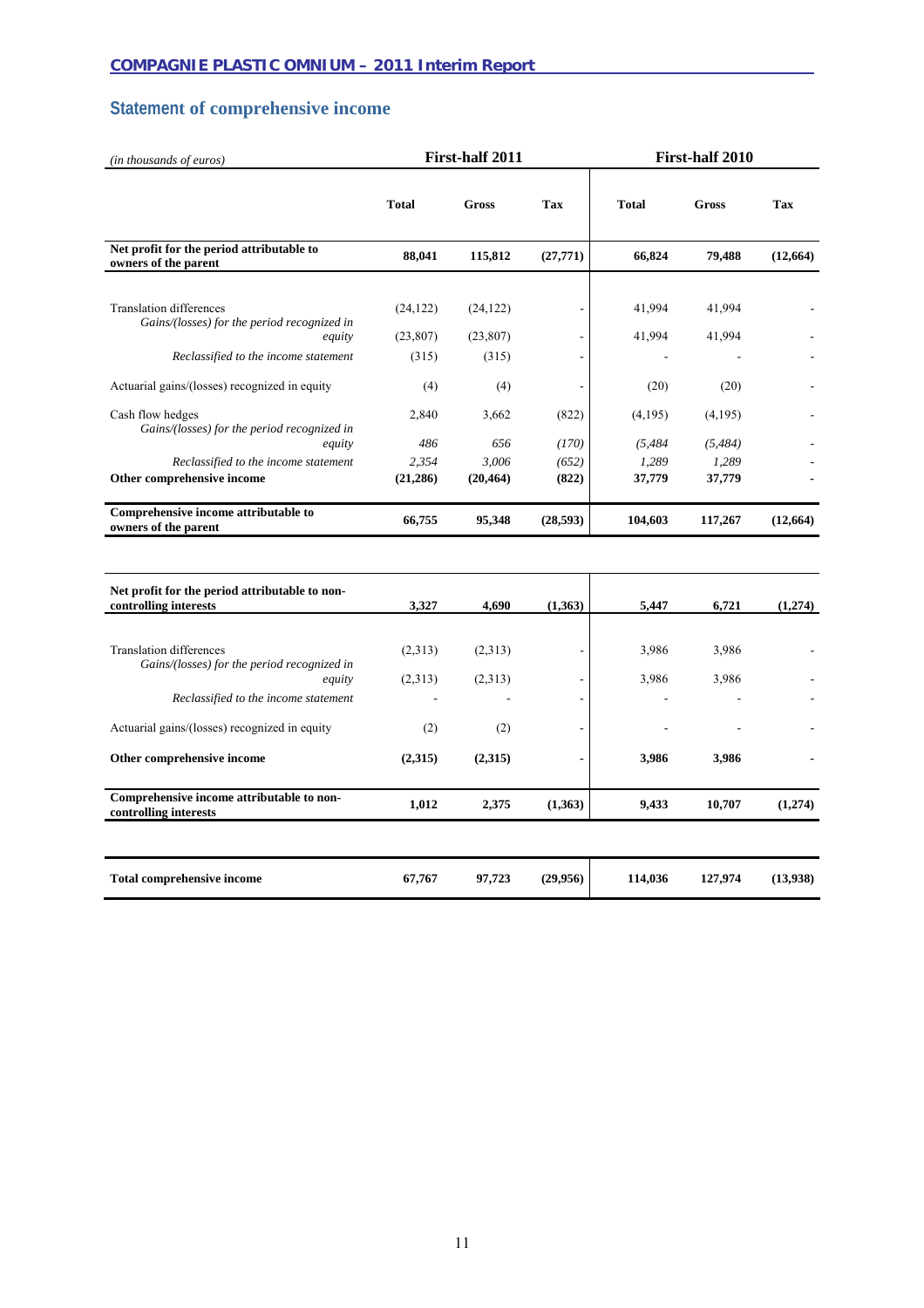# **Consolidated statement of changes in equity**

|                                                                                           |                     |         |                                   |                   |                                                   |       |                            |                              | Equity                                        |                                                     |                        |
|-------------------------------------------------------------------------------------------|---------------------|---------|-----------------------------------|-------------------|---------------------------------------------------|-------|----------------------------|------------------------------|-----------------------------------------------|-----------------------------------------------------|------------------------|
| (in thousands of euros or thousands of shares,<br>where appropriate)                      | Number<br>of shares | Capital | Additiona<br>1 paid-in<br>capital | Treasury<br>stock | Other<br>reserves<br>and<br>retained<br>earnings* |       | Translation<br>differences | Net profit for<br>the period | Attributable<br>to owners<br>of the<br>parent | Attributable<br>to non-<br>controlling<br>interests | Total equity           |
| <b>Equity at 31 December 2009</b>                                                         | 17,644              | 8,822   | 89,459                            | (39, 404)         | 327,285                                           | $(*)$ | (39, 335)                  | 27,887                       | 374,714                                       | 54,856                                              | 429,570                |
| Appropriation of 2009 net profit                                                          |                     |         |                                   |                   | 27,887                                            |       |                            | (27, 887)                    |                                               |                                                     |                        |
| First-half 2010 net profit                                                                |                     |         |                                   |                   |                                                   |       |                            | 66,824                       | 66,824                                        | 5,447                                               | 72,271                 |
| Other comprehensive income<br>Exchange differences on translating foreign<br>operations   |                     |         |                                   |                   | (4,215)                                           |       | 41,994<br>41,994           |                              | 37,779<br>41,994                              | 3,986<br>3,986                                      | 41,765<br>45,980       |
| Actuarial gains/(losses) recognized in equity                                             |                     |         |                                   |                   | (20)                                              |       |                            |                              | (20)                                          |                                                     | (20)                   |
| Cash flow hedges                                                                          |                     |         |                                   |                   | (4, 195)                                          |       |                            |                              | (4,195)                                       |                                                     | (4, 195)               |
| Treasury stock transactions                                                               |                     |         |                                   | 1,439             |                                                   |       |                            |                              | 1,439                                         |                                                     | 1,439                  |
| Capital increase                                                                          |                     |         |                                   |                   |                                                   |       |                            |                              |                                               |                                                     |                        |
| Changes in scope of consolidation                                                         |                     |         |                                   |                   | 172                                               |       |                            |                              | 172                                           | 16,073                                              | 16,245                 |
| Dividends paid by Compagnie Plastic Omnium                                                |                     |         |                                   |                   | (11,256)                                          |       |                            |                              | (11,256)                                      | ÷,                                                  | (11,256)               |
| Dividends paid by other Group companies                                                   |                     |         |                                   |                   | 3                                                 |       |                            |                              | 3                                             | (6, 442)                                            | (6, 439)               |
| Stock option plan costs                                                                   |                     |         |                                   |                   | 1,202                                             |       |                            |                              | 1,202                                         |                                                     | 1,202                  |
| Equity at 30 June 2010                                                                    | 17.644              | 8,822   | 89,459                            | (37, 965)         | 341,079                                           | $(*)$ | 2,659                      | 66,824                       | 470,878                                       | 73,920                                              | 544,798                |
| Second-half 2010 net profit                                                               |                     |         |                                   |                   |                                                   |       |                            | 72,722                       | 72,722                                        | 5,677                                               | 78,399                 |
| Other comprehensive income<br>Exchange differences on translating foreign<br>operations** |                     |         |                                   |                   | (16,390)<br>(24, 194)                             |       | (1,263)<br>(1,263)         |                              | (17,653)<br>(25, 457)                         | (1,885)<br>(1,179)                                  | (19, 538)<br>(26, 636) |
| Actuarial gains/(losses) recognized in equity                                             |                     |         |                                   |                   | 998                                               |       |                            |                              | 998                                           | (706)                                               | 292                    |
| Cash flow hedges                                                                          |                     |         |                                   |                   | 6,806                                             |       |                            |                              | 6,806                                         |                                                     | 6,806                  |
| Treasury stock transactions                                                               |                     |         |                                   | 126               |                                                   |       |                            |                              | 126                                           |                                                     | 126                    |
| Capital reduction                                                                         |                     |         |                                   |                   |                                                   |       |                            |                              |                                               |                                                     |                        |
| Changes in scope of consolidation                                                         |                     |         |                                   |                   | (156)                                             |       |                            |                              | (156)                                         | 1,858                                               | 1,702                  |
| Dividends paid by Compagnie Plastic Omnium                                                |                     |         |                                   |                   |                                                   |       |                            |                              |                                               |                                                     |                        |
| Dividends paid by other Group companies                                                   |                     |         |                                   |                   | (3)                                               |       |                            |                              | (3)                                           | (102)                                               | $-105$                 |
| Stock option plan costs                                                                   |                     |         |                                   |                   | 1,299                                             |       |                            |                              | 1,299                                         |                                                     | 1,299                  |
| Other movements                                                                           |                     |         |                                   |                   |                                                   |       |                            |                              |                                               |                                                     | $\sim$                 |
| <b>Equity at 31 December 2010</b>                                                         | 17,644 8,822        |         | 89,459                            | (37, 839)         | 325,828                                           | $(*)$ | 1,396                      | 139,546                      | 527,212                                       | 79,468                                              | 606.680                |
| Appropriation of 2010 net profit                                                          |                     |         |                                   |                   | 139,546                                           |       |                            | (139, 546)                   |                                               |                                                     |                        |
| First-half 2011 net profit                                                                |                     |         |                                   |                   |                                                   |       |                            | 88,041                       | 88,041                                        | 3,327                                               | 91,368                 |
| Other comprehensive income<br>Exchange differences on translating foreign                 |                     |         |                                   |                   | 2,836                                             |       | (24, 122)                  |                              | (21, 286)                                     | (2,315)                                             | (23,601)               |
| operations<br>Actuarial gains/(losses) recognized in equity                               |                     |         |                                   |                   | (4)                                               |       | (24, 122)                  |                              | (24, 122)                                     | (2,313)<br>$-2$                                     | (26, 435)              |
| Cash flow hedges                                                                          |                     |         |                                   |                   | 2,840                                             |       |                            |                              | (4)<br>2,840                                  |                                                     | (6)<br>2,840           |
| Treasury stock transactions                                                               |                     |         |                                   | (6, 478)          |                                                   |       |                            |                              | (6, 478)                                      |                                                     | (6, 478)               |
| Three-for-one stock split***                                                              | 35,289              | 177     |                                   |                   | (177)                                             |       |                            |                              |                                               |                                                     |                        |
| Capital increase/reduction                                                                |                     |         |                                   |                   |                                                   |       |                            |                              |                                               |                                                     |                        |
|                                                                                           |                     |         |                                   |                   | 70                                                |       |                            |                              | 70                                            |                                                     | 1,888                  |
| Changes in scope of consolidation<br>Dividends paid by Compagnie Plastic Omnium           |                     |         |                                   |                   |                                                   |       |                            |                              |                                               | 1,819<br>÷,                                         |                        |
|                                                                                           |                     |         |                                   |                   | (22, 545)                                         |       |                            |                              | (22, 545)                                     |                                                     | (22, 545)              |
| Dividends paid by other Group companies                                                   |                     |         |                                   |                   |                                                   |       |                            |                              |                                               | (8,328)                                             | (8,328)                |
| Stock option plan costs                                                                   |                     |         |                                   |                   | 1,287                                             |       |                            |                              | 1,287                                         |                                                     | 1,287                  |
| Other movements                                                                           |                     |         |                                   |                   |                                                   |       |                            |                              |                                               |                                                     |                        |
| Equity at 30 June 2011                                                                    | 52,934 8,999        |         | 89,459                            | (44, 317)         | 446,845 (*)                                       |       | (22, 726)                  | 88,041                       | 566,300                                       | 73,971                                              | 640,271                |

*The dividend distributed by Compagnie Plastic Omnium in the first-half of 2011 in respect of 2010 was €1.40 per share compared with the dividend of €0.70 per share distributed at the end of 2010 in respect of 2009.* 

*\* A breakdown of "Other reserves and retained earnings" is provided in the table below.* 

*\*\* Includes a €(24,194) thousand reclassification to "Other reserves and retained earnings" at 31 December 2010 corresponding to the balance of exchange differences on the date of first-time adoption of IFRSs.* 

*\*\*\* The Shareholders' Meeting of 28 April approved a three-for-one stock split reducing the par value of the Plastic Omnium share from €0.50 to €0.17. Carried out on 10 May 2011, the stock split tripled the number of shares making up the Company's capital stock.*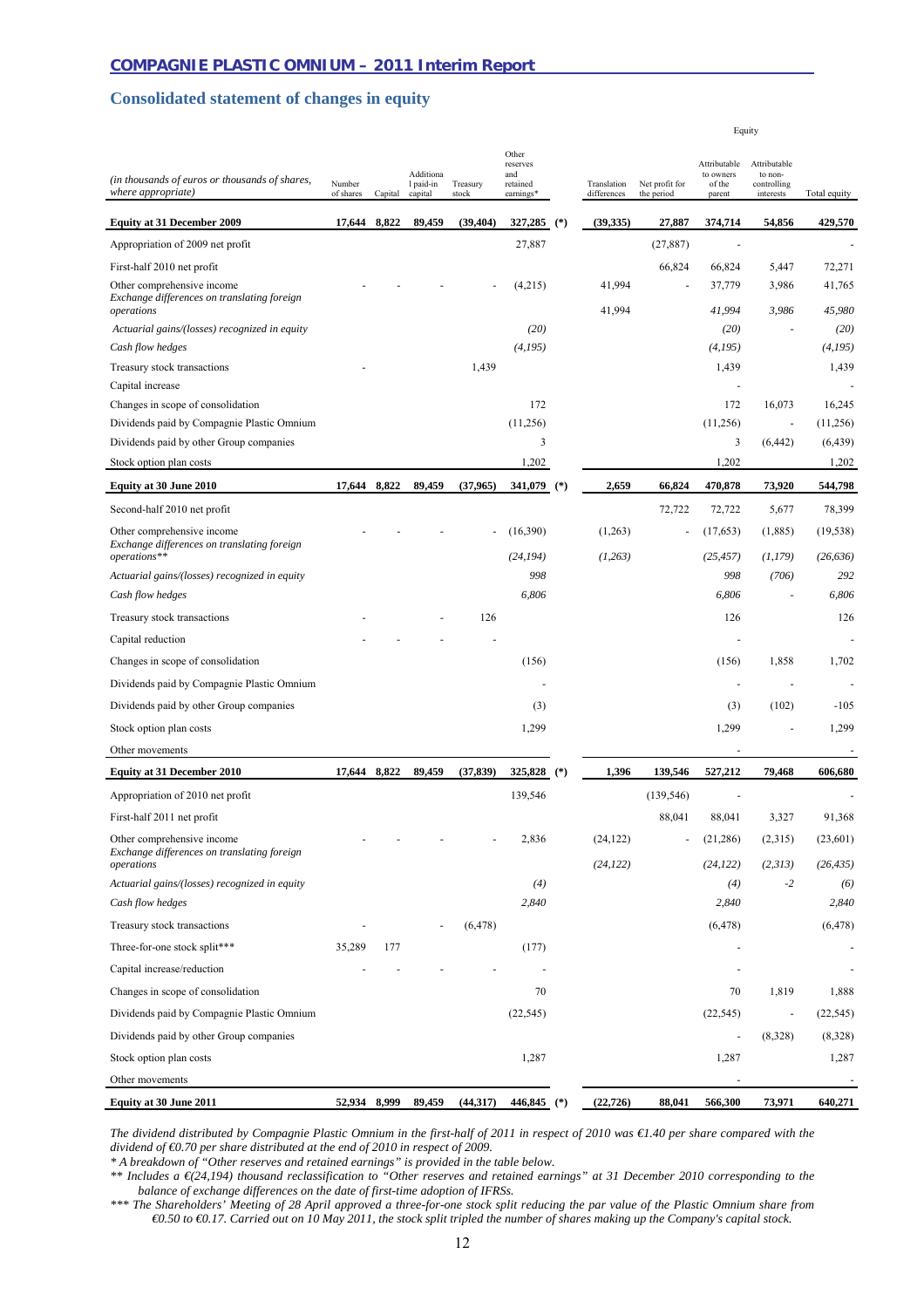# **Analysis of other reserves and retained earnings**

| (in thousands of euros)    | Actuarial gains<br>and losses<br>recognized in<br>equity | Cash<br>flow<br>hedges | Fair value<br>adjustments<br>to property,<br>plant and<br>equipment | Retained<br>earnings and<br>other reserves | <b>Attributable</b><br>to owners of<br>the parent |
|----------------------------|----------------------------------------------------------|------------------------|---------------------------------------------------------------------|--------------------------------------------|---------------------------------------------------|
| At 31 December 2009        | (14,938)                                                 | (5, 423)               | 16,393                                                              | 331,253                                    | 327,285                                           |
| Change in first-half 2010  | (20)<br>---------------                                  | (4,195)                |                                                                     | 18,009                                     | 13,794                                            |
| At 30 June 2010            | (14,958)                                                 | (9,618)                | 16,393                                                              | 349,262                                    | 341,079                                           |
| Change in second-half 2010 | 998                                                      | 6,806                  |                                                                     | (23,055)<br>---------------                | (15,251)                                          |
| At 31 December 2010        | (13,960)                                                 | (2,812)                | 16,393                                                              | 326,207                                    | 325,828                                           |
| Change in first-half 2011  | (4)                                                      | 2,840                  |                                                                     | 118,181                                    | 121,017                                           |
| At 30 June 2011            | (13,964)                                                 | 28                     | 16,393                                                              | 444,388                                    | 446,845                                           |

٦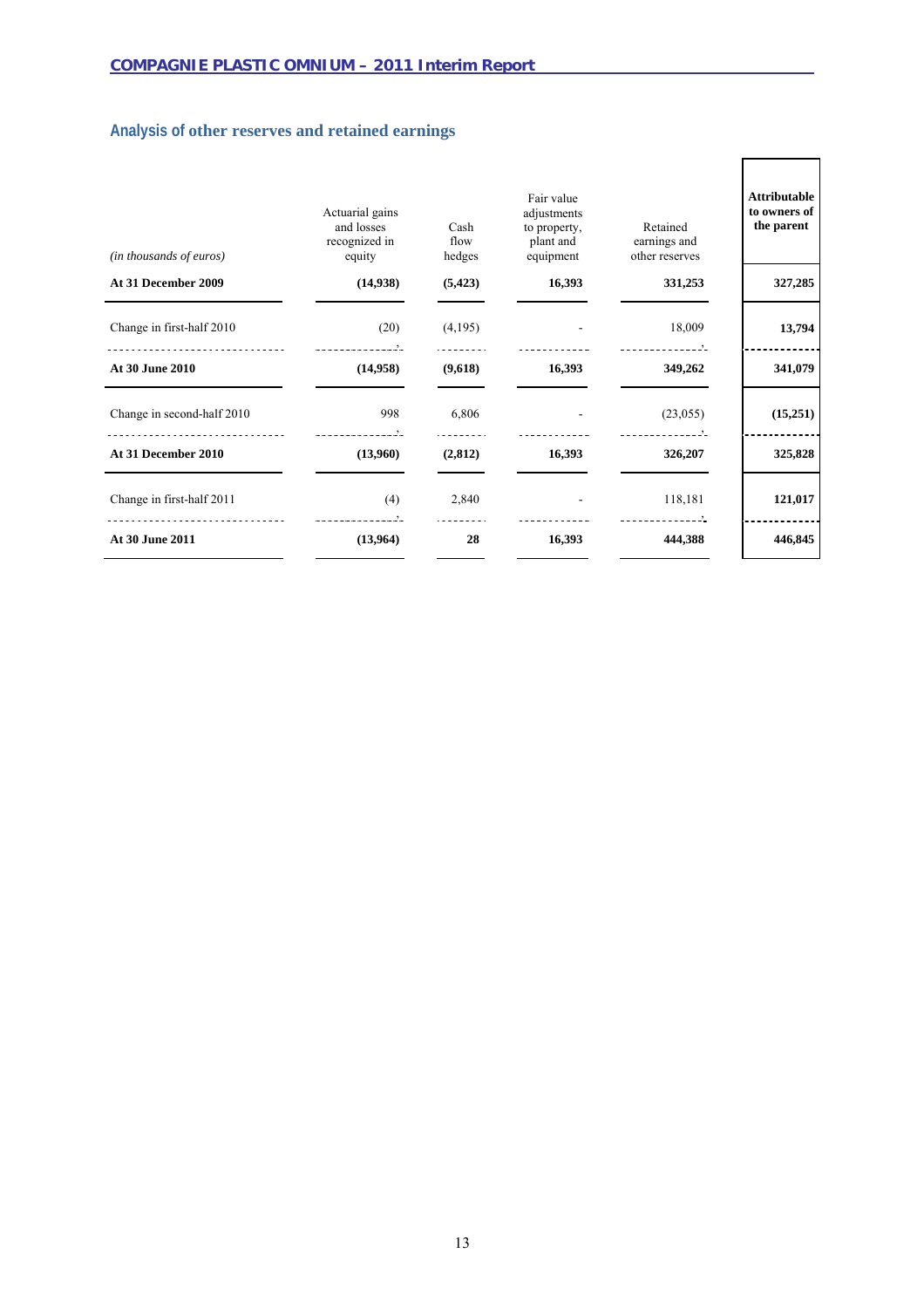# **Consolidated statement of cash flows**

| (in thousands of euros)                                                                                                                      | <b>Note</b> | <b>First-half</b><br>2011 | <b>First-half</b><br>2010 |
|----------------------------------------------------------------------------------------------------------------------------------------------|-------------|---------------------------|---------------------------|
| <b>I – CASH FLOWS FROM OPERATING ACTIVITIES</b>                                                                                              |             |                           |                           |
| Net profit                                                                                                                                   | 3.1.1       | 91,368                    | 72,271                    |
| Adjustments                                                                                                                                  |             | 120,335                   | 88,237                    |
| Net loss from discontinued operations                                                                                                        |             | 868                       | 1,263                     |
| Share of (profit)/loss of associates                                                                                                         |             | 165<br>1,287              | 3,175<br>1,202            |
| Stock option expense<br>Other adjustments                                                                                                    |             | 1,542                     | 57                        |
| Depreciation and provisions for impairment of property, plant and equipment                                                                  | 3.1.3       | 58,735                    | 49,347                    |
| Amortization and provisions for impairment of intangible assets                                                                              | 3.1.3       | 22,673                    | 18,010                    |
| Changes in provisions for liabilities and charges<br>Net (gains)/losses on disposals of fixed assets                                         |             | (9,645)<br>1,283          | (6, 964)<br>(417)         |
| Proceeds from operating grants recognized in the income statement                                                                            |             | (590)                     | (575)                     |
| Current and deferred taxes                                                                                                                   | 4.6         | 29,134                    | 13,938                    |
| Interest expense                                                                                                                             |             | 14,883                    | 9,201                     |
| Funds from operations $(A)^*$                                                                                                                |             | 211,703<br>(70, 917)      | 160,508                   |
| Change in inventories and work-in-progress - net<br>Change in trade receivables - net                                                        |             | (120, 429)                | 6,610<br>(80, 404)        |
| Change in trade payables                                                                                                                     |             | 192,564                   | 42,867                    |
| Change in other operating assets and liabilities - net                                                                                       |             | (4,241)                   | 15,655                    |
| Change in working capital (B)                                                                                                                |             | (3,023)                   | (15,272)                  |
| Taxes paid (C)                                                                                                                               |             | (33,808)                  | (7,655)                   |
| Interest paid                                                                                                                                |             | (17, 613)                 | (9,583)                   |
| Interest received                                                                                                                            |             | 1,795                     | 1,206                     |
| Net interest paid (D)                                                                                                                        |             | (15, 818)                 | (8,377)                   |
| Net cash generated by operating activities $(A + B + C + D)$                                                                                 |             | 159,054                   | 129,204                   |
| II – CASH FLOWS FROM INVESTING ACTIVITIES                                                                                                    |             |                           |                           |
| Acquisitions of property, plant and equipment                                                                                                | 3.1.3       | (63, 340)                 | (32, 280)                 |
| Acquisitions of intangible assets                                                                                                            | 3.1.3       | (23,954)                  | (34,229)                  |
| Proceeds from disposals of property, plant and equipment                                                                                     |             | 3,340                     | 6,075                     |
| Proceeds from disposals of intangible assets                                                                                                 |             | 755                       | 2,429                     |
| Net change in advances to suppliers of fixed assets<br>Government grants received                                                            |             | 105<br>(235)              | (3,650)<br>1,297          |
| Net cash used in operations-related investing activities (E)                                                                                 |             | (83,329)                  | (60,358)                  |
| Free cash flow $(A + B + C + D + E)$ **                                                                                                      |             | 75,725                    | 68,846                    |
| Acquisitions of subsidiaries and associates                                                                                                  | 5.1.8.1     | (6, 535)                  | (6, 870)                  |
| Acquisitions of available-for-sale financial assets                                                                                          |             | (24)                      | 1,242                     |
| Proceeds from disposals of shares in subsidiaries and associates                                                                             | 5.1.8.2     | 1,831                     |                           |
| Proceeds from disposals of available-for-sale financial assets                                                                               |             | 153                       |                           |
| Impact of changes in scope of consolidation (newly consolidated companies)<br>Impact of changes in scope of consolidation (deconsolidations) |             | 1,911<br>(394)            | 3,181                     |
| Net cash used in financial investing activities (F)                                                                                          |             | (3,058)                   | (2, 447)                  |
| Net cash used in investing activities $(E+F)$                                                                                                |             | (86, 387)                 | (62, 805)                 |
| III – CASH FLOWS FROM FINANCING ACTIVITIES                                                                                                   |             |                           |                           |
| Capital increase/(reduction)                                                                                                                 |             |                           |                           |
| (Purchases)/sales of treasury stock, net                                                                                                     |             | (6, 478)                  | 1,439                     |
| Dividends paid to Burelle SA                                                                                                                 |             | (13, 521)                 | (6,761)                   |
| Dividends paid to other shareholders                                                                                                         |             | (17, 352)                 | (10, 934)                 |
| Proceeds from new borrowings                                                                                                                 |             | 239,113                   | 121,665                   |
| Repayment of borrowings                                                                                                                      |             | (293, 477)                | (145, 020)                |
| Net cash (used in) provided by financing activities (G)                                                                                      |             | (91, 715)                 | (39,611)                  |
| Discontinued operations (H)                                                                                                                  |             | (868)                     | (1,181)                   |
| Effect of exchange rate changes (I)                                                                                                          |             | (7,073)                   | 10,947                    |
| Net change in cash and cash equivalents $(A + B + C + D + E + F + G + H + I)$                                                                |             | (26,989)                  | 36,554                    |
| NET CASH AND CASH EQUIVALENTS AT BEGINNING OF YEAR                                                                                           |             | 162,633                   | 101,010                   |
| NET CASH AND CASH EQUIVALENTS AT END OF YEAR                                                                                                 | 5.1.7.2     | 135,644                   | 137,564                   |

*\* The full payment in first-half 2011 of the fine ordered in a 2010 competition ruling reduced funds from operations by €18.7 million. The seller's warranty given by Burelle SA had an impact of €10.5 million on working capital.* 

*\*\* "Free cash flow" is calculated on a basis specific to Plastic Omnium and excludes cash flows from financial investing activities. It is used in all external financial reporting (press releases) and in annual and interim results presentations..*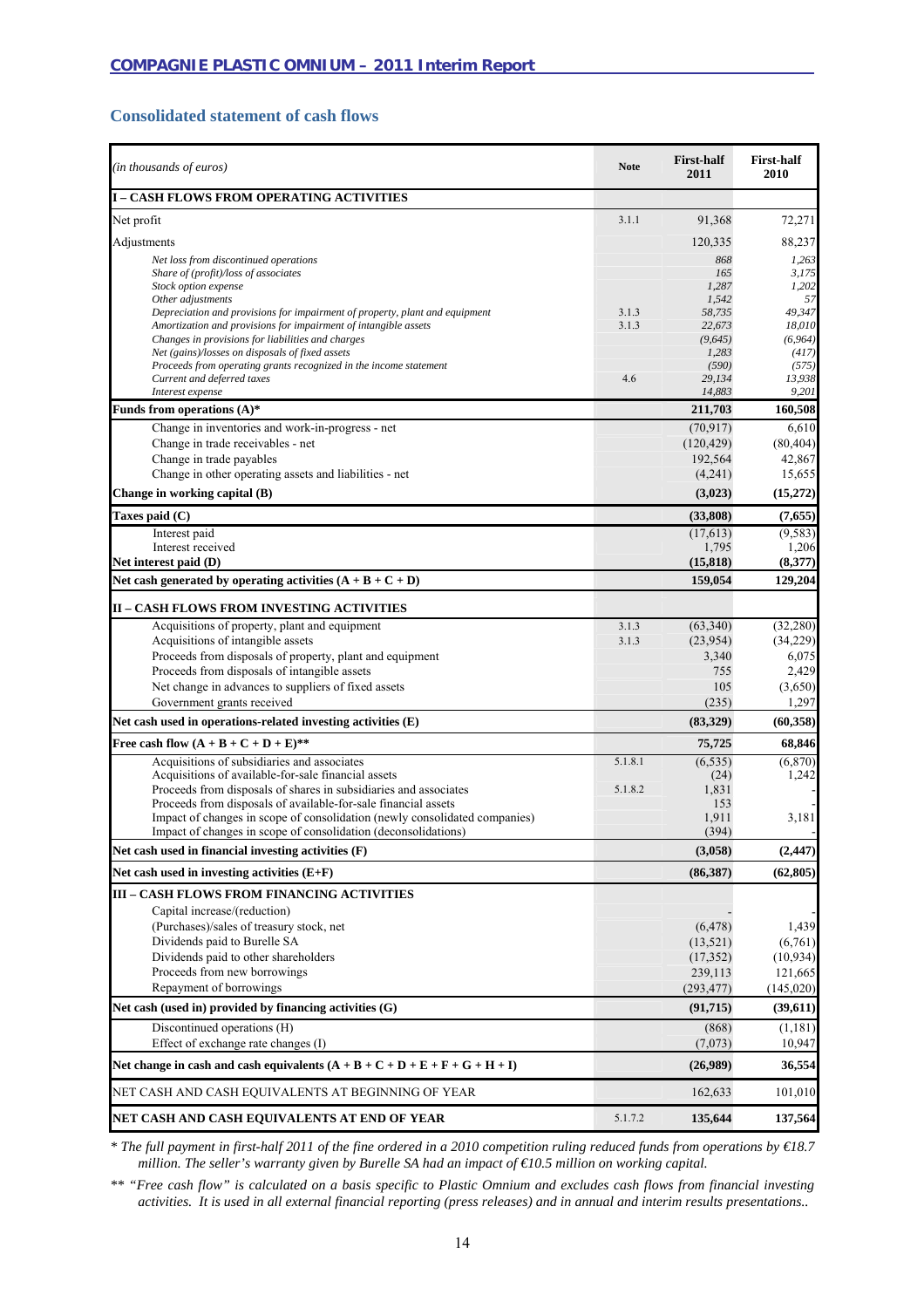# **Notes to the consolidated financial statements**

Plastic Omnium's consolidated financial statements for the six months ended 30 June 2011 were approved by the Board of Directors on 19 July 2011.

# Presentation of the Group

Compagnie Plastic Omnium, a company governed by French law, was set up in 1946. Its term ends in 2017 unless further extended. It is registered in the Lyon Companies Register under number 955 512 611 and its registered office is at 19, avenue Jules Carteret, 69007 Lyon.

The expressions "Plastic Omnium", "the Group" and "the Plastic Omnium Group" all refer to the group of companies comprising Compagnie Plastic Omnium and its consolidated subsidiaries.

Plastic Omnium is a world leader in plastics with two core businesses – Automotive (vehicle body parts, fuel storage and distribution systems) and Environment (on-site waste handling and road signage for local authorities) – which account for about 88% and 12% respectively of consolidated revenue.

Plastic Omnium shares have been traded on the Paris Bourse since 1965. Listed on Eurolist, compartment B, they are part of the SBF 120 index and, since 21 March 2011, the CAC Mid 60 index. The Group's main shareholder is Burelle SA, which owned 54.74% of outstanding shares (59.85% excluding treasury stock) at 30 June 2011.

# **1 – Accounting policies**

# **1.1 Basis of preparation**

The condensed consolidated financial statements for the six months ended 30 June 2011 have been prepared in accordance with IAS 34 – Interim Financial Reporting.

These condensed interim consolidated financial statements do not include all of the information required of annual financial statements and should therefore be read in conjunction with the consolidated financial statements for the year ended 31 December 2010.

The accounting policies applied to prepare these condensed interim consolidated financial statements are the same as those used in 2010, as described in the 2010 Annual Report (see Note 1 to the consolidated financial statements), except for the following revised standards, amendments to standards and interpretations which were applicable for the first time in first-half 2011:

- IAS 24 Related Party Disclosures (revised). The revised version of IAS 24 clarifies the definition of a related party to eliminate previous inconsistencies and to facilitate the identification of related party transactions, particularly in the case of joint control or significant influence. It also introduces a partial exemption for government-related entities. Its application had no impact on the consolidated financial statements.
- Classification of Rights Issues Amendment to IAS 32 Financial Instruments: Presentation. This amendment changes the definition of a financial liability such that if rights to acquire a fixed number of equity instruments are issued *pro rata* to all existing holders of the same class of non-derivative equity instruments and are exercisable for a fixed amount of currency, then these rights should be classified as equity instruments. Its application had no impact on the consolidated financial statements.
- **Prepayments of a Minimum Funding Requirement Amendments to IFRIC 14. These** amendments to IFRIC 14 specify that when an entity is subject to a minimum funding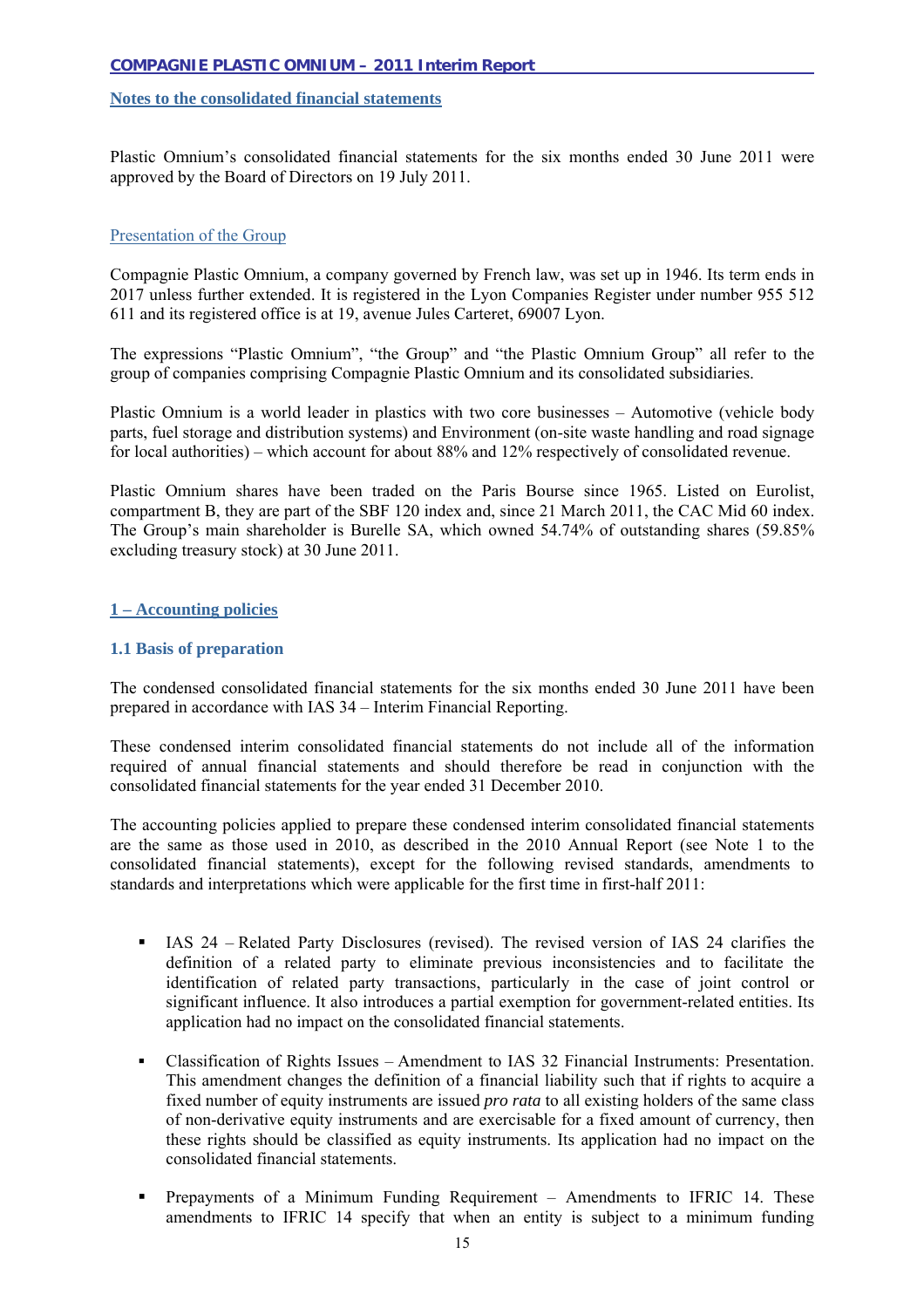requirement under an employee benefits plan and makes an early payment of contributions to cover that requirement, the benefit of the early payment should be treated as an asset.

Other amendments that are applicable for annual periods beginning on or after 1 January 2011 concern IFRS 3 – Business Combinations, IFRS 7 – Financial Instruments: Disclosures, IAS 1 – Presentation of Financial Statements and IAS 34 – Interim Financial Reporting, and the May 2010 annual improvements to IFRSs. These amendments do not have a material impact on the consolidated financial statements.

The Group has not early adopted those standards, interpretations and amendments that are applicable for annual periods beginning on or after 1 January 2011.

# **1.2 Preparation of interim consolidated financial statements**

# **Income tax**

Current and deferred tax for the first six months of the year is determined based on an estimated annual tax rate, which is applied to profit before tax for the period excluding any material nonrecurring items.

Following the French tax reforms that came into effect on 1 January 2010, the Group has decided to recognize the new business tax assessed on added value (*CVAE*) in "Operating margin before amortization of intangible assets acquired".

# **Post-employment benefit obligations**

Barring any exceptional events during the period, no actuarial valuation of post-employment benefit obligations is performed for the preparation of the interim financial statements. Post-employment benefit obligations for the period are considered as representing one half of the net obligation calculated for 2011 based on actuarial estimates and assumptions applied at 31 December 2010.

# **Seasonality of operations**

Plastic Omnium's operations are not seasonal in nature.

# **1.3 Use of estimates and assumptions**

The preparation of the financial statements requires the use of estimates and assumptions that affect the reported amounts of assets and liabilities. At 30 June 2011, estimates and assumptions that could lead to a material adjustment to the carrying amount of assets and liabilities mainly concerned deferred taxes and goodwill.

Goodwill is tested for impairment at each year-end and whenever there is objective evidence that it may be impaired. Impairment tests are based on value in use, which is calculated as the present value of future cash flows. The main assumptions used to determine the recoverable amounts of the Group's cash generating units (CGUs) at 31 December 2010 are described in the notes to the 2010 consolidated financial statements. Note than a 0.5-point increase in the discount rate or a 0.5-point decrease in the long-term growth rate would not have had any material impact on the outcome of impairment tests carried out at 31 December 2010.

No indications of impairment were identified by the Group during the period, which was shaped by strong demand and a healthy outlook. As a result, no impairment tests were carried out at 30 June 2011.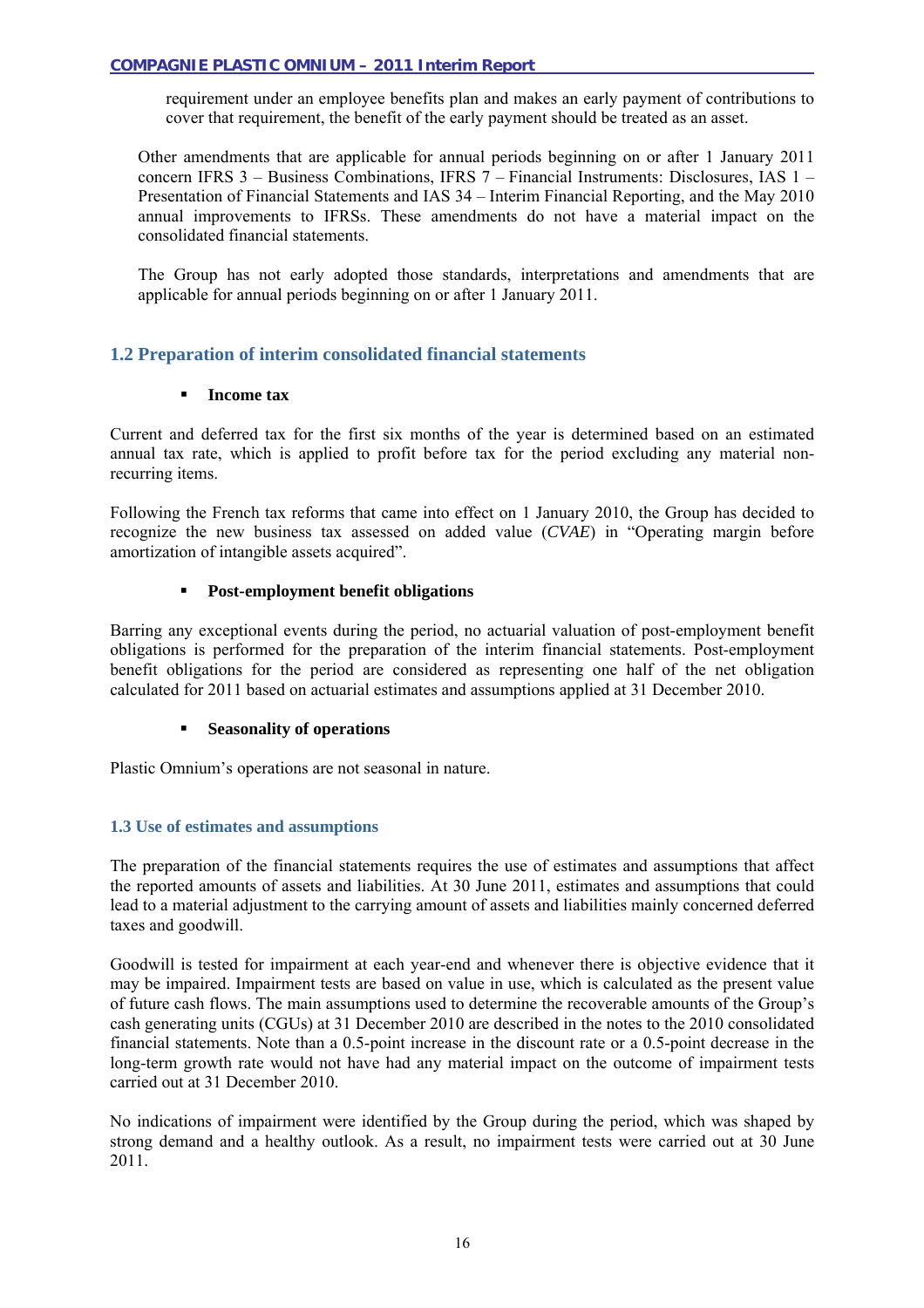# **2 – Acquisitions and disposals**

# **2.1 Acquisitions**

### **2.1.1 Acquisitions of controlling interests**

### **ROTHERM**

On 9 May, the Group acquired a 70% controlling interest in German company RMS Rotherm Maschinenbau GmbH, a manufacturer of underground waste containers. The company has been included in the Group's Environment Division. Provisional goodwill relating to the acquisition was recognized in the first-half 2011 accounts in an amount of €4.3 million. RMS Rotherm is expected to report revenue of around €14 million in 2011.

# **2.1.2 Acquisitions of assets**

#### **FORD – MILAN, MICHIGAN**

On 1 June, the Group acquired the plastic fuel system/fuel tank manufacturing assets of Ford Motor Company's Automotive Components Holdings LLC subsidiary in Milan, Michigan. The business produces 1.3 million fuel tanks a year.

As part of the acquisition, which was completed on terms that reflected operating conditions at the Milan site, Plastic Omnium agreed to build a new plant in Michigan where production will be transferred in 2013.

Accounted for in accordance with IFRS  $3R -$ Business combinations, the acquisition led to recognition of the following items:

- Contractual customer relationships and other amortizable intangible assets
- Property, plant and equipment
- Inventories
- Financing from Ford during construction of the new plant
- Related tax liabilities.

On 1 June, the assets acquired – other than contractual customer relationships – and liabilities assumed were recognized in the balance sheet at provisional amounts corresponding to initial estimates, with the contra entries recorded, net of tax, in "Other operating income and expenses" (see note 4.4).

Given that the acquisition was completed late in the first half, the Group did not have sufficient visibility of operating conditions at the Milan site at 30 June to assess the contractual customer relationships acquired. They will be measured and recognized in the second half of the year, as will the financing received from Ford. Adjustments to the provisional amounts identified during the measurement period will be retrospectively recognized in the first-half 2011 accounts.

#### **2.2 Discontinued operations and assets held for sale**

#### **2.2.1 Discontinued operations**

#### **Disposal of Plastic Omnium Urban Systems Pty**

At the beginning of the year, the Group sold its South African subsidiary Plastic Omnium Urban Systems Pty for €1,831 thousand. This subsidiary was part of the Group's Environment Division. The net impact on consolidated profit was  $\epsilon$ (135) thousand.

#### **2.2.2 Assets held for sale**

At 30 June 2011, the assets of the following companies were classified as held for sale:

•Inergy Automotive Systems Canada Inc.'s Blenheim plant (Automotive Division).

•Sulo Verwaltung und Technik GmbH's Elsfleth and Heideloh facilities (Environment Division).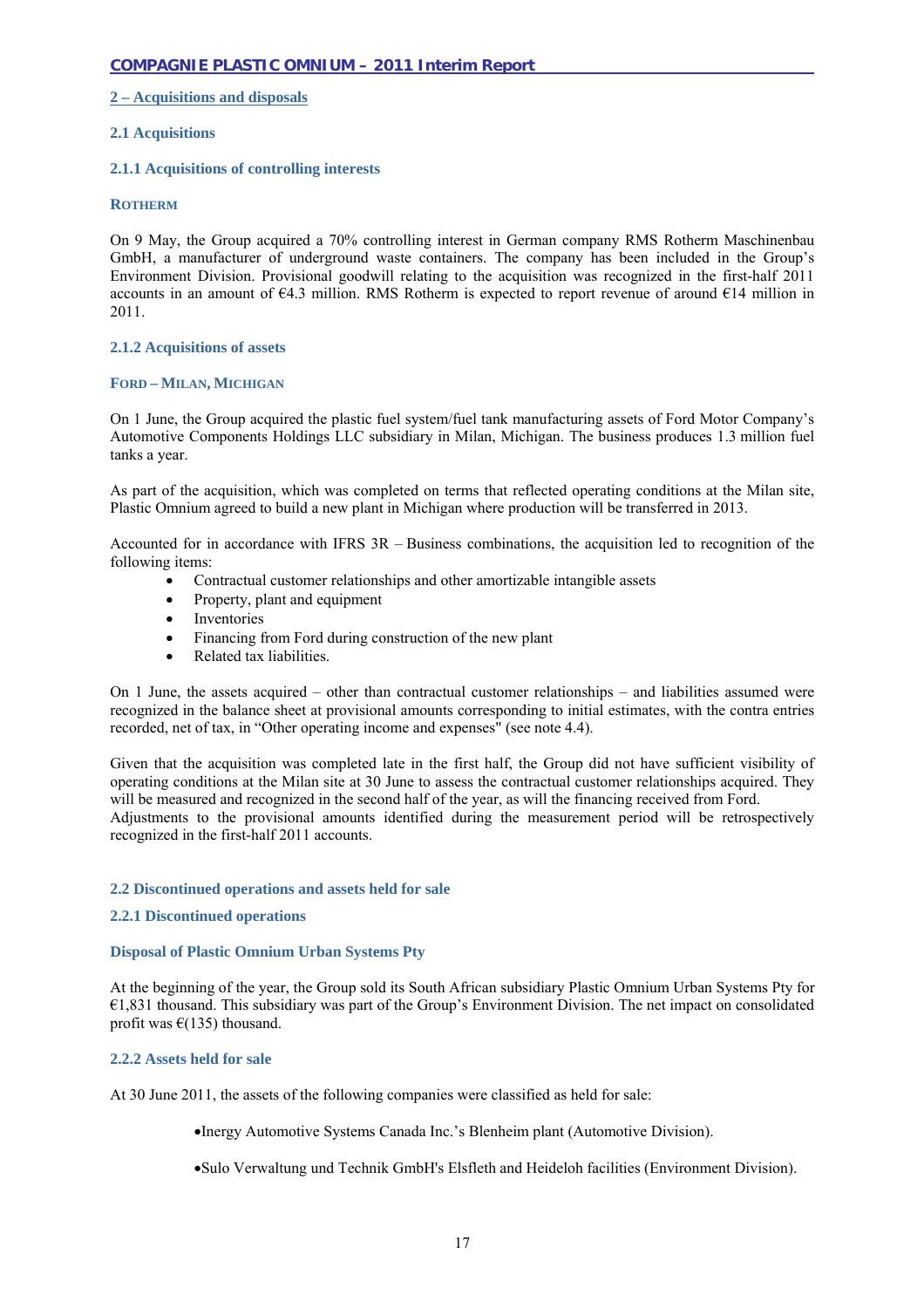At 30 June 2010, the assets of the following companies were classified as held for sale:

- •Plastic Omnium Automotive Ltd's Telford plant (Automotive Division) and the Inergy Automotive Systems SA's Nucourt plant (Automotive Division), both of which were sold in the second half of 2010.
- •Inergy Automotive Systems Canada Inc.'s Blenheim plant (Automotive Division).

### **3-Segment information**

#### **3.1 Information by reportable segment**

The Group has two operating segments:

- o "Automotive", which covers the design, manufacture and marketing of vehicle body parts and fuel storage and distribution systems.
- o "Environment", which covers products and services for local authorities, including Sulo Urban Systems waste pre-collection and management equipment and services and Signature for road and highway signage.

The following tables present data for each segment, with an "Unallocated items" column that includes intersegment eliminations and amounts that are not allocated to a specific segment (for example, holding company activities). The data in this column are presented in order to reconcile segment information with the Group's financial statements. Finance costs and other financial income and expense, tax and profits/(losses) of associates are accounted for at Group level and are therefore not allocated to the segments. Inter-segment transactions are carried out on an arm's length basis.

# **3.1.1 Consolidated income statement by reportable segment**

| <b>First-half</b><br>2011<br>(in thousands of euros)               | Automotive | Environment | Unallocated<br>items* | <b>Consolidated</b><br>total |
|--------------------------------------------------------------------|------------|-------------|-----------------------|------------------------------|
| Sales to third parties                                             | 1,777,633  | 242,937     | (1,108)               | 2,019,462                    |
| Sales between segments                                             | (1,014)    | (94)        | 1,108                 | $\theta$                     |
| Revenue**                                                          | 1,776,619  | 242,843     | $\bf{0}$              | 2,019,462                    |
| % of revenue                                                       | 88.0%      | 12.0%       |                       | 100%                         |
| Operating margin before amortization of intangible assets acquired | 142,382    | 7,999       |                       | 150,381                      |
| % of segment revenue                                               | 8.0%       | 3.3%        |                       | 7.4%                         |
| Amortization of intangible assets acquired                         | (7,890)    |             |                       | (7,890)                      |
| Operating margin after amortization of intangible assets acquired* | 134,492    | 7,999       |                       | 142,491                      |
| % of segment revenue                                               | 7.6%       | 3.3%        |                       | 7.1%                         |
| Other operating income                                             | 18,731     | 612         |                       | 19,343                       |
| Other operating expenses                                           | (8,708)    | (13, 871)   |                       | (22,579)                     |
| % of segment revenue                                               | 0.6%       | $-5.5%$     |                       | $-0.2%$                      |
| Finance costs, net                                                 |            |             |                       | (15,772)                     |
| Other financial income and expense, net                            |            |             |                       | (1,949)                      |
| Share of profit/(loss) of associates                               |            |             |                       | (165)                        |
| Profit from continuing operations before income tax                |            |             |                       | 121,369                      |
| Income tax                                                         |            |             |                       | (29, 133)                    |
| Net profit from continuing operations                              |            |             |                       | 92,236                       |
| Net loss from discontinued operations                              |            |             |                       | (868)                        |
| <b>NET PROFIT</b>                                                  |            |             |                       | 91,368                       |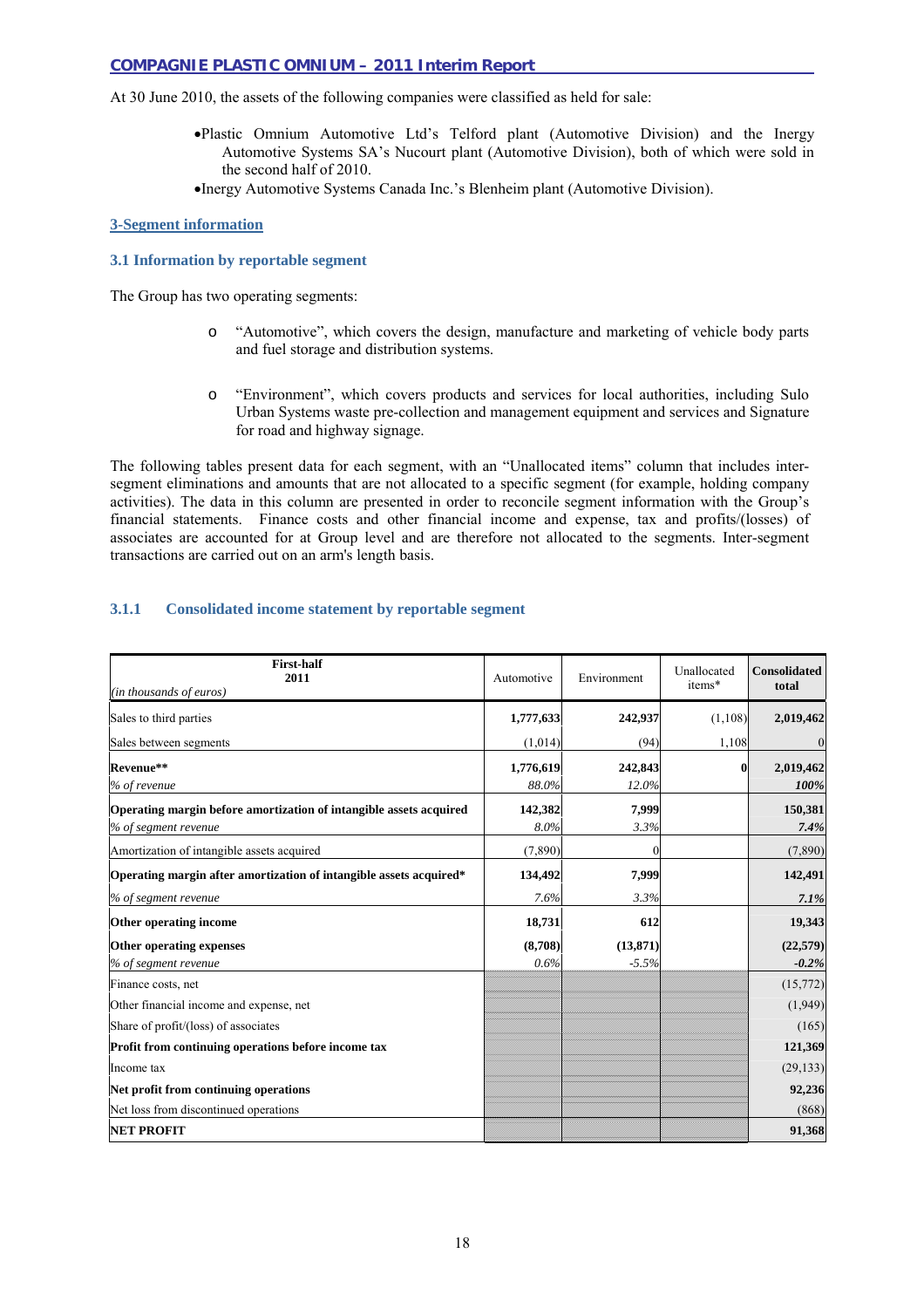| <b>First-half</b><br>2010                                          | Automotive | Environment |             | Unallocated items* Consolidated total |
|--------------------------------------------------------------------|------------|-------------|-------------|---------------------------------------|
| (in thousands of euros)                                            |            |             |             |                                       |
| Sales to third parties                                             | 1,292,301  | 226,499     | (778)       | 1,518,022                             |
| Sales between segments                                             | (805)      | 27          | 778         | $\overline{0}$                        |
| Revenue                                                            | 1,291,496  | 226,526     | $\mathbf 0$ | 1,518,022                             |
| % of revenue                                                       | 85.1%      | 14.9%       |             | 100%                                  |
| Operating margin before amortization of intangible assets acquired | 101,344    | 9,943       | $\Omega$    | 111,287                               |
| % of segment revenue                                               | 7.8%       | 4.4%        |             | 7.3%                                  |
| Amortization of intangible assets acquired                         |            |             |             |                                       |
| Operating margin after amortization of intangible assets acquired  | 101,344    | 9,943       | $\theta$    | 111,287                               |
| % of segment revenue                                               | 7.8%       | 4.4%        |             | 7.3%                                  |
| Other operating income                                             | 3,685      | 1,757       |             | 5,442                                 |
| Other operating expenses                                           | (7, 403)   | (4, 384)    |             | (11, 787)                             |
| % of segment revenue                                               | $-0.3%$    | $-1.2%$     |             | $-0.4%$                               |
| Finance costs, net                                                 |            |             |             | (9, 749)                              |
| Other financial income and expense, net                            |            |             |             | (4, 547)                              |
| Share of profit/(loss) of associates                               |            |             |             | (3, 175)                              |
| Profit from continuing operations before income tax                |            |             |             | 87,472                                |
| Income tax                                                         |            |             |             | (13,938)                              |
| Net profit from continuing operations                              |            |             |             | 73,535                                |
| Net loss from discontinued operations                              |            |             |             | (1,263)                               |
| <b>NET PROFIT</b>                                                  |            |             |             | 72,271                                |

\* *The "Unallocated items" column shows inter-segment eliminations as well as amounts that are not allocated to a specific segment (for example, holding company activities) and is included to enable segment information to be reconciled with the Group's financial statements.*

*\*\* Revenue was significantly higher in first-half 2011 due to the full consolidation of Inergy Automotive Systems, which was proportionately consolidated on a 50% basis in the year-earlier period.* 

# **3.1.2 Consolidated balance sheet data by reportable segment**

| Net amounts<br>(in thousands of euros)          | Automotive | Environment | Unallocated<br>items | <b>Consolidated total</b> |
|-------------------------------------------------|------------|-------------|----------------------|---------------------------|
|                                                 |            |             |                      |                           |
| 30 June 2011                                    |            |             |                      |                           |
|                                                 |            |             |                      |                           |
| Goodwill                                        | 181,124    | 180,565     | 2,960                | 364,649                   |
| Intangible assets                               | 239,494    | 19,733      | 10,540               | 269,767                   |
| Property, plant and equipment                   | 545,142    | 86,467      | 32,144               | 663,753                   |
| Investment property                             |            |             | 18,355               | 18,355                    |
| Inventories                                     | 289,936    | 53,867      |                      | 343,803                   |
| Trade receivables                               | 375,111    | 93,529      | 12,954               | 481,594                   |
| Other receivables                               | 166,846    | 18,465      | 24,374               | 209,685                   |
| Finance receivables* (C)                        | 68,338     | 9,925       |                      | 78,263                    |
| Current accounts and other financial assets (D) | 169,065    | 10,956      | (147, 254)           | 32,767                    |
| Hedging instruments $(E)$                       |            |             | 3,289                | 3,289                     |
| Net cash and cash equivalents** (A)             | 118,909    | 13,289      | 3,446                | 135,644                   |
| <b>Total segment assets</b>                     | 2,153,965  | 486,796     | (39, 192)            | 2,601,569                 |
| Short-term borrowings (B)                       | 252,919    | 19,711      | 476,782              | 749,412                   |
| <b>Segment liabilities</b>                      | 252,919    | 19,711      | 476,782              | 749,412                   |
| Net segment debt = $(B - A - C - D - E)$        | (103, 392) | (14, 459)   | 617,301              | 499,450                   |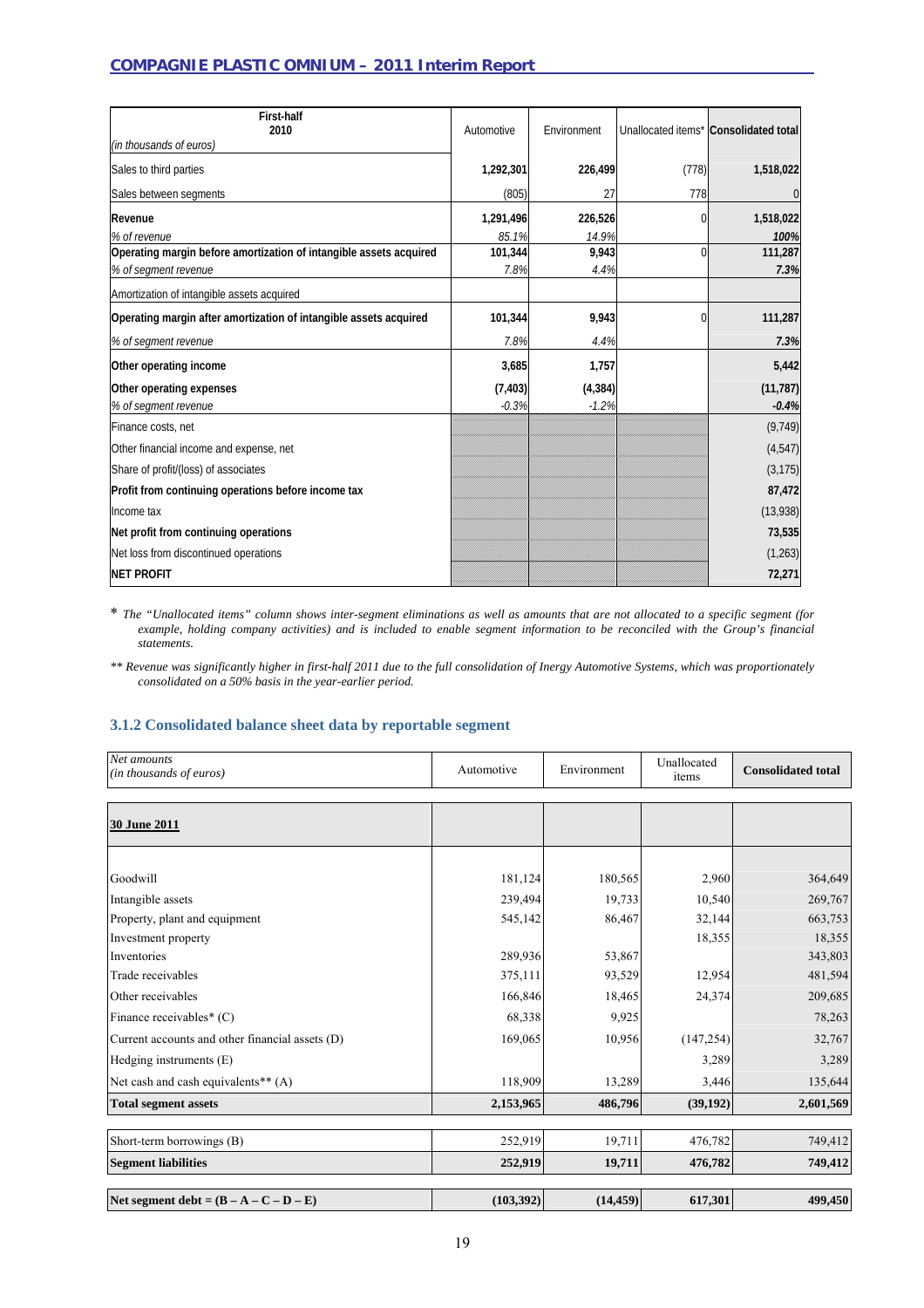| <b>COMPAGNIE PLASTIC OMNIUM - 2011 Interim Report</b> |  |  |  |
|-------------------------------------------------------|--|--|--|
|                                                       |  |  |  |

| Net amounts<br>(in thousands of euros)          | Automotive | Environment | Unallocated<br>items | <b>Consolidated total</b> |
|-------------------------------------------------|------------|-------------|----------------------|---------------------------|
|                                                 |            |             |                      |                           |
| 31 December 2010                                |            |             |                      |                           |
| Goodwill                                        | 182,732    | 176,857     | 2,960                | 362,549                   |
| Intangible assets                               | 256,896    | 19,592      | 8,412                | 284,900                   |
| Property, plant and equipment                   | 555,312    | 86,285      | 31,268               | 672,865                   |
| Investment property                             |            |             | 18,355               | 18,355                    |
| Inventories                                     | 228,925    | 44,412      |                      | 273,337                   |
| Trade receivables                               | 288,372    | 84,065      | 19,343               | 391,780                   |
| Other receivables                               | 110,198    | 14,290      | 15,486               | 139,974                   |
| Finance receivables $*(C)$                      | 88,194     | 9,618       |                      | 97,811                    |
| Current accounts and other financial assets (D) | 52,891     | 26,337      | $-54,468$            | 24,761                    |
| Hedging instruments (E)                         |            |             | 3,385                | 3,385                     |
| Net cash and cash equivalents** $(A)$           | 142,369    | 15,485      | 4,779                | 162,633                   |
| <b>Total segment assets</b>                     | 1,905,889  | 476,941     | 49,520               | 2,432,350                 |
|                                                 |            |             |                      |                           |
| Short-term borrowings (B)                       | 250,147    | 18,627      | 557,646              | 826,420                   |
| <b>Segment liabilities</b>                      | 250,147    | 18,627      | 557,646              | 826,420                   |
| Net segment debt = $(B - A - C - D - E)$        | (33, 307)  | (32, 812)   | 603,950              | 537,831                   |

*\* At 30 June 2011, finance receivables included €40,889 thousand reported in the balance sheet under "Other non-current financial assets" and €37,374 thousand reported under "Finance receivables – current portion".* 

*At 31 December 2010, finance receivables included €46,777 thousand reported in the balance sheet under "Other noncurrent financial assets" and €51,034 thousand reported under "Finance receivables – current portion".* 

*See also note 5.2.4.1.* 

*\*\* Net cash and cash equivalents as reported in the statement of cash flows. See also note 5.1.7.2.* 

# **3.1.3 Other consolidated information by reportable segment**

| (in thousands of euros)                | Automotive | Environment | Unallocated items | <b>Consolidated</b><br>total |
|----------------------------------------|------------|-------------|-------------------|------------------------------|
|                                        |            |             |                   |                              |
| First-half 2011                        |            |             |                   |                              |
| Acquisitions of intangible assets      | 20,003     | 1,532       | 2,419             | 23,954                       |
| Capital expenditure                    | 50,565     | 9,987       | 2,788             | 63,340                       |
| Depreciation and amortization expense* | 69,294     | 10,873      | 1,241             | 81,408                       |
| First-half 2010                        |            |             |                   |                              |
| Acquisitions of intangible assets      | 32,673     | 1,175       | 381               | 34,229                       |
| Capital expenditure                    | 23,221     | 7,815       | 1,245             | 32,280                       |
| Depreciation and amortization expense* | 55,666     | 11,164      | 527               | 67,357                       |

*\* This item includes depreciation and amortization of property, plant and equipment and intangible assets, including intangible assets acquired in business combinations.*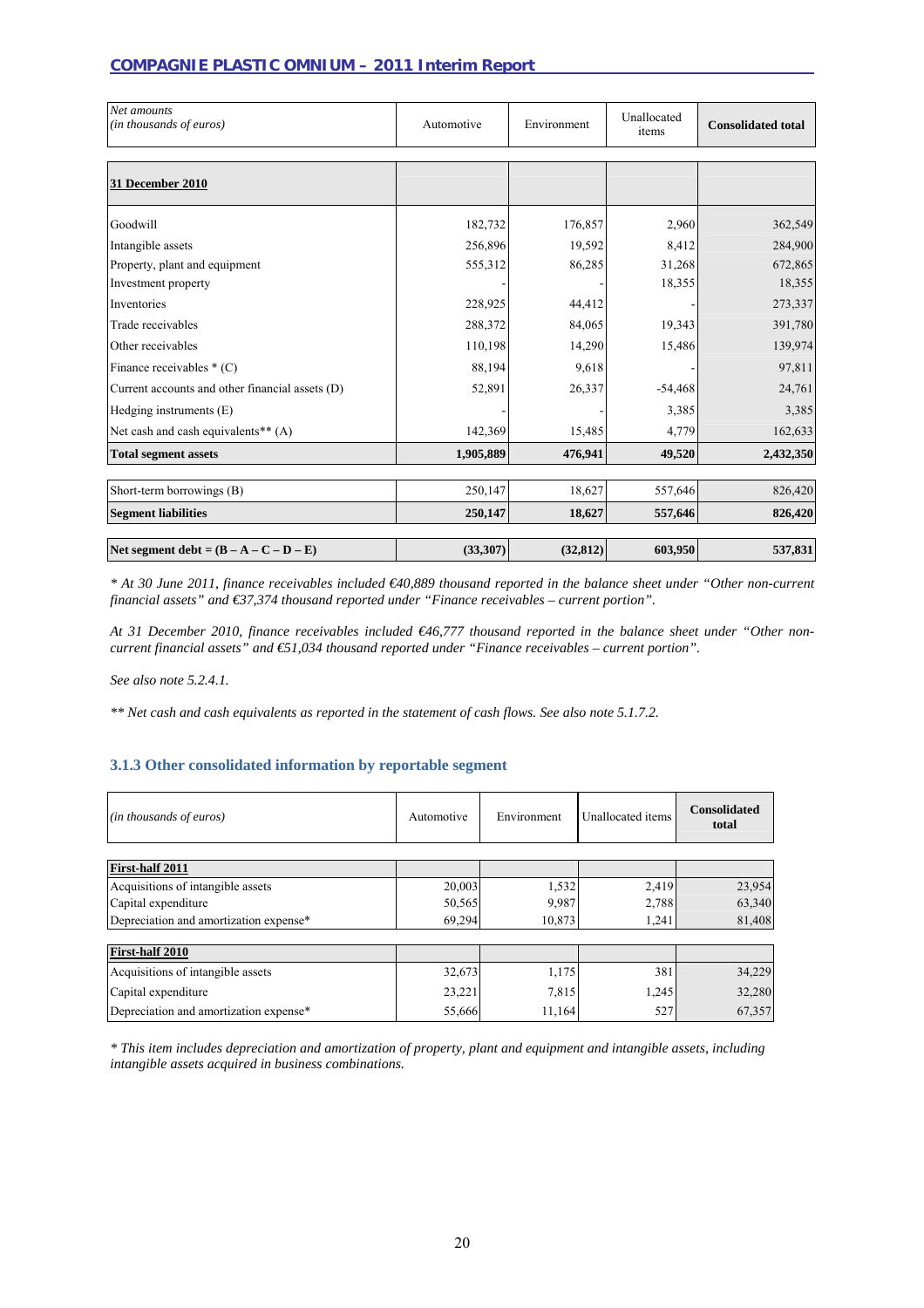# **3.2 Information by geographic region - Revenue**

The following table shows revenue analyzed by geographic region.

| ( <i>in thousands of euros</i> ) | <b>First-half</b><br>2011 | $\frac{0}{6}$ | <b>First-half</b><br>2010 | $\frac{9}{6}$ |
|----------------------------------|---------------------------|---------------|---------------------------|---------------|
| France                           | 408,733                   | 20.2%         | 340,096                   | 22.4%         |
| North America                    | 450,463                   | 22.3%         | 345,557                   | 22.8%         |
| Europe excluding France          | 778,124                   | 38.5%         | 574,649                   | 37.9%         |
| South America                    | 82,416                    | 4.1%          | 58,808                    | 3.9%          |
| Africa                           | 19,911                    | $1.0\%$       | 12,513                    | 0.8%          |
| Asia                             | 279,815                   | 13.9%         | 186,399                   | 12.3%         |
| <b>Total</b>                     | 2,019,462                 | 100 %         | 1,518,022                 | 100 %         |

#### **4- Notes to the income statement**

**4.1 Research and development costs** 

#### **The following table analyzes research and development expenditure incurred in first-half 2011 and first-half 2010, as well as the percentage of revenue it represents.**

| $(in$ thousands of euros)                                                                        | First-<br>half<br>2011 | $\frac{0}{0}$ | <b>First-half</b><br>2010 | $\frac{0}{0}$ |
|--------------------------------------------------------------------------------------------------|------------------------|---------------|---------------------------|---------------|
| Research and development costs                                                                   | (91, 338)              | $-4.5\%$      | (60, 642)                 | $-4.0\%$      |
| Of which capitalized development costs and research and development costs billed to<br>customers | 56.786                 | 2.8%          | 32,480                    | 2.1%          |
| Net research and development costs                                                               | (34, 552)              | $-1.7\%$      | (28, 162)                 | $-1.9%$       |

# **4.2 Cost of sales, development, selling and administrative costs**

| (in thousands of euros)                             | <b>First-half</b> | <b>First-half</b> |
|-----------------------------------------------------|-------------------|-------------------|
|                                                     | 2011              | 2010              |
| <b>Cost of sales includes:</b>                      |                   |                   |
| Raw materials (purchases and changes in inventory)* | (1,288,278)       | (897,608)         |
| Direct production outsourcing*                      | (4,054)           | (3,689)           |
| Utilities and fluids                                | (37,970)          | (30,298)          |
| Employee benefits expense                           | (219, 163)        | (171, 746)        |
| Other production costs                              | (90, 395)         | (127, 615)        |
| Depreciation                                        | (65,279)          | (52,993)          |
| Provisions                                          | (5,090)           | 860               |
| <b>Total</b>                                        | (1,710,229)       | (1,283,089)       |
| <b>Research and development costs include:</b>      |                   |                   |
| Employee benefits expense                           | (48, 525)         | (36, 439)         |
| Amortization of capitalized development costs       | (15, 839)         | (10,086)          |
| Other                                               | 29,812            | 18,363            |
| <b>Total</b>                                        | (34, 552)         | (28, 162)         |
| <b>Selling costs include:</b>                       |                   |                   |
| Employee benefits expense                           | (19, 844)         | (17,269)          |
| Depreciation and provisions                         | 229               | 552               |
| Other                                               | (12,035)          | (10,261)          |
| <b>Total</b>                                        | (31,650)          | (26,978)          |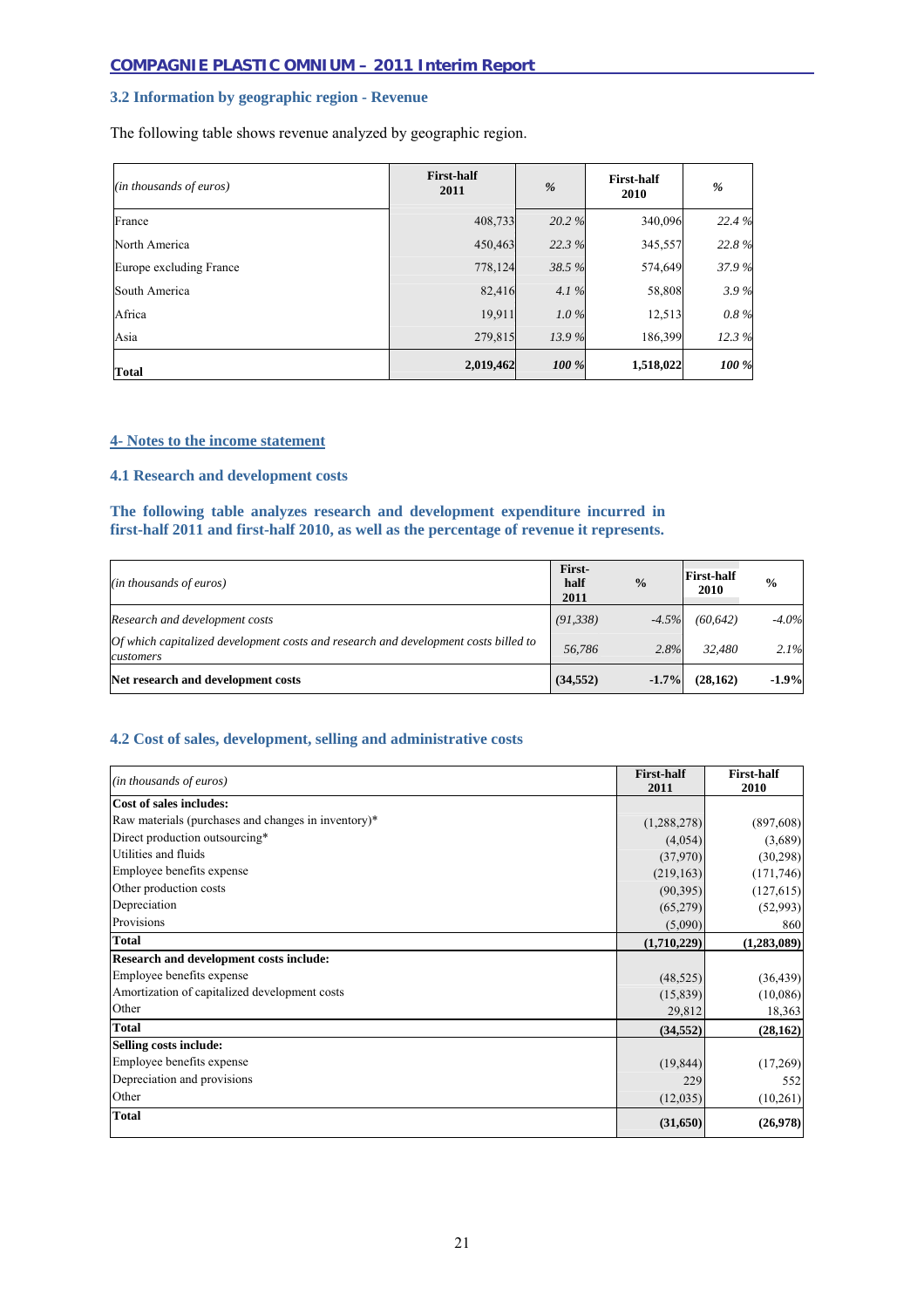| Administrative costs include: |           |           |
|-------------------------------|-----------|-----------|
| Employee benefits expense     | (52,045)  | (41, 917) |
| Other administrative expenses | (38, 576) | (23,932)  |
| Depreciation                  | (4,963)   | (2,737)   |
| Provisions                    | 2.934     | 79        |
| <b>Total</b>                  | (92,650)  | (68,507)  |

*\* Reflects Westfalia (Environment Division) transport outsourcing, reclassified from "Direct production outsourcing" to "Raw materials". First-half 2010 data has been restated to facilitate comparisons.* 

#### **4.3 Amortization of intangible assets acquired**

This item corresponds to the amortization of intangible assets recognized on the Inergy acquisition completed on 1 September 2010.

| (in thousands of euros)                          | <b>First-half</b><br>2011 |
|--------------------------------------------------|---------------------------|
| <b>Brands</b>                                    | (175)                     |
| Contractual customer relationships               | (7,715)                   |
| Total amortization of intangible assets acquired | (7,890)                   |

In first-half 2010, the Group did not recognize any amortization of intangible assets acquired in business combinations.

#### **4.4. Other operating income and expenses**

| (in thousands of euros)                                   | <b>First-half</b><br>2011 | First-half<br>2010 |
|-----------------------------------------------------------|---------------------------|--------------------|
| Gains/losses on disposals of non-current assets           | (1,864)                   | (1,160)            |
| Employee downsizing plans                                 | (1,414)                   | (1,942)            |
| Impairment of non-current assets*                         | (11,679)                  | (3, 498)           |
| Litigation                                                | 850                       | (1,000)            |
| Foreign exchange gains and losses on operating activities | (566)                     | 1,785              |
| Impact of acquisitions**                                  | 13,571                    |                    |
| Other                                                     | (2,134)                   | (530)              |
| <b>Total</b>                                              | (3,236)                   | (6,345)            |
| - of which total income                                   | 19,343                    | 5,442              |
| - of which total expenses                                 | (22,579)                  | (11,787)           |

*\* Including €11,305 thousand in impairments of Environment Division assets.* 

*\*\* The entire amount reported for first-half 2011 is attributable to the Ford-Milan acquisition (see note 2.1.2).*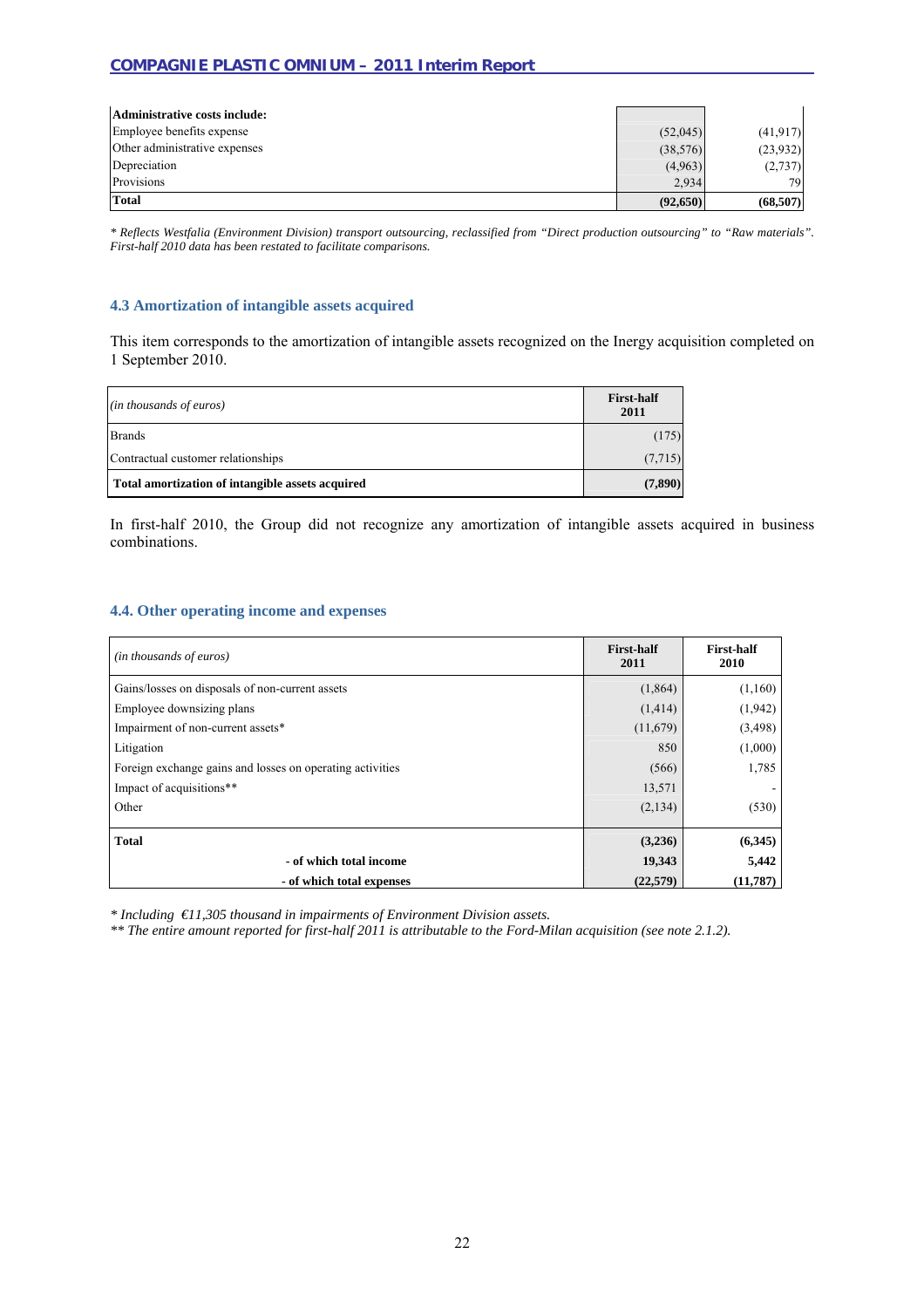# **4.5 Finance costs and other financial income and expenses, net**

| (in thousands of euros)                          | <b>First-half</b><br>2011 | <b>First-half</b><br>2010 |
|--------------------------------------------------|---------------------------|---------------------------|
| Finance costs                                    | (11,661)                  | (6,693)                   |
| Interest cost - pension obligations              | (564)                     | (395)                     |
| Financing fees and commissions                   | (3,547)                   | (2,661)                   |
| <b>Finance costs, net</b>                        | (15,772)                  | (9,749)                   |
| Exchange gains or losses on financing activities | 1,400                     | (2,093)                   |
| Losses on financial instruments                  | (3,349)                   | (2, 454)                  |
| Other financial income and expense, net          | (1,949)                   | (4,547)                   |
| <b>Total</b>                                     | (17, 721)                 | (14,296)                  |

#### **4.6 Income tax**

Income tax expense breaks down as follows:

| (in thousands of euros)                                            | <b>First-half</b><br>2011 | <b>First-half</b><br>2010 |
|--------------------------------------------------------------------|---------------------------|---------------------------|
| Current taxes                                                      | (26,360)                  | (15,617)                  |
| Deferred taxes                                                     | (2,773)                   | 1,679                     |
| Income tax expense recognized in the consolidated income statement | (29, 133)                 | (13,938)                  |

In first-half 2011, actual income tax expense was €29.1 million compared with a theoretical tax expense of €40.5 million at the French standard rate. The €11.4 million difference is mainly due to the recognition and/or reversal of temporary differences and the recognition and/or utilization of previously unrecognized tax loss carryforwards as well as the impact of different local tax rates.

The effective tax rate was 24.0% in the first half of 2011, versus 15.4% in 2010.

#### **5- Notes to the balance sheet**

# **5.1 Assets**

#### **5.1.1 Goodwill**

| Goodwill<br>$(in$ thousands of euros)       | <b>Gross value</b> | <b>Impairment</b> | <b>Carrying amount</b> |
|---------------------------------------------|--------------------|-------------------|------------------------|
| At 1 January 2011                           | 362,549            | 0                 | 362,549                |
| RMS Rotherm acquisition*                    | 4,306              |                   | 4,306                  |
| Plastic Omnium Pty (South Africa) disposal  | (406)              |                   | (406)                  |
| Goodwill adjustments recognized in 2010     | 294                |                   | 294                    |
| Translation adjustments and other movements | (2,094)            |                   | (2,094)                |
| <b>At 30 June 2011</b>                      | 364,649            | 0                 | 364,649                |

*\* See note 2.1.1 "Acquisitions of controlling interests – Rotherm"*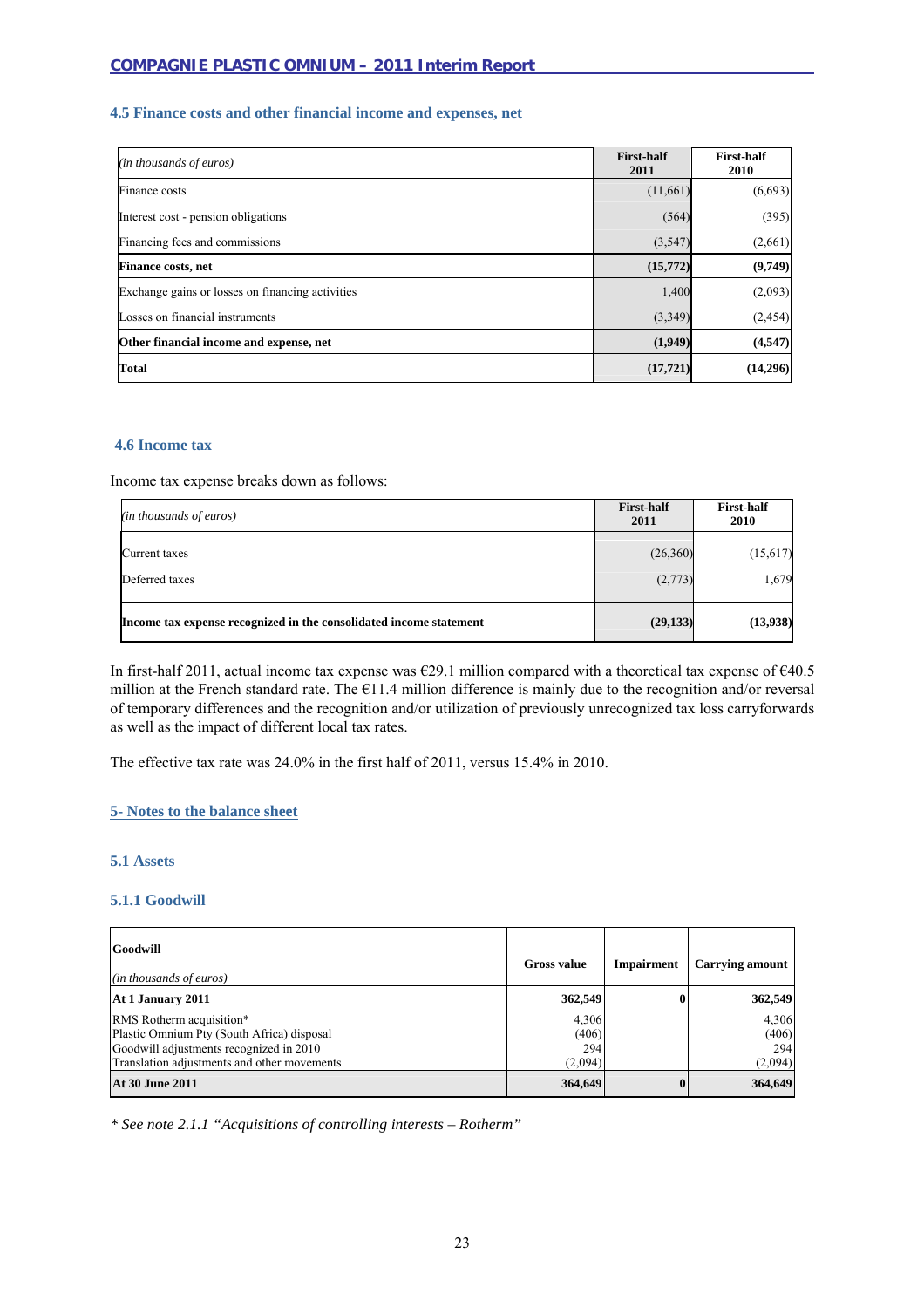# **5.1.2 Available-for-sale financial assets**

This item corresponds to shares in non-material shell or dormant companies, the Group's contribution to the "FMEA 2" Tier 2 Automotive OEM Modernization Fund and, at 30 June 2011, its interest in Euromark.

# **5.1.3 Other non-current financial assets**

| ( <i>in thousands of euros</i> )                          | 30 June<br>2011 | 31 December<br>2010 |
|-----------------------------------------------------------|-----------------|---------------------|
| Loans                                                     | 28              | 26                  |
| Deposits and bonds                                        | 21.487          | 13,753              |
| Other receivables                                         | 6,082           | 6,035               |
| Finance receivables related to Environment finance leases | 7.918           | 8,367               |
| Finance receivables related to Automotive contracts       | 32.971          | 38,410              |
| <b>Total</b>                                              | 68,486          | 66,591              |

Deposits and bonds correspond mainly to guarantee deposits on leased offices and sold receivables.

Finance receivables mainly concern work in progress on automotive projects for which the Group has received a firm commitment on the selling price of developments and/or tooling. These receivables are discounted.

# **5.1.4 Inventories**

| (in thousands of euros)                                         | 30 June<br>2011 | 31 December<br>2010 |
|-----------------------------------------------------------------|-----------------|---------------------|
| Raw materials and supplies                                      | 88,337          | 75,314              |
| Molds, tooling and engineering                                  | 163,192         | 118,255             |
| Other work in progress                                          | 16,948          | 15,083              |
| Merchandise                                                     |                 |                     |
| Cost                                                            | 6.026           | 5,552               |
| Net realizable value                                            | 5,223           | 4,768               |
| Finished products                                               |                 |                     |
| Cost                                                            | 73,300          | 62,620              |
| Net realizable value                                            | 70,103          | 59,917              |
| Total inventories at the lower of cost and net realizable value | 343,803         | 273,337             |

# **5.1.5 Finance receivables – current portion**

| (in thousands of euros)                                   | <b>30 June 2011</b> | 31 December<br>2010 |
|-----------------------------------------------------------|---------------------|---------------------|
| Finance receivables related to Environment finance leases | 2,007               | 1,250               |
| Finance receivables related to Automotive contracts       | 35,367              | 49,784              |
| Other short-term finance receivables                      | 3,841               | 4,098               |
| Current accounts                                          | 819                 | 1,113               |
| Other                                                     | 3,022               | 2,985               |
| <b>Total</b>                                              | 41,215              | 55,132              |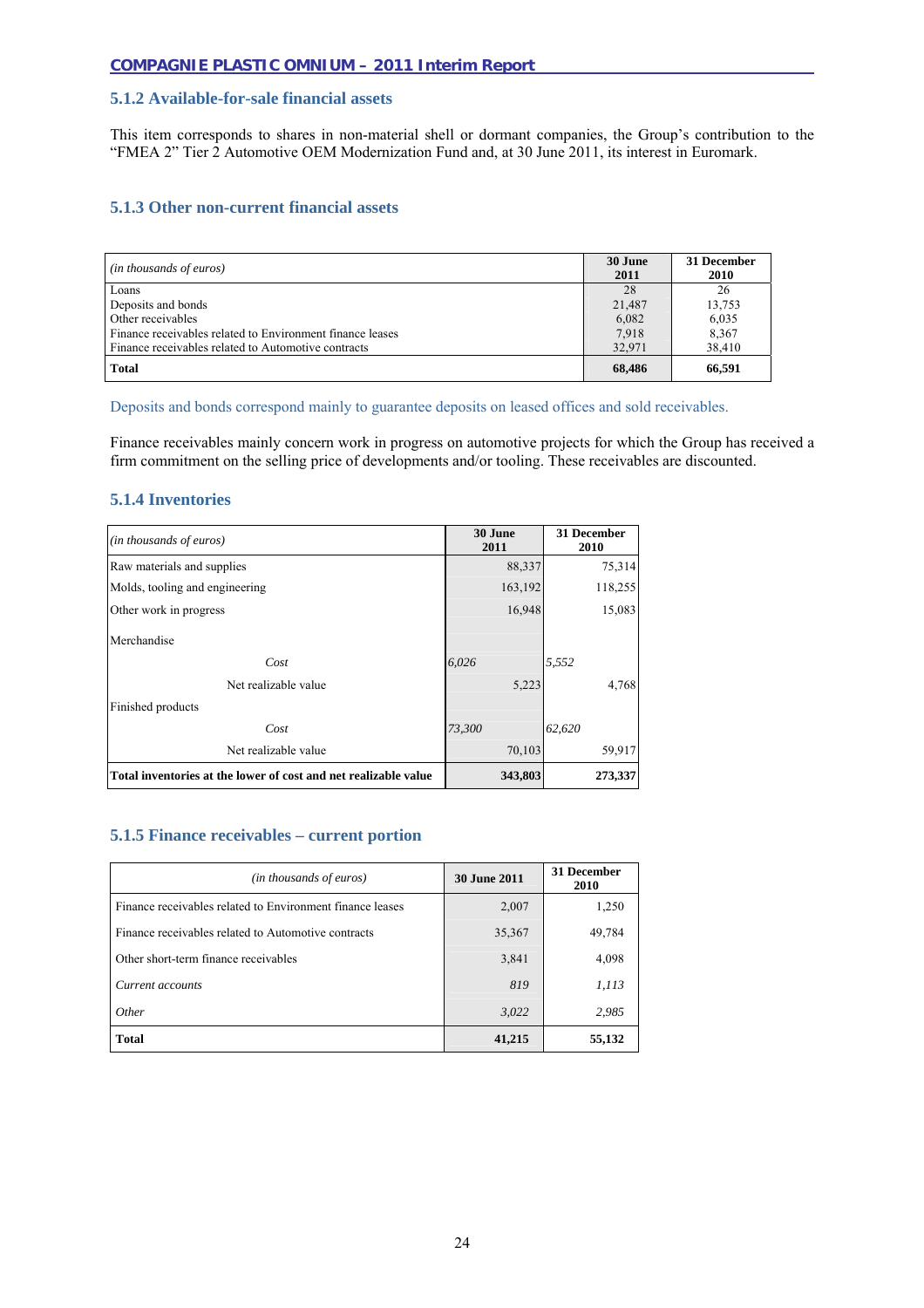# **5.1.6 Trade and other receivables**

# *5.1.6.1 Sales of receivables*

Compagnie Plastic Omnium and some of its European subsidiaries have set up receivables sales programs with French banks covering periods of three to five years. These non-recourse programs transfer substantially all the risks and rewards of ownership to the buyer and the sold receivables are therefore derecognized.

Derecognized sold receivables totaled  $\epsilon$ 215 million at 30 June 2011, compared with  $\epsilon$ 190 million at 31 December 2010.

#### *5.1.6.2 Trade receivables – cost, impairment and carrying amounts*

| (in thousands of euros)  |                    | <b>30 June 2011</b> |                 |                    | 31 December 2010 |                    |
|--------------------------|--------------------|---------------------|-----------------|--------------------|------------------|--------------------|
|                          | Cost<br>Impairment |                     | Carrying amount | Cost<br>Impairment |                  | Carrying<br>amount |
| Trade receivables        | 486,725            | (5,131)             | 481,594         | 396,000            | (4,220)          | 391,780            |
| <b>Trade receivables</b> | 486,725            | (5,131)             | 481,594         | 396,000            | (4,220)          | 391,780            |

There were no identified material doubtful receivables at 30 June 2011 that were not covered by provisions.

#### *5.1.6.3 Other receivables*

| ( <i>in thousands of euros</i> )                                  | <b>30 June 2011</b> | 31 December 2010 |
|-------------------------------------------------------------------|---------------------|------------------|
| Sundry receivables                                                | 109,426             | 86,198           |
| Prepayments to suppliers of tooling and prepaid development costs | 43,653              | 26,933           |
| Prepaid and recoverable taxes                                     | 51,570              | 20,506           |
| Prepayments to suppliers of non-current assets                    | 5,036               | 6,337            |
| <b>Other receivables</b>                                          | 209,685             | 139,974          |

"Other receivables" at 31 December 2010 included a  $\epsilon$ 10.4 million claim under the seller's warranty given by Burelle SA on the sale of Signature in 2007. The claim, which concerned competition proceedings involving Signature SA and Sodilor, was settled during the first half of 2011 and is therefore no longer included in "Other receivables at 30 June 2011. Signature SA and Sodilor have appealed the rulings concerned before the Paris Court of Appeal.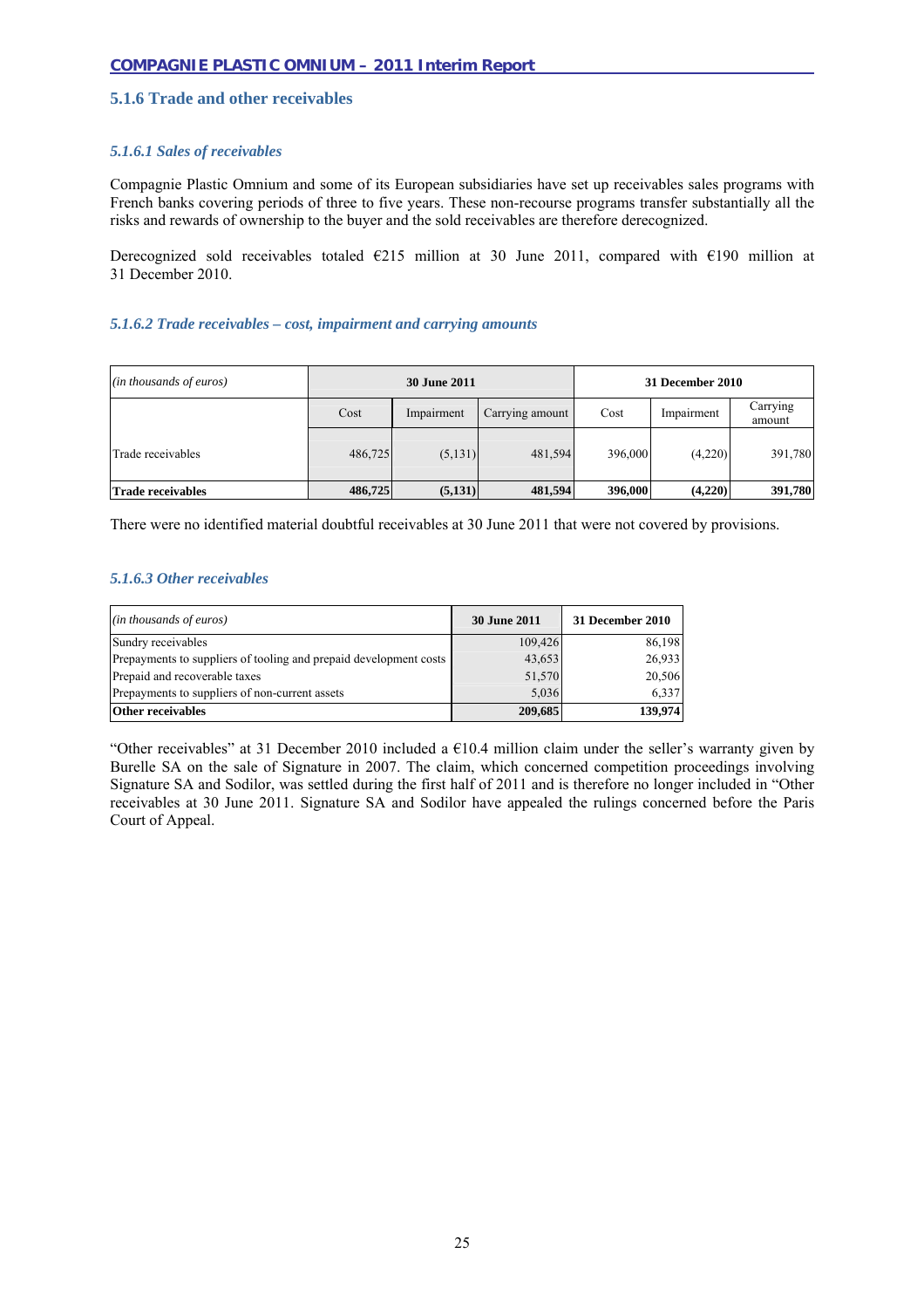#### *5.1.6.4 Trade and other receivables by currency*

|                                |                                | <b>Receivables</b><br><b>Receivables</b><br>at 31 December 2010<br>at 30 June 2011 |         |               |                       |         |               |
|--------------------------------|--------------------------------|------------------------------------------------------------------------------------|---------|---------------|-----------------------|---------|---------------|
|                                | Foreign currency, in thousands | <b>Local currency</b>                                                              | Euro    | $\frac{0}{0}$ | <b>Local currency</b> | Euro    | $\frac{0}{0}$ |
| <b>EUR</b>                     | Euro                           | 350,559                                                                            | 350,559 | 51%           | 294,967               | 294,967 | 55%           |
| <b>USD</b>                     | US dollar                      | 229,450                                                                            | 158,756 | 23%           | 110,362               | 82,594  | 16%           |
| <b>GBP</b>                     | Pound sterling                 | 10,735                                                                             | 11,894  | 2%            | 6,089                 | 7,074   | $1\%$         |
| <b>CHF</b>                     | Swiss franc                    | 13,017                                                                             | 10,784  | 2%            | 12,875                | 10,297  | $2\%$         |
| <b>CNY</b>                     | Chinese yuan                   | 586,276                                                                            | 62,760  | 9%            | 536,300               | 60,791  | 12%           |
| Other                          | Other currencies               |                                                                                    | 96,526  | 13%           |                       | 76,031  | 14%           |
| <b>Total</b>                   |                                |                                                                                    | 691,279 | 100%          |                       | 531,754 | 100%          |
|                                |                                |                                                                                    |         |               |                       |         |               |
| Of which:<br>Trade receivables |                                |                                                                                    | 481.594 | 70%           |                       | 391.780 | 74%           |

At 30 June 2011, more than half of all trade receivables were in euros. Therefore, no sensitivity tests to currency fluctuations were carried out.

*209,685*

*30%*

*139,974* 

*26%*

# **5.1.7 Cash and cash equivalents**

*Other receivables*

#### *5.1.7.1 Cash and cash equivalents – gross*

| (in thousands of euros)                              | <b>30 June 2011</b> | <b>30 June 2010</b> | 31 December 2010 |
|------------------------------------------------------|---------------------|---------------------|------------------|
| Cash at bank and in hand                             | 161,720             | 125,692             | 167,527          |
| Short-term deposits                                  | 37,365              | 20,707              | 25,778           |
| Total cash and cash equivalents on the balance sheet | 199,085             | 146,399             | 193,305          |

#### *5.1.7.2 Net cash and cash equivalents at end of period*

| (in thousands of euros)                                      | <b>30 June 2011</b> | <b>30 June 2010</b> | 31 December 2010 |  |
|--------------------------------------------------------------|---------------------|---------------------|------------------|--|
| Cash and cash equivalents                                    | 199.085             | 146,397             | 193,305          |  |
| Short-term bank loans and overdrafts                         | (63.441)            | (8, 833)            | (30,672)         |  |
| Net cash and cash equivalents in the statement of cash flows | 135,644             | 137,564             | 162,633          |  |

# **5.1.8 Notes to the statement of cash flows – acquisitions and disposals of subsidiaries and associates**

#### *5.1.8.1 Acquisitions of subsidiaries and associates*

Acquisitions of non-current financial assets, in an amount of €6,535 thousand in first-half 2011, corresponded to the acquisition of 70% of the outstanding shares of RMS Rotherm Maschinenbau GmbH for €6,000 thousand (including €835 thousand in acquired cash and cash equivalents) and the purchase of the new shares issued by Chinese subsidiary Chengdu for €535 thousand.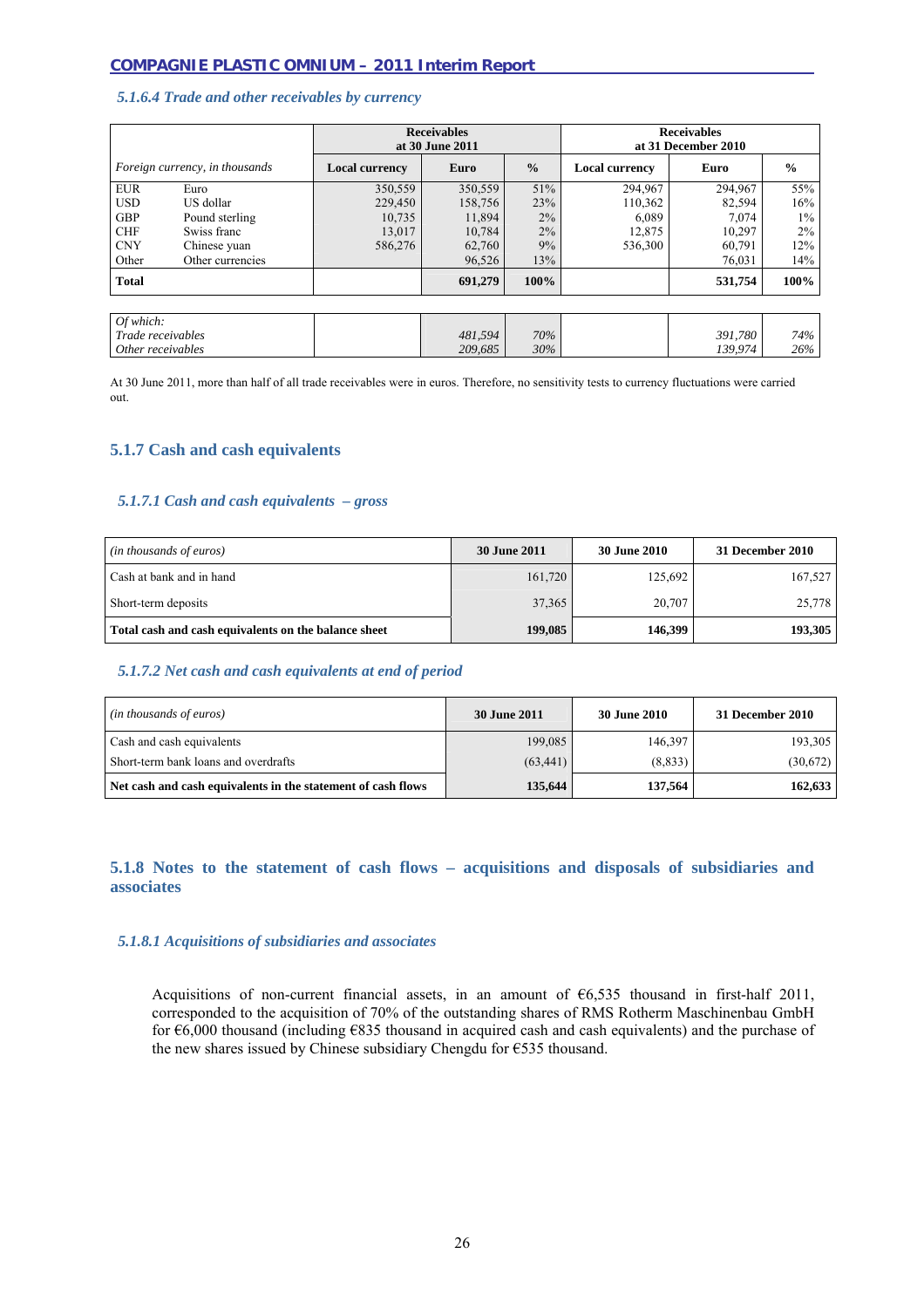#### *5.1.8.2 Disposals of shares in subsidiaries and associates*

Disposals of non-current financial assets, in an amount of  $\epsilon$ 1,831 thousand in first-half 2011 corresponded to the divestment of South African subsidiary Plastic Omnium Urban Systems Pty.

### **5.2 Equity and liabilities**

# **5.2.1 Share capital**

| (in euros)                                                                                                                                                               | <b>30 June 2011</b> | 31 December 2010 |
|--------------------------------------------------------------------------------------------------------------------------------------------------------------------------|---------------------|------------------|
| Share capital at beginning of period                                                                                                                                     | 8,822,300           | 8,822,300        |
| Shares issued during the period                                                                                                                                          |                     |                  |
| Shares canceled during the period                                                                                                                                        |                     |                  |
| Reserves capitalized in connection with three-for-one stock split*                                                                                                       | 176,445             |                  |
| Share capital at end of period, comprising ordinary shares,<br>each with a par value of $\epsilon 0.17$ at 30 June 2011 versus $\epsilon 0.50$ at 31 December<br>$2010*$ | 8,998,745           | 8,822,300        |
| Treasury stock                                                                                                                                                           | 783,007             | 739,793          |
| Total net of treasury stock                                                                                                                                              | 8,215,738           | 8,082,507        |

Shares registered in the name of the same holder for at least two years carry double voting rights.

At 30 June 2011, Plastic Omnium held 4,605,927 shares in treasury, representing 8.70% of the share capital, compared with 4,438,755 shares (on a like-for-like basis, as opposed to 1,479,585 shares before the 10 May 2011 three-for-one stock split), representing 8.39% of the share capital at 31 December 2010

*\*See the note at the foot of the Consolidated Statement of Changes in Equity concerning the three-for-one stock split. The figure corresponds to reserves capitalized to account for the fractional amounts arising on the split.* 

# **5.2.2 Dividends voted and paid by Compagnie Plastic Omnium**

| (in thousands of euros)                                    | 30 June 2011 | 30 June 2010 | 31 December 2010 |
|------------------------------------------------------------|--------------|--------------|------------------|
| Dividends on ordinary shares                               | 24,702       | 12,351       | 12,351           |
| Dividends on treasury stock (unpaid)                       | (2, 158)     | (1,095)      | (1,095)          |
| Dividends voted by shareholders and paid during the period | 22,544       | 11.256       | 11.256           |
| Dividend per share (in $\Theta$ )                          | 0.47         | 0.70         | 0.70             |

The 2010 dividend voted by shareholders was  $\epsilon$ 1.40 per share, corresponding to the amount recommended when the 2010 financial statements were approved. The number of shares carrying rights to this dividend was the number of shares outstanding before the three-for-one stock split. As a result of the split, the dividend per share was reduced from  $\epsilon$ 1.40 to  $\epsilon$ 0.47.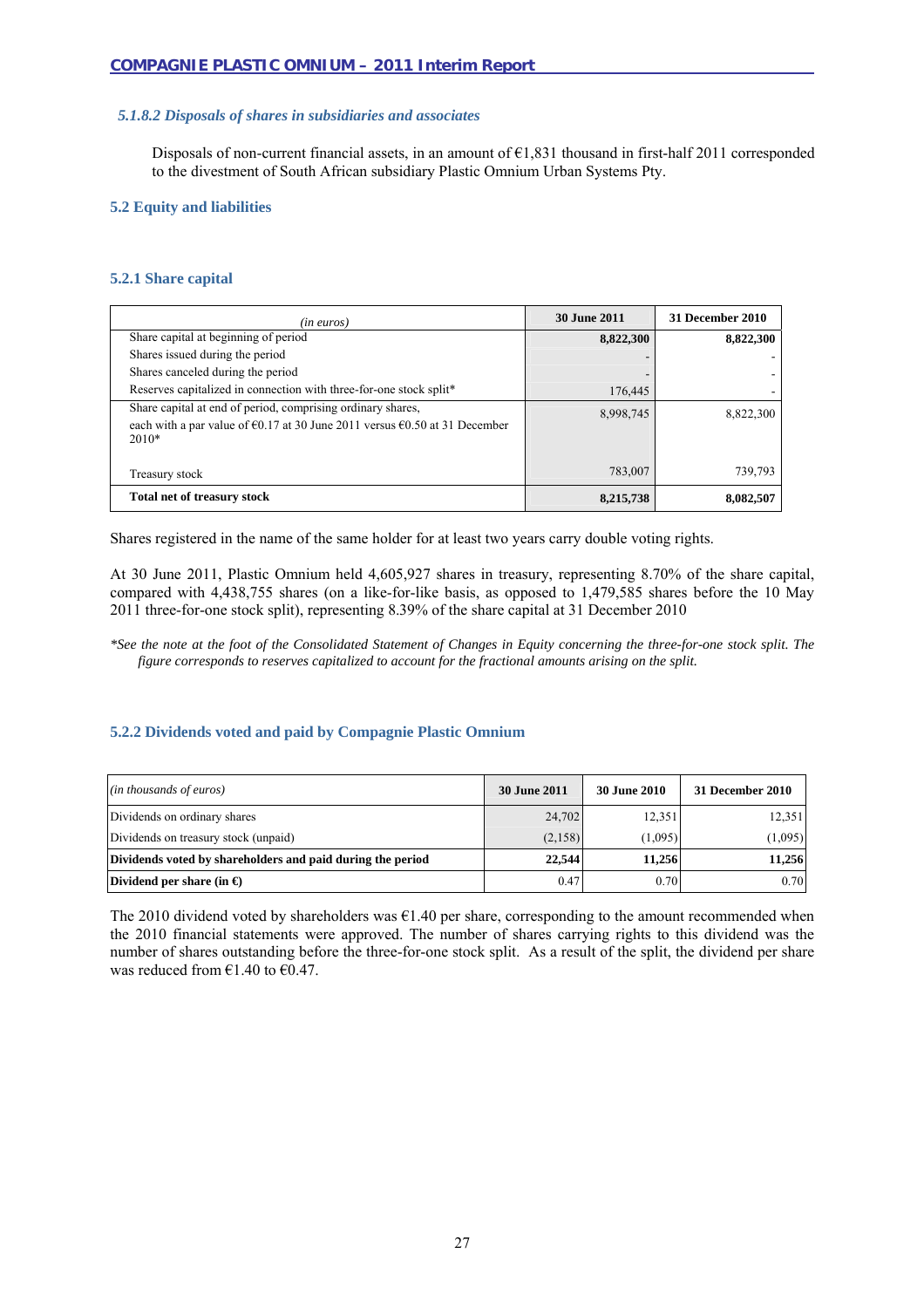# **5.2.3 Provisions**

| ( <i>in thousands of euros</i> )                              | 31<br><b>December</b><br>2010 | <b>Charges</b> | <b>Utilizations</b> | <b>Releases of</b><br>surplus<br>provisions | <b>Reclassific</b><br>ations | <b>Actuarial</b><br>gains and<br>losses | <b>Changes</b> in<br>scope of<br>consolidation | <b>Translation</b><br>differences | <b>30 June 2011</b> |
|---------------------------------------------------------------|-------------------------------|----------------|---------------------|---------------------------------------------|------------------------------|-----------------------------------------|------------------------------------------------|-----------------------------------|---------------------|
|                                                               |                               |                |                     |                                             |                              |                                         |                                                |                                   |                     |
| Customer warranties                                           | 18,042                        | 2,732          | (5,786)             | (98)                                        | 433                          |                                         | 123                                            | (96)                              | 15,350              |
| Reorganization plans                                          | 4,355                         | 389            | (2,034)             | (19)                                        |                              |                                         |                                                | (37)                              | 2,654               |
| Tax risks                                                     | 3,875                         | 41             | (279)               | (2,000)                                     |                              |                                         |                                                | (17)                              | 1,620               |
| Contract risks                                                | 4,780                         | 933            |                     |                                             |                              |                                         |                                                |                                   | 5,713               |
| Extension to container fleet                                  | $\theta$                      |                |                     |                                             |                              |                                         |                                                |                                   | $\mathbf{0}$        |
| Claims and litigation*                                        | 24,834                        | 277            | (19, 336)           | (260)                                       | (8)                          |                                         |                                                | (75)                              | 5,432               |
| Other**                                                       | 18,950                        | 17,617         | (1,366)             | (1, 397)                                    | (425)                        |                                         | (107)                                          | (433)                             | 32,839              |
| <b>PROVISIONS</b>                                             | 74,836                        | 21,989         | (28, 801)           | (3,774)                                     | $\bf{0}$                     |                                         | 16                                             | (658)                             | 63,608              |
| Provisions for pensions and other<br>post-employment benefits | 47,074                        | 3,352          | (2,889)             | (13)                                        |                              | 6                                       | 198                                            | (1,111)                           | 46,618              |
| <b>TOTAL</b>                                                  | 121,910                       | 25,341         | (31,690)            | (3,787)                                     | $\mathbf{1}$                 | 6                                       | 214                                            | (1,769)                           | 110,226             |

| (in thousands of euros)                                       | 31<br><b>December</b><br>2009 | <b>Charges</b> | <b>Utilizations</b> | <b>Releases of</b><br>surplus<br>provisions | <b>Reclassific</b><br>ations | <b>Actuarial</b><br>gains and<br>losses | <b>Changes</b> in<br>scope of<br>consolidation | Translation<br>differences | <b>30 June 2010</b> |
|---------------------------------------------------------------|-------------------------------|----------------|---------------------|---------------------------------------------|------------------------------|-----------------------------------------|------------------------------------------------|----------------------------|---------------------|
|                                                               |                               |                |                     |                                             |                              |                                         |                                                |                            |                     |
| Customer warranties                                           | 5,265                         | 507            | (1,066)             | (56)                                        |                              |                                         |                                                | 46                         | 4,696               |
| Reorganization plans                                          | 23,160                        | 421            | (12,069)            | (361)                                       |                              |                                         |                                                | 26                         | 11,177              |
| Tax risks                                                     | 467                           | 75             | (31)                | (2)                                         |                              |                                         |                                                | $\overline{2}$             | 511                 |
| Contract risks                                                | 4,782                         | 267            | (548)               |                                             |                              |                                         |                                                |                            | 4,501               |
| Extension to container fleet                                  | 389                           |                | (326)               |                                             |                              |                                         |                                                |                            | 63                  |
| Claims and litigation                                         | 1,529                         | 602            | (205)               |                                             |                              |                                         |                                                | 44                         | 1,970               |
| Other                                                         | 13,220                        | 4,380          | (1,151)             | (785)                                       |                              |                                         |                                                | 131                        | 15,795              |
| <b>PROVISIONS</b>                                             | 48,812                        | 6,252          | (15,396)            | (1,204)                                     |                              |                                         |                                                | 249                        | 38,713              |
| Provisions for pensions and other<br>post-employment benefits | 33,120                        | 2,037          | (708)               |                                             |                              | 20                                      | 737                                            | 1,381                      | 36,587              |
| <b>TOTAL</b>                                                  | 81,933                        | 8,289          | (16, 104)           | (1,204)                                     | $\blacksquare$               | 20                                      | 737                                            | 1,630                      | 75,301              |

*\*Including €18.7 million at 31 December 2010 corresponding to the fine levied on Signature SA and Sodilor under a competition ruling. The fine was paid in first-half 2011 and the provision was reversed, with no net impact on earnings for the period. Signature SA and Sodilor have appealed the decisions to the Paris Court of Appeal.* 

*\*\*Of which €11.3 million for environmental risks.* 

#### **5.2.4 Long and short-term debt**

#### *5.2.4.1 Reconciliation of gross and net debt*

Net debt is an important indicator for day-to-day cash management purposes. It is used to determine the Group's debit or credit position outside of the operating cycle. Net debt is defined as:

- Long-term borrowings
- Less loans and other non-current financial assets
- Plus short-term debt
- Plus overdraft facilities
- Less cash and cash equivalents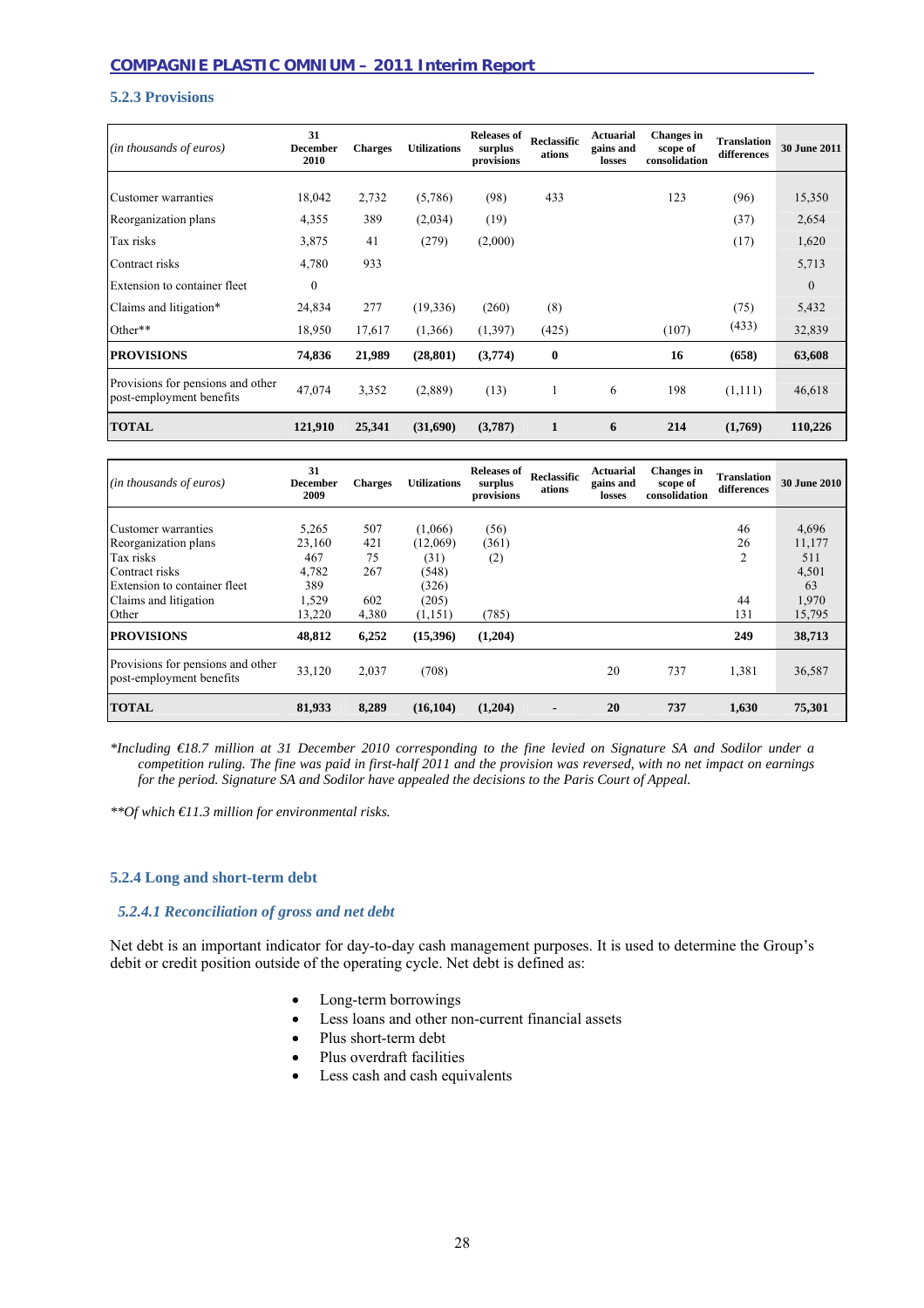|                                                                                                       |                       | <b>30 June 2011</b>   |             | <b>31 December 2010</b> |                      |             |
|-------------------------------------------------------------------------------------------------------|-----------------------|-----------------------|-------------|-------------------------|----------------------|-------------|
| (in thousands of euros)                                                                               | <b>TOTAL</b>          | Non-current i         | Non-current | <b>TOTAL</b>            | Current              | Non-current |
| Finance lease liabilities                                                                             | 28,525                | 7,221                 | 21,304      | 29,406                  | 6,789                | 22,617      |
| Bank borrowings                                                                                       | 717,210               | 248,774               | 468,436     | 784,506                 | 83,977               | 700,529     |
| Other short-term debt                                                                                 | 1,188                 | 1,188                 |             | 7,147                   | 7,147                |             |
| Hedging instruments – liabilities                                                                     | 2,489                 | 2,489                 |             | 5,362                   | 5,362                |             |
| Total borrowings (B)                                                                                  | 749,412               | 259,672               | 489,740     | 826,420                 | 103,275              | 723,145     |
|                                                                                                       |                       |                       |             |                         |                      |             |
| Long-term financial receivables                                                                       | (28, 925)             |                       | (28, 925)   | (20,662)                |                      | (20,662)    |
| Finance receivables                                                                                   | (78, 263)             | (37,374)              | (40, 889)   | (97, 811)               | (51,034)             | (46, 777)   |
| Other short-term financial receivables                                                                | (3,841)               | (3,841)               |             | (4,098)                 | (4,098)              |             |
| Hedging instruments $-$ assets                                                                        | (3,289)               | (3,289)               |             | (3,385)                 | (3,385)              |             |
| Total financial receivables (C)                                                                       | (114,318)             | (44, 504)             | (69, 814)   | (125, 956)              | (58, 517)            | (67, 439)   |
| Gross debt $(D) = (B) + (C)$<br>Net cash and cash equivalents as reported<br>statement of cash flows. | 635,094<br>(135, 644) | 215,168<br>(135, 644) | 419,926     | 700,464<br>(162, 633)   | 44,758<br>(162, 633) | 655,706     |
| <b>NET DEBT</b> $(E) = (D) + (A)$                                                                     | 499,450               | 79,524                | 419,926     | 537,831                 | (117, 875)           | 655,706     |

*\*See note 5.1.7.2 on "Net cash and cash equivalents".* 

# *5.2.4.2 Utilization of medium-term credit lines*

At 30 June 2011, the Group had access to several confirmed bank lines of credit with an average maturity of more than three years. Undrawn amounts at the period-end stood at a total €1,202 million at 30 June 2011 versus €1,257 million at 31 December 2010.

# *5.2.4.3 Analysis of debt by currency*

| As a % of total debt | <b>30 June 2011</b> | 31 December 2010 |
|----------------------|---------------------|------------------|
| Euro                 | 91%                 | 93%              |
| US dollar            | 3%                  | 6%               |
| Pound sterling       | $0\%$               | 0%               |
| Other currencies     | 6%                  | $1\%$            |
| <b>TOTAL</b>         | 100%                | 100%             |

# *5.2.4.4 Analysis of debt by type of interest rate*

| As a % of total debt    | <b>30 June 2011</b> | 31 December 2010 |
|-------------------------|---------------------|------------------|
| Hedged floating rates   | 72%                 | 68%              |
| Unhedged floating rates | 16%                 | 17%              |
| Fixed rates             | 12%                 | 15%              |
| <b>TOTAL</b>            | 100%                | 100%             |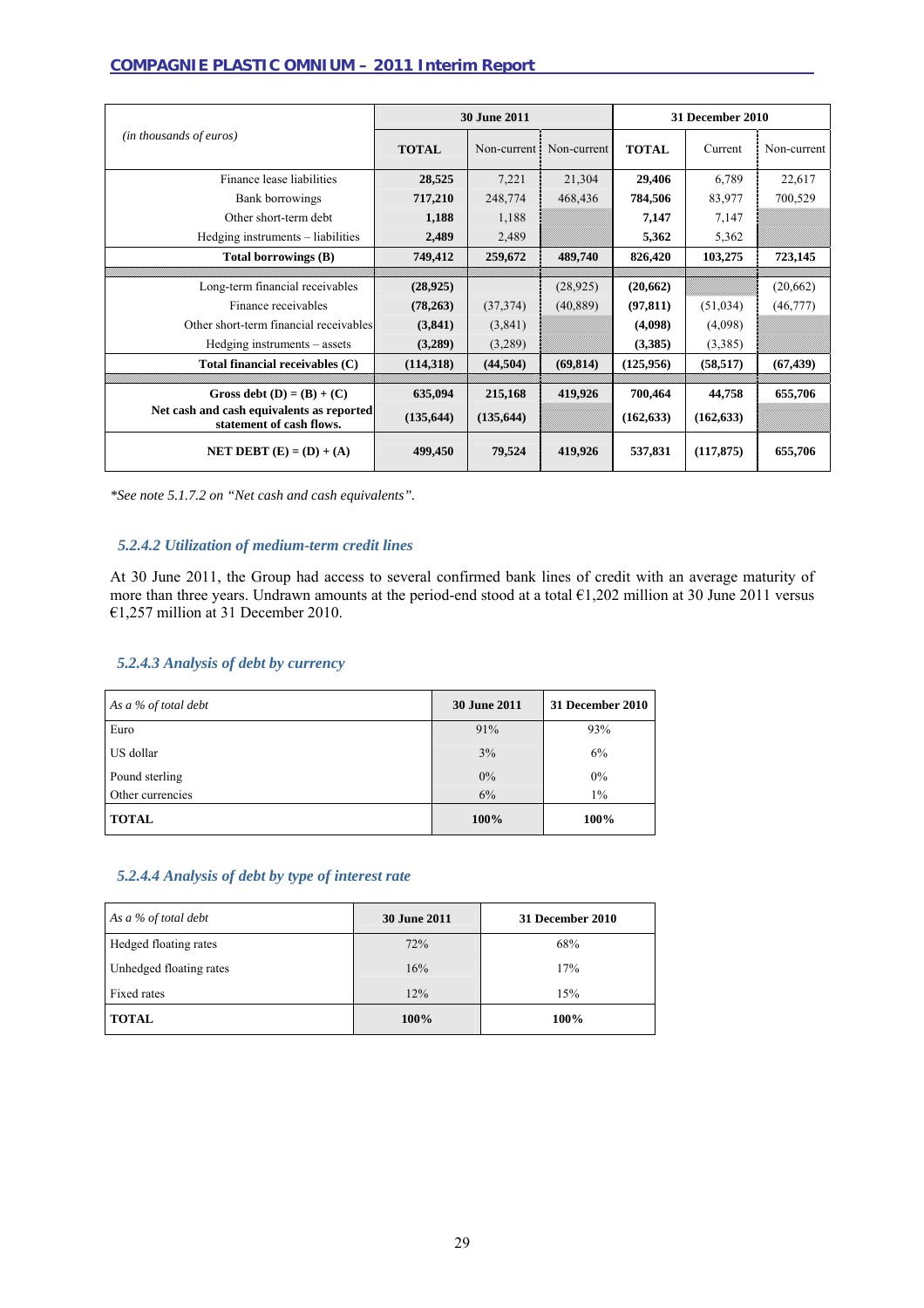### **5.2.5 Interest rate and currency hedges**

### *5.2.5.1 Interest rate hedges*

Interest rate hedges used during the period included swaps and caps. Their purpose is to hedge against increases in variable interest rates (indexed to Euribor) to which most of Plastic Omnium's debt is exposed.

At 30 June 2011, all interest rate derivatives in the portfolio qualified for hedge accounting under IAS 39 and were therefore measured at their fair value. The fair value amounted to:

- $\epsilon$ 2.827 thousand at 30 June 2011
- versus  $\text{\textsterling}558$  thousand at 31 December 2010.

This breaks down as follows:

# **At 30 June 2011**

Financial instruments with a positive fair value (assets):  $\epsilon$ 3,289 thousand Financial instruments with a negative fair value (liabilities):  $\epsilon$ (462) thousand **Net carrying amount: €2,827 thousand** 

Premiums payable at 30 June 2011: €2,029 thousand **Net carrying amount after premiums: €798 thousand** 

# **At 31 December 2010**

Financial instruments with a positive fair value (assets):  $\epsilon$ 2,972 thousand Financial instruments with a negative fair value (liabilities):€(2,414) thousand **Net carrying amount: €558 thousand** 

Premiums payable at 31 December 2010: €2,535 thousand Net carrying amount after premiums: **€(1,977)** thousand

The change in the effective portion of these instruments, recognized directly in equity, amounted to:

- $\epsilon$ 2,416 thousand before tax at 30 June 2011
- versus €2,081 thousand before tax at 31 December 2010.

The change in fair value recognized in profit was:

- $\epsilon$ (146) thousand in first-half 2011
- versus  $\epsilon$ 750 thousand in 2010.

Premiums payable on interest rate hedging instruments amounted to:

- $\epsilon$ 2,029 thousand at 30 June 2011
- versus  $\epsilon$ 2,535 thousand at 31 December 2010.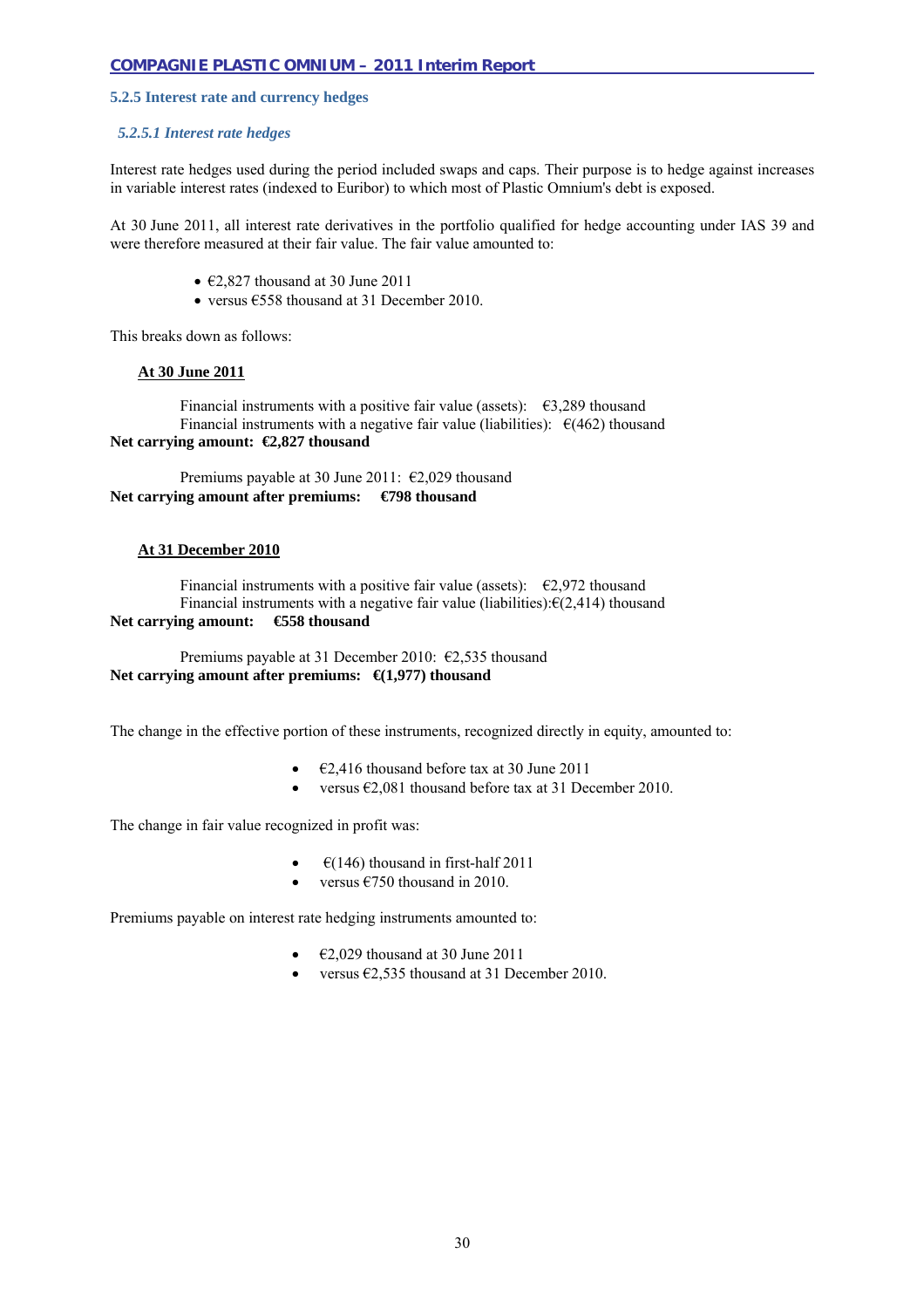# *5.2.5.2 Currency hedges*

|                                                                 | <b>30 June 2011</b>    |                         | 31 December 2010 |                         |  |
|-----------------------------------------------------------------|------------------------|-------------------------|------------------|-------------------------|--|
| (Foreign currency, in millions $-$ notional<br><i>amounts</i> ) | <b>Notional amount</b> | <b>Exchange</b><br>rate | Notional amount  | <b>Exchange</b><br>rate |  |
| Sales (purchases)                                               |                        |                         |                  |                         |  |
| USD - forward exchange contract                                 | 2.5                    | 1.41                    | 1.5              | 1.33                    |  |
| GBP - forward exchange contract                                 | 10.6                   | 0.85                    | 4.2              | 0.85                    |  |
| USD - currency swap                                             | (4.3)                  | 1.44                    | (8.7)            | 1.32                    |  |
| GBP - currency swap                                             | (7.5)                  | 0.90                    | 2.2              | 0.86                    |  |
| PLN - currency swap                                             | 8.5                    | 3.95                    |                  |                         |  |

|                                                                 | <b>30 June 2010</b>      |                         | 31 December 2009           |                         |
|-----------------------------------------------------------------|--------------------------|-------------------------|----------------------------|-------------------------|
| (Foreign currency, in millions $-$ notional<br><i>amounts</i> ) | Expiry date 2011         | <b>Exchange</b><br>rate | <b>Expiry date</b><br>2010 | <b>Exchange</b><br>rate |
| <b>Sales</b>                                                    |                          |                         |                            |                         |
| USD - forward exchange contract                                 | $\overline{\phantom{a}}$ |                         | 2.1                        | 1.46                    |
| GBP - forward exchange contract                                 | $\overline{\phantom{a}}$ |                         | 5.0                        | 0.91                    |

# **5.2.6 Operating and other liabilities**

# *5.2.6.1 Trade payables*

| (in thousands of euros)          | <b>30 June 2011</b> | 31 December 2010 |
|----------------------------------|---------------------|------------------|
| Trade payables                   | 623,631             | 517,127          |
| Due to suppliers of fixed assets | 10,234              | 11.712           |
| <b>TOTAL</b>                     | 633,865             | 528,839          |

# *5.2.6.2 Other operating liabilities*

| (in thousands of euros)           | 30 June 2011 | 31 December 2010 |
|-----------------------------------|--------------|------------------|
| Accrued employee benefits expense | 110,003      | 95,444           |
| Accrued taxes                     | 46,694       | 20,975           |
| Other payables                    | 190,837      | 142,528          |
| Customer prepayments              | 131,399      | 112,053          |
| <b>TOTAL</b>                      | 478,933      | 371,000          |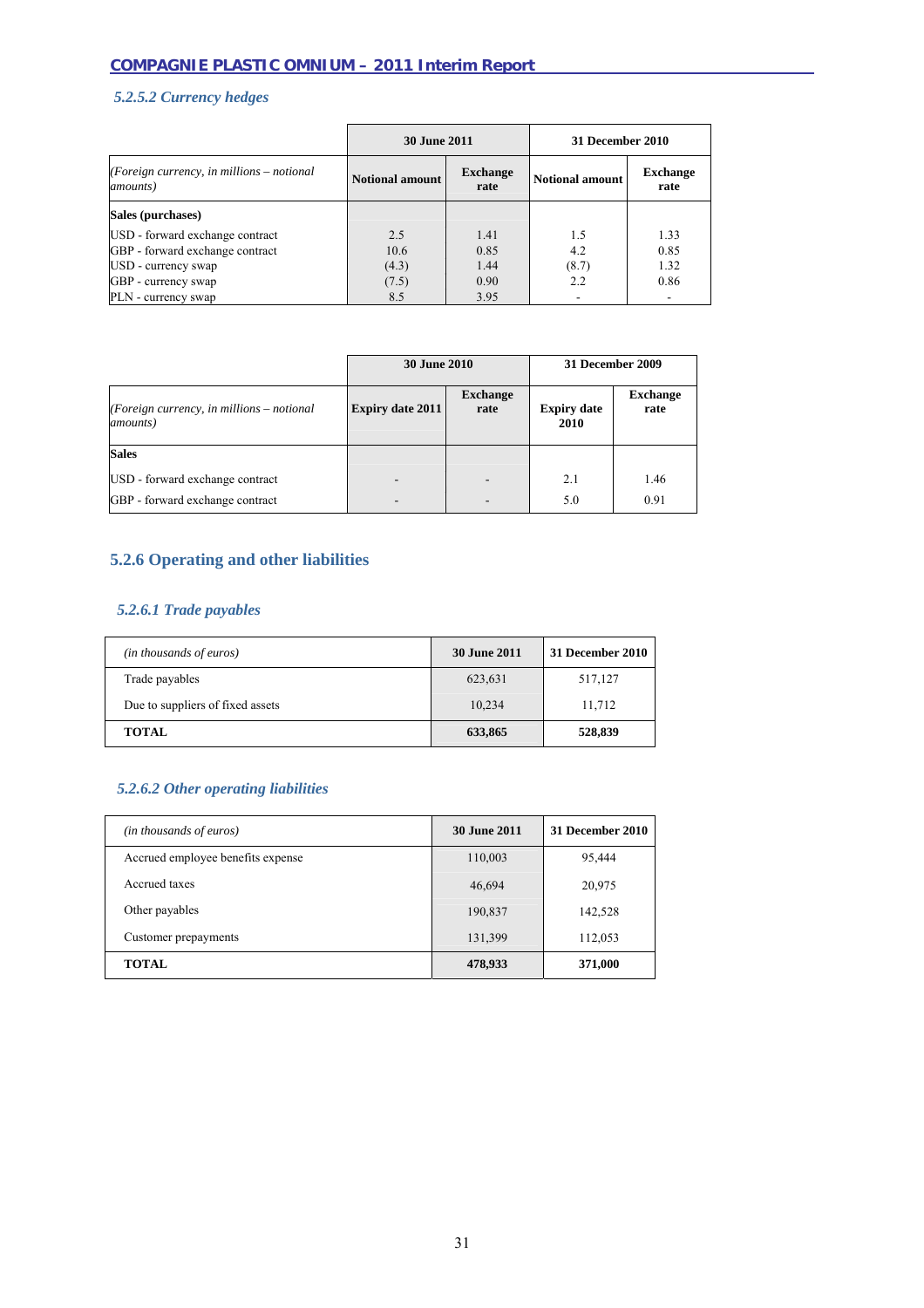#### *5.2.6.3 Trade payables and other operating liabilities, by currency*

|                |                                | <b>Liabilities</b><br>at 30 June 2011 |           |               | <b>Liabilities</b><br>at 31 December 2010 |         |               |
|----------------|--------------------------------|---------------------------------------|-----------|---------------|-------------------------------------------|---------|---------------|
|                | Foreign currency, in thousands | Local<br>currency                     | Euro      | $\frac{0}{0}$ | Local<br>currency                         | Euro    | $\frac{0}{0}$ |
| <b>EUR</b>     | Euro                           | 650,076                               | 650,076   | 58%           | 524,113                                   | 524,113 | 58%           |
| <b>USD</b>     | US dollar                      | 299,223                               | 207,032   | 19%           | 192,511                                   | 144.073 | 16%           |
| <b>GBP</b>     | Pound sterling                 | 38,667                                | 42,842    | 4%            | 25,709                                    | 29,868  | 3%            |
| <b>BRL</b>     | Brazilian real                 | 66,599                                | 29,467    | 3%            | 46,150                                    | 20,810  | 2%            |
| <b>CNY</b>     | Chinese yuan                   | 646,106                               | 69,164    | 6%            | 589,050                                   | 66,771  | 8%            |
| Other          | Other currencies               |                                       | 114,217   | 10%           |                                           | 114.204 | 13%           |
| <b>TOTAL</b>   |                                |                                       | 1,112,798 | 100%          |                                           | 899.839 | 100%          |
|                |                                |                                       |           |               |                                           |         |               |
| Of which:      |                                |                                       |           |               |                                           |         |               |
| Trade payables |                                |                                       | 633,865   | 57%           |                                           | 528,839 | 59%           |
|                | Other current liabilities      |                                       | 478,933   | 43%           |                                           | 371,000 | 41%           |

More than half of all trade payables were in euros at 30 June 2011. As a result, no sensitivity tests to currency fluctuations were carried out.

#### **6 - Capital management and market risks**

Compagnie Plastic Omnium has set up a global cash management system organized around its subsidiary Plastic Omnium Finance, which manages currency, interest rate and liquidity risks on behalf of all subsidiaries. The market risks strategy, which may involve entering into balance sheet and off-balance sheet commitments, is approved every quarter by senior management and the Chairman and Chief Executive Officer.

#### **6.1 Capital management**

The Group's objective is to maintain ready access to sufficient financial resources to carry out its business operations, fund the investments required to drive growth and respond to exceptional circumstances.

The Group uses the gearing ratio – corresponding to the ratio of consolidated net debt to equity – as an indicator of its capital structure. Net debt includes all of the Group's interest-bearing financial liabilities (other than operating payables) less cash and cash equivalents and other financial assets (other than operating receivables), such as loans and marketable securities. At 30 June 2011 and 31 December 2010, the gearing ratio stood at:

| ( <i>in thousands of euros</i> )                      | <b>30 June 2011</b> | 31 December 2010 |
|-------------------------------------------------------|---------------------|------------------|
| Net debt                                              | 499,450             | 537,831          |
| Equity and quasi-equity (including government grants) | 651,044             | 618,338          |
| <b>Gearing ratio</b>                                  | 76.72%              | 86.98%           |

None of the Group's bank loans or financial liabilities contain acceleration clauses based on compliance with financial ratios.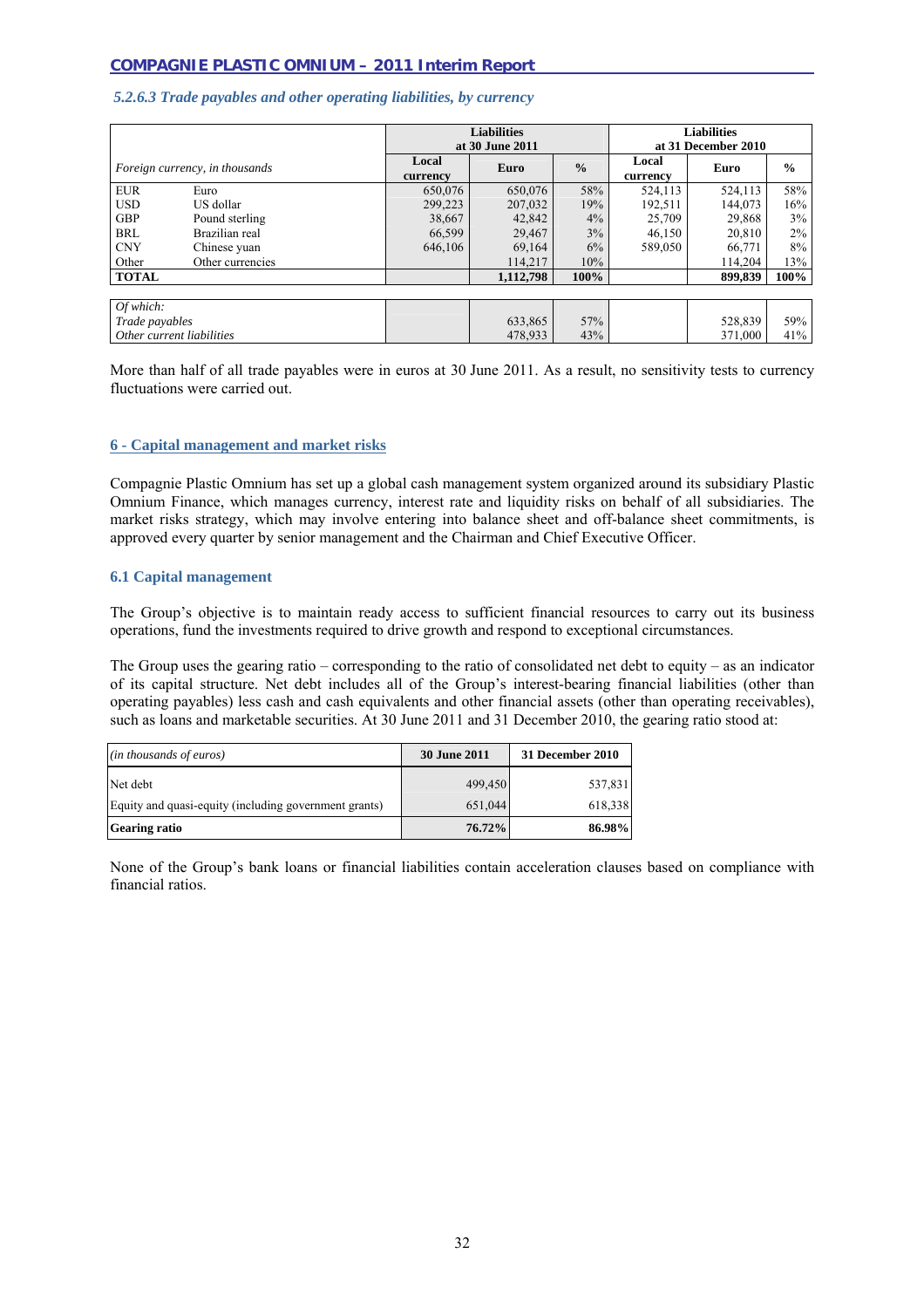# **6.2 Financial liabilities by maturity**

Liquidity risk by maturity is based on undiscounted contractual cash flows from financial assets and liabilities. Liquidity risk can be analyzed as follows:

#### **At 30 June 2011**

| (in thousands of euros)            | <b>30 June 2011</b> | Less than 1 year | 1 to 5 years | More than 5 years |
|------------------------------------|---------------------|------------------|--------------|-------------------|
| <b>FINANCIAL LIABILITIES</b>       |                     |                  |              |                   |
| Long-term borrowings*              | 571,811             |                  | 562,832      | 8,979             |
| Bank overdrafts                    | 63,441              | 63,441           |              |                   |
| Short-term borrowings**            | 255,995             | 255,995          |              |                   |
| Other short-term debt              | 1,188               | 1,188            |              |                   |
| Hedging instruments                | 2,489               | 2,489            |              |                   |
| Trade payables                     | 633,865             | 633,865          |              |                   |
| <b>TOTAL FINANCIAL LIABILITIES</b> | 1,528,789           | 956,978          | 562,832      | 8,979             |

#### **At 31 December 2010**

| (in thousands of euros)            | 31 December 2010 | Less than 1 year | 1 to 5 years | More than 5 years |
|------------------------------------|------------------|------------------|--------------|-------------------|
| <b>FINANCIAL LIABILITIES</b>       |                  |                  |              |                   |
| Long-term borrowings*              | 832,589          |                  | 762,274      | 70,315            |
| Bank overdrafts                    | 30,672           | 30,672           |              |                   |
| Short-term borrowings**            | 90,766           | 90,766           |              |                   |
| Other short-term debt              | 7,147            | 7,147            |              |                   |
| Hedging instruments                | 5,362            | 5,362            |              |                   |
| Trade payables                     | 528,839          | 528,839          |              |                   |
| <b>TOTAL FINANCIAL LIABILITIES</b> | 1,495,375        | 662,786          | 762,274      | 70,315            |

*\* Long-term borrowings include the amounts reported in the balance sheet and interest payable over the remaining life of the debt.* 

*\*\* The increase in short-term borrowings in the first half of 2011 is attributable to the expansion of the commercial paper program.* 

# **7 - Other information**

#### **7.1 Related party transactions**

Related party transactions correspond exclusively to transactions with Sofipar, Burelle SA and Burelle Participations. No changes occurred in the contracts between the Group and these companies during the period.

No material change has been made to the compensation paid to senior executives and officers since 31 December 2010.

#### **7.2 Subsequent events**

To the best of management's knowledge, no events have occurred since 30 June 2011 that would be likely to have a material impact on the Group's business, financial position, results or assets.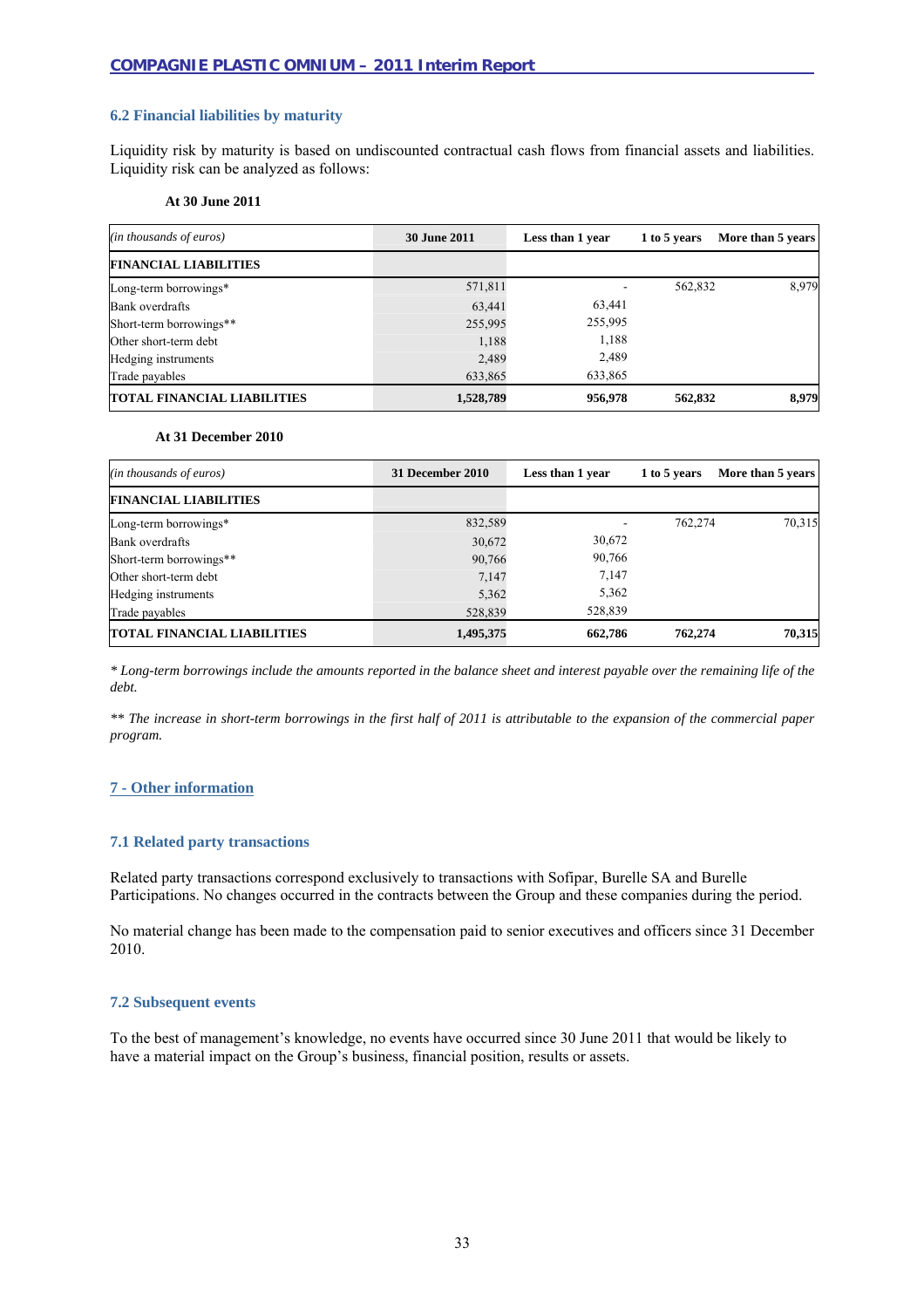**List of consolidated companies at 30 June 2011** 

|                                                         | <b>Reportable segments</b> |                        |                              | 30 June 2011                 |                          |                           |                              | 31 December 2010         |                  | <b>30 June 2010</b>          |                                   |                           |                     |
|---------------------------------------------------------|----------------------------|------------------------|------------------------------|------------------------------|--------------------------|---------------------------|------------------------------|--------------------------|------------------|------------------------------|-----------------------------------|---------------------------|---------------------|
| Company                                                 | Auto-<br>Motive            | <b>Environ</b><br>ment | <b>Not</b><br>allo-<br>cated | Consolid-<br>ation<br>method | $\%$<br>voting<br>rights | $\frac{0}{0}$<br>interest | Consolid-<br>ation<br>method | $\%$<br>voting<br>rights | $\%$<br>interest | Consolid-<br>ation<br>method | $\frac{6}{6}$<br>voting<br>rights | $\frac{0}{0}$<br>interest | <b>Tax</b><br>group |
| France                                                  |                            |                        |                              |                              |                          |                           |                              |                          |                  |                              |                                   |                           |                     |
| COMPAGNIE PLASTIC OMNIUM SA                             |                            |                        |                              | Parent<br>Company            |                          |                           | Parent<br>Company            |                          |                  | Parent Company               |                                   |                           | 1                   |
| PLASTIC OMNIUM SYSTEMES URBAINS SAS                     |                            |                        |                              | F                            | 100                      | 100                       | F                            | 100                      | 100              | F                            | 100                               | 100                       | $\mathbf{1}$        |
| <b>METROPLAST SAS</b>                                   |                            |                        |                              | F                            | 100                      | 100                       | F                            | 100                      | 100              | F                            | 100                               | 100                       | $\mathbf{1}$        |
| LA REUNION VILLES PROPRES SAS                           |                            |                        |                              | F                            | 100                      | 100                       | F                            | 100                      | 100              | F                            | 100                               | 100                       | $\mathbf{1}$        |
| PLASTIC OMNIUM CARAIBES SASU                            |                            |                        |                              | $\rm F$                      | 100                      | 100                       | $\mathbf F$                  | 100                      | 100              | $\mathbf{F}$                 | 100                               | 100                       | 1                   |
| INERGY AUTOMOTIVE SYSTEMS FRANCE SAS <sup>#</sup>       |                            |                        |                              | F                            | 100                      | 100                       | F                            | 100                      | 100              | P                            | 50                                | 50                        | $\overline{2}$      |
| PLASTIC RECYCLING SAS <sup>*</sup>                      |                            |                        |                              | $\mathbf{P}$                 | 50                       | 50                        | P                            | 50                       | 50               | $\mathbf{P}$                 | 50                                | 50                        |                     |
| PLASTIC OMNIUM AUTO EXTERIEUR SA                        |                            |                        |                              | F                            | 100                      | 100                       | F                            | 100                      | 100              | $\mathbf{F}$                 | 100                               | 100                       | $\mathbf{1}$        |
| PLASTIC OMNIUM AUTO EXTERIEUR SERVICES SAS              |                            |                        |                              | $\rm F$                      | 100                      | 100                       | $\mathbf F$                  | 100                      | 100              | $\mathbf{F}$                 | 100                               | 100                       | -1                  |
| <b>TRANSIT SAS</b>                                      |                            |                        |                              | $\rm F$                      | 100                      | 100                       | $\mathbf F$                  | 100                      | 100              | F                            | 100                               | 100                       | $\mathbf{1}$        |
| PLASTIC OMNIUM GESTION SNC                              |                            |                        |                              | F                            | 100                      | 100                       | F                            | 100                      | 100              | F                            | 100                               | 100                       | $\mathbf{1}$        |
| PLASTIC OMNIUM FINANCE SNC                              |                            |                        |                              | F                            | 100                      | 100                       | $\mathbf F$                  | 100                      | 100              | F                            | 100                               | 100                       | $\mathbf{1}$        |
| <b>LUDOPARC SAS</b>                                     |                            |                        |                              | F                            | 100                      | 100                       | $\mathbf F$                  | 100                      | 100              | $\mathbf{F}$                 | 100                               | 100                       | $\mathbf{1}$        |
| PLASTIC OMNIUM AUTO SAS                                 |                            |                        |                              | F                            | 100                      | 100                       | F                            | 100                      | 100              | F                            | 100                               | 100                       | $\mathbf{1}$        |
| PLASTIC OMNIUM ENVIRONNEMENT SAS                        |                            |                        |                              | F                            | 100                      | 100                       | F                            | 100                      | 100              | $\mathbf{F}$                 | 100                               | 100                       | $\mathbf{1}$        |
| PLASTIC OMNIUM AUTO EXTERIORS SAS                       |                            |                        |                              | F                            | 100                      | 100                       | $\mathbf F$                  | 100                      | 100              | $\mathbf{F}$                 | 100                               | 100                       | $\mathbf{1}$        |
| PLASTIC OMNIUM COMPOSITES HOLDING SAS <sup>" HHHH</sup> |                            |                        |                              | $\rm F$                      | 100                      | 100                       | $\mathbf F$                  | 100                      | 100              | $\mathbf{F}$                 | 100                               | 100                       | $\mathbf{1}$        |
| INERGY AUTOMOTIVE SYSTEMS SAS <sup>#</sup>              |                            |                        |                              | F                            |                          | 100                       | F                            | 100                      | 100              | P                            | 50                                |                           |                     |
| INERGY AUTOMOTIVE SYSTEMS MANAGEMENT SAS                |                            |                        |                              |                              | 100                      |                           |                              |                          |                  |                              |                                   | 50                        | 2                   |
|                                                         |                            |                        |                              | F                            | 100                      | 100                       | $\mathbf F$                  | 100                      | 100              | P                            | 50                                | 50                        | 2                   |
| PLASTIC OMNIUM ENVIRONNEMENT GUYANE SASU                |                            |                        |                              | F                            | 100                      | 100                       | $\mathbf F$                  | 100                      | 100              | $\mathbf{F}$                 | 100                               | 100                       | $\mathbf{1}$        |
| VALEO PLASTIC OMNIUM SNC                                |                            |                        |                              | P                            | 50                       | 50                        | P                            | 50                       | 50               | P                            | 50                                | 50                        | $\mathbf{1}$        |
| <b>BEAUVAIS DIFFUSION SAS</b>                           |                            |                        |                              | $\rm F$                      | 100                      | 100                       | $\mathbf F$                  | 100                      | 100              | $\mathbf{F}$                 | 100                               | 100                       | -1                  |
| PLASTIC OMNIUM VERNON SAS                               |                            |                        |                              | F                            | 100                      | 100                       | F                            | 100                      | 100              | F                            | 100                               | 100                       | $\mathbf{1}$        |
| TECHNIQUES ET MATERIELS DE COLLECTE -<br>« TEMACO » SAS |                            |                        |                              | F                            | 100                      | 100                       | $\mathbf F$                  | 100                      | 100              | F                            | 100                               | 100                       | $\mathbf{1}$        |
| <b>INOPART SA</b>                                       |                            |                        |                              | F                            | 100                      | 100                       | $\mathbf F$                  | 100                      | 100              | $\boldsymbol{\mathrm{F}}$    | 100                               | 100                       | $\mathbf{1}$        |
| PLASTIC OMNIUM COMPOSITES SA <sup>D HHH</sup>           |                            |                        |                              | F                            | 100                      | 100                       | F                            | 100                      | 100              | $\mathbf{F}$                 | 100                               | 100                       | $\mathbf{1}$        |
| MIXT COMPOSITES ET RECYCLABLES - MCR SAS <sup>®</sup>   |                            |                        |                              | F                            | 100                      | 100                       | F                            | 100                      | 100              | $\mathbf{F}$                 | 100                               | 100                       | $\mathbf{1}$        |
| ALLEVARD RESSORTS COMPOSITES - « ARC » SAS<br>******    |                            |                        |                              |                              | $\overline{\phantom{a}}$ | $\overline{\phantom{a}}$  | P                            | 50                       | 50               | P                            | 50                                | 50                        |                     |
| COMPAGNIE SIGNATURE SAS                                 |                            |                        |                              | F                            | 100                      | 100                       | F                            | 100                      | 100              | F                            | 100                               | 100                       |                     |
| SIGNATURE HOLDING SAS                                   |                            |                        |                              | F                            | 100                      | 100                       | $\mathbf F$                  | 100                      | 100              | $\mathbf F$                  | 100                               | 100                       |                     |
| <b>SIGNATURE SA</b>                                     |                            |                        |                              | F                            | 100                      | 100                       | $\mathbf F$                  | 100                      | 100              | F                            | 100                               | 100                       |                     |
| SIGNATURE VERTICAL HOLDING SAS                          |                            |                        |                              | F                            | 100                      | 65                        | $\mathbf F$                  | 100                      | 65               | $\rm F$                      | 100                               | 65                        | 6                   |
| ATLAS SAS $^{\text{no}}$                                |                            |                        |                              |                              |                          |                           | E                            | 26.25                    | 26.25            | E                            | 26.25                             | 26.25                     |                     |
| SOCIETE D'APPLICATIONS ROUTIERES SAS <sup>ED</sup>      |                            |                        |                              |                              |                          | $\overline{\phantom{a}}$  | E                            | 35                       | 35               | E                            | 35                                | 35                        |                     |
| EUROLINERS SAS <sup>®®</sup>                            |                            |                        |                              |                              | ٠                        | ٠                         | E                            | 35                       | 35               | E                            | 35                                | 35                        |                     |
| SIGNATURE TRAFFIC SYSTEMS SAS                           |                            |                        |                              | F                            | 100                      | 65                        | $\mathbf F$                  | 100                      | 65               | F                            | 100                               | 65                        | 6                   |
| SIGNALISATION SECURITE SARL $^\text{no}$                |                            |                        |                              |                              | $\overline{\phantom{a}}$ | ٠                         | E                            | 35                       | 35               | E                            | 35                                | 35                        |                     |
|                                                         |                            |                        |                              |                              |                          |                           | $\mathbf F$                  |                          |                  | F                            |                                   |                           |                     |
| <b>FARCOR SAS</b>                                       |                            |                        |                              | F                            | 100                      | 65                        |                              | 100                      | 65               |                              | 100                               | 65                        | 6                   |
| <b>SODILOR SASU</b>                                     |                            |                        |                              | F                            | 100                      | 65                        | F                            | 100                      | 65               | $\rm F$                      | 100                               | 65                        | 6                   |
| SECTRA <sup>cco</sup>                                   |                            |                        |                              |                              |                          | ٠                         | E                            | 35                       | 35               | E                            | 35                                | 35                        |                     |
| SIGNALIS SAS <sup>®®</sup>                              |                            |                        |                              |                              |                          | ٠                         | E                            | 35                       | 35               | E                            | 35                                | 35                        |                     |
| SIGNALISATION TOULOUSAINE SAS <sup>on</sup>             |                            |                        |                              |                              |                          | $\blacksquare$            | E                            | 35                       | 35               | E                            | 35                                | 35                        |                     |
| EUROMARK HOLDING SAS <sup>30</sup>                      |                            |                        |                              |                              | $\overline{\phantom{a}}$ | $\sim$                    | E                            | 35                       | 35               | E                            | 35                                | 35                        |                     |
| SIGNATURE INTERNATIONAL SAS                             |                            |                        |                              | F                            | 100                      | 100                       | $\mathbf F$                  | 100                      | 100              | F                            | 100                               | 100                       |                     |
| SIGNATURE SAS <sup>co</sup>                             |                            |                        |                              |                              | $\overline{\phantom{a}}$ | ٠                         | E                            | 35                       | 35               | E                            | 35                                | 35                        |                     |
| SIGNATURE FRANCE SAS <sup>an</sup>                      |                            |                        |                              |                              |                          | ٠                         | E                            | 35                       | 35               | E                            | 35                                | 35                        |                     |
| SIGNATURE GESTION SAS <sup>00</sup>                     |                            |                        |                              |                              |                          | ٠                         | E                            | 35                       | 35               | E                            | 35                                | 35                        |                     |
| GTU SAS <sup>on</sup>                                   |                            |                        |                              |                              |                          | $\overline{\phantom{a}}$  | E                            | 35                       | 35               | E                            | 35                                | 35                        |                     |
| <b>SULO FRANCE SAS</b>                                  |                            |                        |                              | F                            | 100                      | 100                       | F                            | 100                      | 100              | F                            | 100                               | 100                       | $\mathbf{1}$        |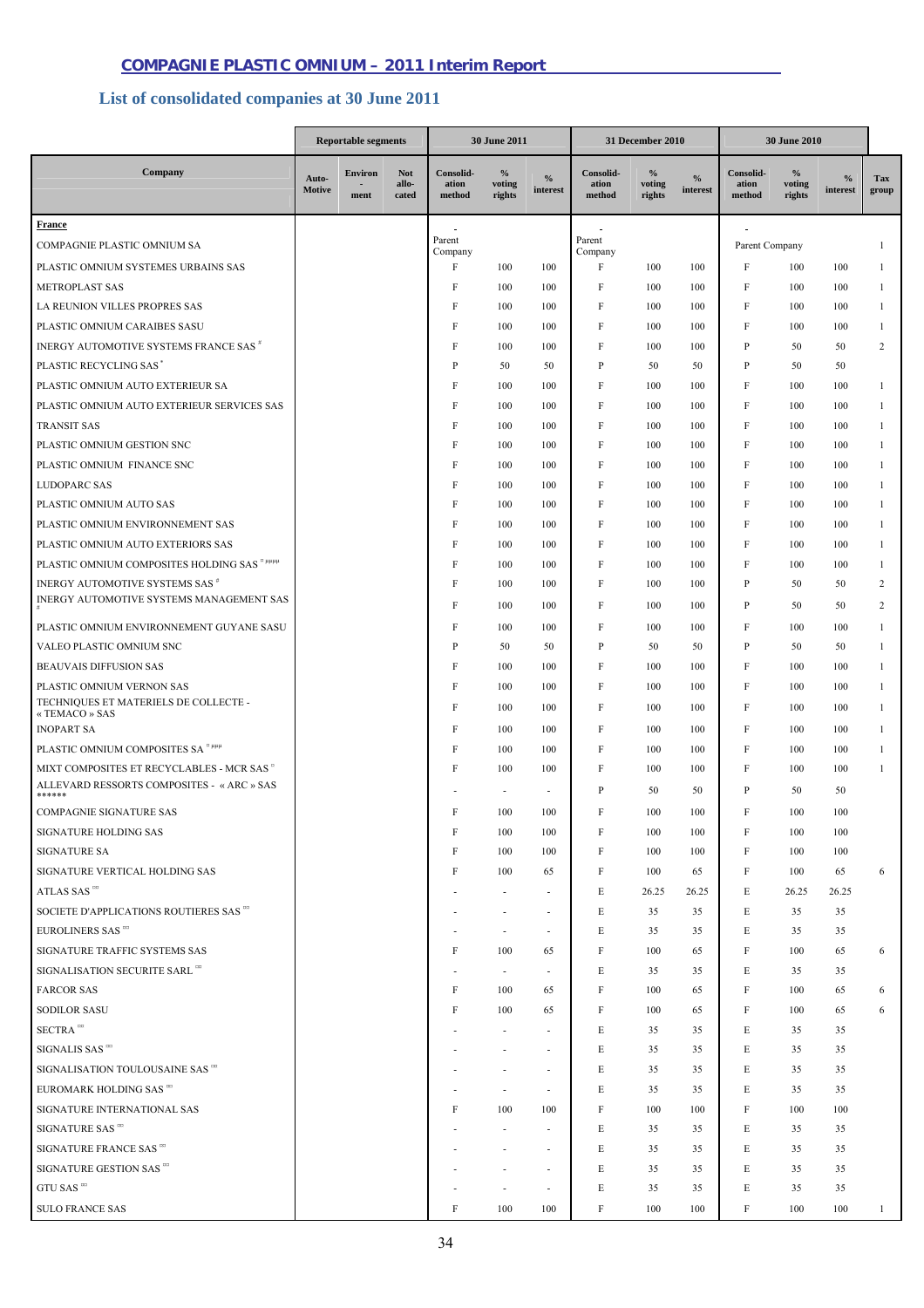| Argentina                                                                       |              |                          |                          |              |       |       |              |        |              |
|---------------------------------------------------------------------------------|--------------|--------------------------|--------------------------|--------------|-------|-------|--------------|--------|--------------|
| INERGY AUTOMOTIVE SYSTEMS ARGENTINA SA <sup>#</sup>                             | F            | 100                      | 100                      | F            | 100   | 100   | P            | 50     | 50           |
| PLASTIC OMNIUM SA                                                               | F            | 100                      | 100                      | F            | 100   | 100   | $\rm F$      | 100    | 100          |
|                                                                                 |              |                          |                          |              |       |       |              |        |              |
|                                                                                 |              |                          |                          |              |       |       |              |        |              |
| <b>Belgium</b>                                                                  | F            | 100                      | 100                      | F            | 100   | 100   | F            | 100    | 100          |
| PLASTIC OMNIUM AUTOMOTIVE NV                                                    |              |                          |                          |              |       |       |              |        |              |
| PLASTIC OMNIUM NV<br>INERGY AUTOMOTIVE SYSTEMS BELGIUM                          | F            | 100                      | 100                      | F            | 100   | 100   | F            | 100    | 100          |
| <b>RESEARCH NV<sup>#</sup></b>                                                  | F            | 100                      | 100                      | F            | 100   | 100   | P            | 50     | 50           |
| INERGY AUTOMOTIVE SYSTEMS BELGIUM SA <sup>#</sup>                               | F            | 100                      | 100                      | F            | 100   | 100   | P            | 50     | 50           |
| DIDIER VANDENWEGHE NV <sup>on</sup>                                             |              | ٠                        | ٠                        | Е            | 35    | 35    | E            | 35     | 35           |
| VANDIPAINT NV <sup>EC</sup>                                                     |              | ٠                        | ٠                        | Е            | 35    | 35    | E            | 35     | 35           |
| <b>SULONV</b>                                                                   | F            | 100                      | 100                      | F            | 100   | 100   | F            | 100    | 100          |
|                                                                                 |              |                          |                          |              |       |       |              |        |              |
| <b>Brazil</b>                                                                   |              |                          |                          |              |       |       |              |        |              |
| INERGY AUTOMOTIVE SYSTEMS DO BRASIL LTDA                                        | F            | 100                      | 100                      | F            | 100   | 100   | P            | 50     | 50           |
|                                                                                 |              |                          |                          |              |       |       |              |        |              |
| PLASTIC OMNIUM DO BRASIL LTDA                                                   | F            | 100                      | 100                      | F            | 100   | 100   | F            | 100    | 100          |
|                                                                                 |              |                          |                          |              |       |       |              |        |              |
| <b>Canada</b>                                                                   |              |                          |                          |              |       |       |              |        |              |
| INERGY AUTOMOTIVE SYSTEMS CANADA INC <sup>#</sup>                               | F            | 100                      | 100                      | F            | 100   | 100   | P            | 50     | 50           |
| <b>HBPO CANADA</b>                                                              | P            | 33.33                    | 33.33                    | P            | 33.33 | 33.33 | P            | 33.33  | 33.33        |
|                                                                                 |              |                          |                          |              |       |       |              |        |              |
| <b>Chile</b>                                                                    |              |                          |                          |              |       |       |              |        |              |
| PLASTIC OMNIUM SA                                                               | F            | 100                      | 100                      | F            | 100   | 100   | $\mathbf{F}$ | 100    | 100          |
|                                                                                 |              |                          |                          |              |       |       |              |        |              |
| China                                                                           |              |                          |                          |              |       |       |              |        |              |
| JIANGSU XIENO AUTOMOTIVE COMPONENTS CO                                          | F            |                          |                          | F            |       |       | $\mathbf{F}$ |        |              |
| <b>LTD</b>                                                                      |              | 60                       | 60                       |              | 60    | 60    |              | 60     | 60           |
| INERGY AUTOMOTIVE SYSTEMS WUHAN CO LTD <sup>#</sup>                             | F            | 100                      | 100                      | F            | 100   | 100   | P            | 50     | 50           |
| YANFENG PO AUTOMOTIVE EXTERIOR SYSTEMS<br>CO LTD                                | P            | 49.95                    | 49.95                    | P            | 49.95 | 49.95 | P            | 49.95  | 49.95        |
| PLASTIC OMNIUM (SHANGHAÏ) BUSINESS                                              | F            | 100                      | 100                      | F            | 100   | 100   | F            | 100    | 100          |
| CONSULTING CO LTD<br>INERGY AUTOMOTIVE SYSTEMS CONSULTING                       |              |                          |                          |              |       |       |              |        |              |
| (BEIJING) CO LTD <sup>#</sup>                                                   | F            | 100                      | 100                      | F            | 100   | 100   | P            | 50     | 50           |
| <b>INERGY AUTOMOTIVE SYSTEMS</b><br>MANUFACTURING (Beijing) CO LTD <sup>#</sup> | F            | 100                      | 100                      | F            | 100   | 100   | P            | 50     | 50           |
| CHONGQING YANFENG PO AE FAWAY CO LTD **                                         | P            | 49.95                    | 49.95                    | P            | 49.95 | 49.95 | P            | 49.95  | 49.95        |
| GUANGZHOU ZHONGXIN YANFENG PO AE TRIM                                           | P            | 49.95                    | 49.95                    | P            | 49.95 | 49.95 | P            | 49.95  | 49.95        |
| CO LTD**<br>CHENGDU FAWAY YANFENG PO **                                         | Е            | 24.48                    | 24.48                    | E            | 24.48 | 24.48 | E            | 24.48  | 24.48        |
| <b>HBPO CHINE</b>                                                               | P            | 33.33                    | 33.33                    | P            | 33.33 | 33.33 | ٠            | $\sim$ | $\mathbf{r}$ |
|                                                                                 |              |                          |                          |              |       |       |              |        |              |
|                                                                                 |              |                          |                          |              |       |       |              |        |              |
| <b>Czech Republic</b>                                                           |              |                          |                          |              |       |       |              |        |              |
| HBPO CZECH S.R.O                                                                | $\mathbf{P}$ | 33.33                    | 33.33                    | $\, {\bf p}$ | 33.33 | 33.33 | $\mathbf{P}$ | 33.33  | 33.33        |
| VODOROVNE DOPRAVNI ZNACENT S.A.R S.R.O OD                                       |              | $\overline{\phantom{a}}$ | $\overline{\phantom{a}}$ | Е            | 35    | 35    | E            | 35     | 35           |
| <b>SULO SRO</b>                                                                 | F            | 100                      | 100                      | F            | 100   | 100   | $\mathbf{F}$ | 100    | 100          |
|                                                                                 |              |                          |                          |              |       |       |              |        |              |
| <b>Germany</b>                                                                  |              |                          |                          |              |       |       |              |        |              |
| PLASTIC OMNIUM GmbH                                                             | F            | 100                      | 100                      | F            | 100   | 100   | $\mathbf{F}$ | 100    | 100          |
| PLASTIC OMNIUM AUTO COMPONENTS GmbH                                             | F            | 100                      | 100                      | F            | 100   | 100   | $\mathbf{F}$ | 100    | 100          |
| PLASTIC OMNIUM ENTSORGUNGSTECHNIK GmbH                                          | F            | 100                      | 100                      | F            | 100   | 100   | $\mathbf{F}$ | 100    | 100          |
| <b>INERGY AUTOMOTIVE SYSTEMS GERMANY GmbH</b>                                   | F            | 100                      | 100                      | F            | 100   | 100   | P            | 50     | 50           |
| HBPO BETEILIGUNGSGESELLSCHAFT mbH                                               | P            | 33.33                    | 33.33                    | P            | 33.33 | 33.33 | P            | 33.33  | 33.33        |
| HBPO GERMANY GmbH                                                               | P            | 33.33                    | 33.33                    | P            | 33.33 | 33.33 | $\mathbf{P}$ | 33.33  | 33.33        |
| HBPO GmbH                                                                       | P            | 33.33                    | 33.33                    | P            | 33.33 | 33.33 | $\, {\bf P}$ | 33.33  | 33.33        |
| <b>BERLACK GmbH</b> <sup>com</sup>                                              |              |                          |                          |              |       |       | E            |        |              |
| SULO VERWALTUNG UND TECHNIK GmbH                                                |              | $\overline{\phantom{a}}$ | $\overline{\phantom{a}}$ | Е            | 35    | 35    |              | 35     | 35           |
| (Signature Verkehrstechnik GmbH)                                                | F            | 100                      | 100                      | F            | 100   | 100   | $\mathbf{F}$ | 100    | 100          |
| SIGNATURE MARKIERTECHNIK GmbH mm                                                |              | $\overline{\phantom{a}}$ | $\sim$                   | E            | 35    | 35    | E            | 35     | 35           |
| SIGNATURE DEUTSCHLAND GmbH                                                      | F            | 100                      | 100                      | F            | 100   | 100   | $\mathbf{F}$ | 100    | 100          |
| ENVICOMP GmbH & Co KG                                                           | F            | 100                      | 100                      | F            | 100   | 100   | $\mathbf{F}$ | 100    | 100          |
| ENVICOMP SYSTEMLOGISTIK VERWARLTUNG                                             | F            | 100                      | 100                      | F            | 100   | 100   | $\rm F$      | 100    | 100          |
| GmbH & Co KG<br>WESTFALIA SPEDITIONSGESELLSCHAFT mbH                            | F            | 100                      | 100                      | F            | 100   | 100   | F            | 100    | 100          |
| SULO EINSENWERK STREUBER & LOHMANN                                              |              |                          |                          |              |       |       |              |        |              |
| GmbH                                                                            | F            | 100                      | 100                      | F            | 100   | 100   | $\mathbf{F}$ | 100    | 100          |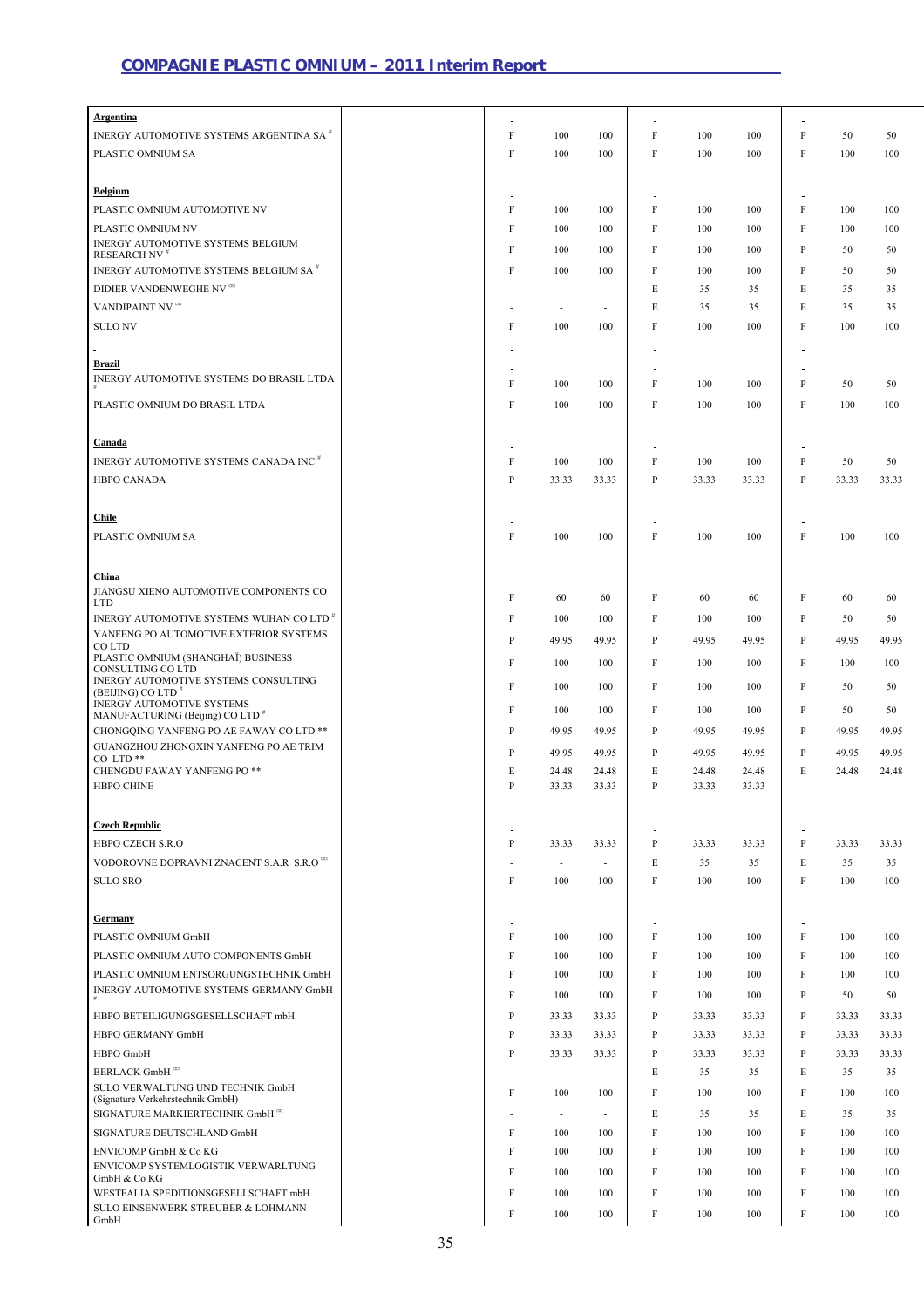| <b>SULO UMWELTTECHNIK GmbH</b>                                            | F           | 100                      | 100                      | F            | 100   | 100   | $\boldsymbol{\mathrm{F}}$ | 100   | 100   |
|---------------------------------------------------------------------------|-------------|--------------------------|--------------------------|--------------|-------|-------|---------------------------|-------|-------|
| SULO UMWELTTECHNIK BETEILIGUNGS GmbH                                      | $\rm F$     | 100                      | 100                      | F            | 100   | 100   | $\mathbf{F}$              | 100   | 100   |
| SULO EMBALLAGEN BETEILIGUNGS GmbH <sup>###</sup>                          |             |                          |                          | F            | 100   | 100   | F                         | 100   | 100   |
| SULO EMBALLAGEN GmbH                                                      | F           | 100                      | 100                      | F            | 100   | 100   | F                         | 100   | 100   |
| PLASTIC OMNIUM URBAN SYSTEMS GmbH                                         | F           | 100                      | 100                      | F            | 100   | 100   | F                         | 100   | 100   |
| EUROMARK DEUTSCHLAND GmbH TI                                              |             | $\sim$                   | $\overline{\phantom{a}}$ | Е            | 35    | 35    | E                         | 35    | 35    |
| PLASTIC OMNIUM COMPOSITES GmbH **                                         | F           | 100                      | 100                      | F            | 100   | 100   |                           |       |       |
| SULO ENTSORGUNGSTECHNIK GmbH **                                           | F           | 100                      | 100                      | F            | 100   | 100   |                           |       |       |
| RMS ROTHERM MASCHINENBAU GmbH ***                                         | F           | 70                       | 70                       |              |       |       |                           |       |       |
|                                                                           |             |                          |                          |              |       |       |                           |       |       |
| <b>Greece</b>                                                             |             |                          |                          |              |       |       |                           |       |       |
| SIGNATURE HELLAS <sup>## 00</sup>                                         |             |                          |                          | E            | 17.50 | 17.50 | E                         | 17.50 | 17.50 |
|                                                                           |             |                          |                          |              |       |       |                           |       |       |
| India                                                                     |             |                          |                          |              |       |       |                           |       |       |
| PLASTIC OMNIUM VARROC PRIVATE LTD                                         | F           | 60                       | 60                       | F            | 60    | 60    | F                         | 60    | 60    |
| INERGY AUTOMOTIVE SYSTEMS INDIA #<br><b>INERGY AUTOMOTIVE SYSTEMS</b>     | F           | 100                      | 100                      | F            | 100   | 100   | P                         | 50    | 50    |
| MANUFACTURING INDIA PVT LTD ** #                                          | F           | 55                       | 55                       | F            | 55    | 55    | P                         | 27.50 | 27.50 |
|                                                                           |             |                          |                          |              |       |       |                           |       |       |
| Ireland<br>INERGY AUTOMOTIVE SYSTEMS REINSURANCE                          |             |                          |                          |              |       |       |                           |       |       |
| <b>LTD</b>                                                                | F           | 100                      | 100                      | F            | 100   | 100   | P                         | 50    | 50    |
| <u>Japan</u>                                                              |             |                          |                          |              |       |       |                           |       |       |
| <b>INERGY AUTOMOTIVE SYSTEMS KK</b> <sup>#</sup>                          | F           | 100                      | 100                      | F            | 100   | 100   | P                         | 50    | 50    |
| <b>HBPO JAPAN</b>                                                         | P           | 33.33                    | 33.33                    | P            | 33.33 | 33.33 | $\mathbf{P}$              | 33.33 | 33.33 |
|                                                                           |             |                          |                          |              |       |       |                           |       |       |
| Mexico                                                                    |             |                          |                          |              |       |       |                           |       |       |
| PLASTIC OMNIUM AUTOMOVIL SA DE CV                                         | F           | 100                      | 100                      | F            | 100   | 100   | F                         | 100   | 100   |
| PLASTIC OMNIUM AUTO EXTERIORES SA DE CV                                   | F           | 100                      | 100                      | F            | 100   | 100   | F                         | 100   | 100   |
| PLASTIC OMNIUM INDUSTRIAL AUTO<br><b>EXTERIORES RAMOS ARIZPE SA DE CV</b> | F           | 100                      | 100                      | F            | 100   | 100   | F                         | 100   | 100   |
| PLASTIC OMNIUM DEL BAJIO SA DE CV                                         | G           | 100                      | 100                      | F            | 100   | 100   | F                         | 100   | 100   |
| INERGY AUTOMOTIVE SYSTEMS MEXICO SA DE<br>$CV^*$                          | F           | 100                      | 100                      | F            | 100   | 100   | P                         | 50    | 50    |
| INOPLAST COMPOSITES SA DE CV                                              | F           | 100                      | 100                      | F            | 100   | 100   | F                         | 100   | 100   |
| INOPLASTIC OMNIUM INDUSTRIAL SA DE CV                                     | F           | 100                      | 100                      | F            | 100   | 100   | F                         | 100   | 100   |
| PLASTIC OMNIUM SISTEMAS URBANOS SA DE CV                                  | F           | 100                      | 100                      | F            | 100   | 100   | F                         | 100   | 100   |
| HBPO MEXICO SA DE CV                                                      | P           | 33.33                    | 33.33                    | P            | 33.33 | 33.33 | P                         | 33.33 | 33.33 |
| PLASTIC OMNIUM MEDIO AMBIENTE SA DE CV                                    | F           | 100                      | 100                      | F            | 100   | 100   | F                         | 100   | 100   |
| PLASTIC OMNIUM TOLUCA SA DE CV **                                         | F           | 100                      | 100                      | F            | 100   | 100   |                           |       |       |
|                                                                           |             |                          |                          |              |       |       |                           |       |       |
| <b>Middle East</b>                                                        |             |                          |                          |              |       |       |                           |       |       |
| <b>INERGY VLA PLASTIRAN<sup>#</sup></b>                                   | $\rm F$     | 51                       | 51                       | $\mathbf{F}$ | 51    | 51    | $\mathbf{P}$              | 25.50 | 25.50 |
|                                                                           |             |                          |                          |              |       |       |                           |       |       |
| <b>Morocco</b><br>INERGY AUTOMOTIVE SYSTEMS MOROCCO ** #                  | $\mathbf F$ | 100                      | 100                      | $\mathbf{F}$ | 100   | 100   | $\mathbf{P}$              | 50    | 50    |
|                                                                           |             |                          |                          |              |       |       |                           |       |       |
| <b>Netherlands</b>                                                        |             |                          |                          |              |       |       |                           |       |       |
| PLASTIC OMNIUM BV                                                         | F           | 100                      | 100                      | F            | 100   | 100   | F                         | 100   | 100   |
| PLASTIC OMNIUM INTERNATIONAL BV                                           | F           | 100                      | 100                      | F            | 100   | 100   | F                         | 100   | 100   |
| SIGNATURE WEGMARKERING BV <sup>on</sup>                                   |             | $\sim$                   |                          | Е            | 35    | 35    | E                         | 35    | 35    |
| <b>SULO BV</b>                                                            | F           | 100                      | 100                      | F            | 100   | 100   | F                         | 100   | 100   |
|                                                                           |             |                          |                          |              |       |       |                           |       |       |
| Poland<br>INERGY AUTOMOTIVE SYSTEMS POLAND Sp.                            |             |                          |                          |              |       |       | $\blacksquare$            |       |       |
| $Z.0.0^*$                                                                 | F           | 100                      | 100                      | F            | 100   | 100   | $\mathbf{P}$              | 50    | 50    |
| PLASTIC OMNIUM AUTO EXTERIORS SP Z.O.O                                    | F           | 100                      | 100                      | F            | 100   | 100   | F                         | 100   | 100   |
| SULO Sp. Z.O.O                                                            | F           | 100                      | 100                      | F            | 100   | 100   | F                         | 100   | 100   |
| <b>Portugal</b>                                                           |             |                          |                          |              |       |       |                           |       |       |
| PLASTIC OMNIUM SA <sup>###</sup>                                          |             |                          |                          | F            | 100   | 100   | $\sim$<br>F               | 100   | 100   |
|                                                                           |             |                          |                          |              |       |       |                           |       |       |
| Romania                                                                   |             |                          |                          |              |       |       |                           |       |       |
| <b>INERGY AUTOMOTIVE SYSTEMS ROMANIA</b> <sup>#</sup>                     | F           | 100                      | 100                      | F            | 100   | 100   | P                         | 50    | 50    |
| SIGNATURE SEMNALIZARE ROUMANIE <sup>®</sup>                               |             | $\overline{\phantom{a}}$ | $\overline{a}$           | Е            | 34.88 | 34.88 | E                         | 34.88 | 34.88 |
|                                                                           |             |                          |                          |              |       |       |                           |       |       |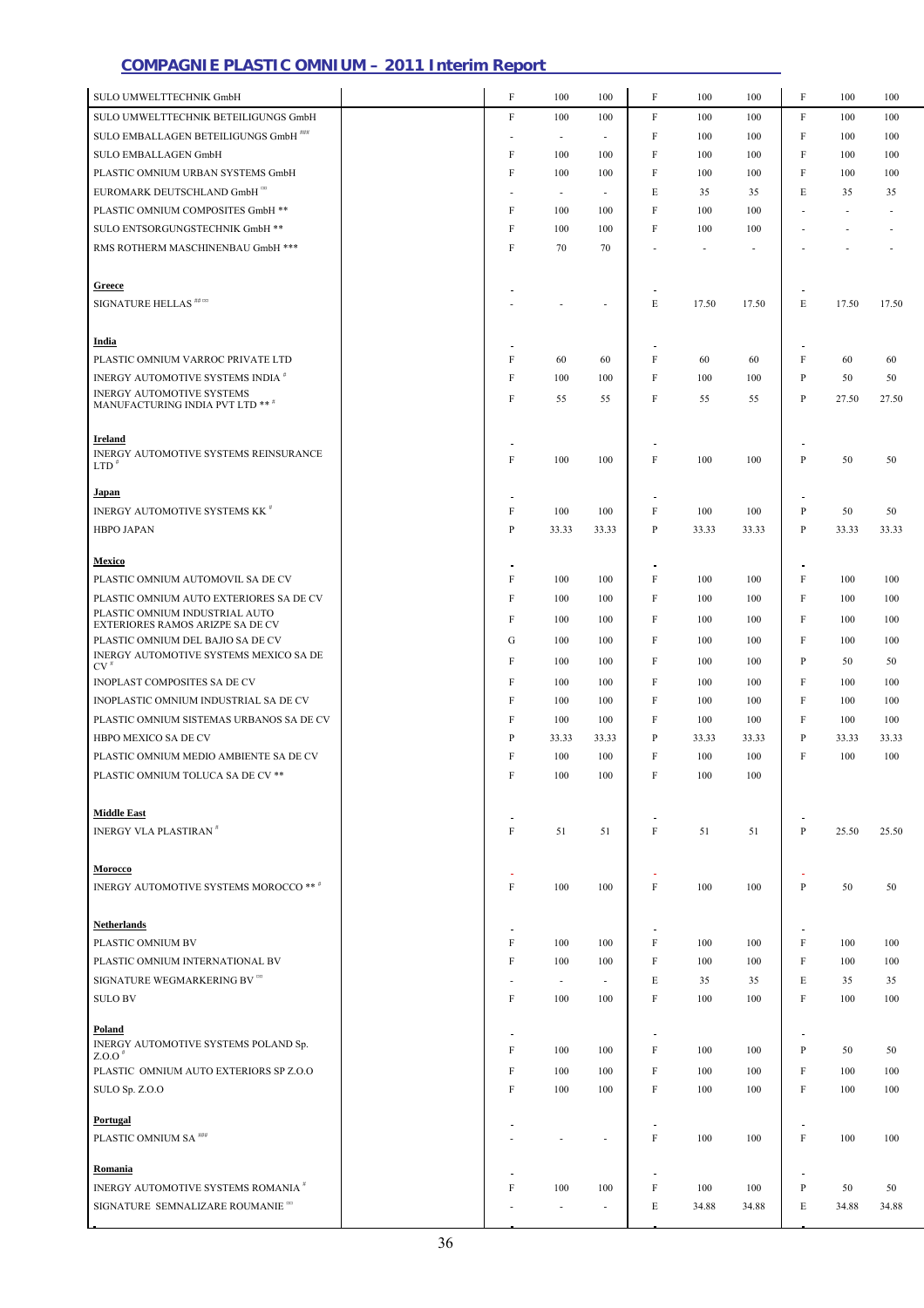| <b>Russia</b>                                                   |                           |                          |                          |                           |       |       |                           |       |       |
|-----------------------------------------------------------------|---------------------------|--------------------------|--------------------------|---------------------------|-------|-------|---------------------------|-------|-------|
| <b>INERGY RUSSIA</b> <sup>#</sup>                               | F                         | 100                      | 100                      | F                         | 100   | 100   | $\mathbf{P}$              | 50    | 50    |
|                                                                 |                           |                          |                          |                           |       |       |                           |       |       |
| <b>Singapore</b>                                                |                           |                          |                          |                           |       |       |                           |       |       |
| SULO ENVIRONMENTAL SYSTEMS PTE Ltd                              | F                         | 100                      | 100                      | F                         | 100   | 100   | F                         | 100   | 100   |
|                                                                 |                           |                          |                          |                           |       |       |                           |       |       |
| Slovakia                                                        |                           |                          |                          |                           |       |       |                           |       |       |
| PLASTIC OMNIUM AUTO EXTERIORS S.R.O.                            | F                         | 100                      | 100                      | F                         | 100   | 100   | F                         | 100   | 100   |
| INERGY AUTOMOTIVE SYSTEMS SLOVAQUIA<br>S.R.O.                   | F                         | 100                      | 100                      | F                         | 100   | 100   | P                         | 50    | 50    |
| HBPO SLOVAKIA S.R.O                                             | P                         | 33.33                    | 33.33                    | P                         | 33.33 | 33.33 | $\mathbf{P}$              | 33.33 | 33.33 |
|                                                                 |                           |                          |                          |                           |       |       |                           |       |       |
| <b>South Africa</b>                                             |                           |                          |                          |                           |       |       | $\sim$                    |       |       |
| INERGY AUTOMOTIVE SYSTEMS SOUTH AFRICA<br>LTD <sup>'</sup>      | F                         | 100                      | 100                      | F                         | 100   | 100   | $\mathbf{P}$              | 50    | 50    |
| PLASTIC OMNIUM URBAN SYSTEMS (Pty) LTD<br>*****                 | F                         | 100                      | 100                      | F                         | 100   | 100   | F                         | 100   | 100   |
|                                                                 |                           |                          |                          |                           |       |       |                           |       |       |
|                                                                 |                           |                          |                          |                           |       |       |                           |       |       |
| <b>South Korea</b>                                              |                           |                          |                          |                           |       |       |                           |       |       |
| SAMLIP HBPO COREE DU SUD                                        | P                         | 16.67                    | 16.67                    | P                         | 16.67 | 16.67 | $\mathbf{P}$              | 16.67 | 16.67 |
| HBPO COREE DU SUD                                               | P                         | 33.33                    | 33.33                    | P                         | 33.33 | 33.33 | $\mathbf{P}$              | 33.33 | 33.33 |
| INERGY AUTOMOTIVE SYSTEMS CO LTD <sup>#</sup>                   | F                         | 100                      | 100                      | F                         | 100   | 100   | $\mathbf{P}$              | 50    | 50    |
|                                                                 |                           |                          |                          |                           |       |       |                           |       |       |
| <b>Spain</b>                                                    |                           |                          |                          |                           |       |       |                           |       |       |
| COMPANIA PLASTIC OMNIUM SA                                      | F                         | 100                      | 100                      | F                         | 100   | 100   | F                         | 100   | 100   |
| PLASTIC OMNIUM EQUIPAMIENTOS EXTERIORES<br>SA                   | F                         | 100                      | 100                      | F                         | 100   | 100   | F                         | 100   | 100   |
| PLASTIC OMNIUM SISTEMAS URBANOS SA                              | F                         | 100                      | 100                      | F                         | 100   | 100   | F                         | 100   | 100   |
| INERGY AUTOMOTIVE SYSTEMS VALLADOLID SL                         | F                         | 100                      | 100                      | F                         | 100   | 100   | P                         | 50    | 50    |
| INERGY AUTOMOTIVE SYSTEMS SPAIN SA                              |                           |                          |                          |                           |       |       |                           |       |       |
| $(Arevalo/Vigo)$ <sup>#</sup>                                   | F                         | 100                      | 100                      | F                         | 100   | 100   | P                         | 50    | 50    |
| VALEO PLASTIC OMNIUM SL                                         | P                         | 50                       | 50                       | $\mathbf{P}$              | 50    | 50    | $\mathbf{P}$              | 50    | 50    |
| JUEGOS LUDOPARC SL <sup>HH</sup>                                |                           |                          |                          | F                         | 100   | 100   | F                         | 100   | 100   |
| <b>INOPLAST SA</b>                                              | F                         | 100                      | 100                      | F                         | 100   | 100   | F                         | 100   | 100   |
| <b>HBPO IBERIA SL</b>                                           | P                         | 33.33                    | 33.33                    | P                         | 33.33 | 33.33 | $\mathbf{P}$              | 33.33 | 33.33 |
| SIGNATURE SENALIZACION SA                                       | F                         | 100                      | 65                       | F                         | 100   | 65    | F                         | 100   | 65    |
| HBPO ESPAGNE AUTOMOVIL SL                                       | P                         | 33.33                    | 33.33                    | $\mathbf{P}$              | 33.33 | 33.33 | $\mathbf{P}$              | 33.33 | 33.33 |
| PLASTIC OMNIUM COMPONENTES EXTERIORES SL<br>****                | F                         | 100                      | 100                      | F                         | 100   | 100   |                           |       |       |
|                                                                 |                           |                          |                          |                           |       |       |                           |       |       |
| Sweden                                                          |                           |                          |                          |                           |       |       |                           |       |       |
| PLASTIC OMNIUM AB                                               | F                         | 100                      | 100                      | F                         | 100   | 100   | F                         | 100   | 100   |
|                                                                 |                           |                          |                          |                           |       |       |                           |       |       |
| Switzerland                                                     |                           |                          |                          |                           |       |       |                           |       |       |
| PLASTIC OMNIUM AG                                               | F                         | 100                      | 100                      | F                         | 100   | 100   | F                         | 100   | 100   |
| PLASTIC OMNIUM RE AG                                            | F                         | 100                      | 100                      | F                         | 100   | 100   | F                         | 100   | 100   |
| SIGNAL AG <sup><math>\mu</math></sup>                           | F                         | 50                       | 32.50                    | F                         | 50    | 32.50 | F                         | 50    | 32.50 |
|                                                                 |                           |                          |                          |                           |       |       |                           |       |       |
| <b>Thailand</b>                                                 |                           |                          |                          |                           |       |       |                           |       |       |
| INERGY AUTOMOTIVE SYSTEMS (THAILAND) LTD                        | $\boldsymbol{\mathrm{F}}$ | 100                      | 100                      | $\boldsymbol{\mathrm{F}}$ | 100   | 100   | $\, {\bf p}$              | 50    | 50    |
|                                                                 |                           |                          |                          |                           |       |       |                           |       |       |
| <b>Turkey</b>                                                   |                           |                          |                          |                           |       |       |                           |       |       |
| B.P.O. AS'''                                                    | F                         | 49.98                    | 49.98                    | F                         | 49.98 | 49.98 | F                         | 50    | 49.98 |
| SIGNATEKMA <sup>cc</sup>                                        |                           | $\overline{\phantom{a}}$ | $\overline{\phantom{a}}$ | Е                         | 17.50 | 17.50 | E                         | 17.50 | 17.50 |
|                                                                 |                           |                          |                          |                           |       |       | $\sim$                    |       |       |
| <b>United Kingdom</b><br>PERFORMANCE PLASTICS PRODUCTS - 3P LTD | F                         | 100                      | 100                      | F                         | 100   | 100   | F                         | 100   | 100   |
| PLASTIC OMNIUM AUTOMOTIVE LTD                                   | $\rm F$                   | 100                      | 100                      | F                         | 100   | 100   | $\boldsymbol{\mathrm{F}}$ | 100   | 100   |
| PLASTIC OMNIUM LTD                                              | F                         | 100                      | 100                      | F                         | 100   | 100   | F                         | 100   | 100   |
| PLASTIC OMNIUM URBAN SYSTEMS LTD                                | F                         | 100                      | 100                      | F                         | 100   | 100   | F                         | 100   | 100   |
| INERGY AUTOMOTIVE SYSTEMS UK LTD <sup>#</sup>                   | F                         | 100                      | 100                      | F                         | 100   | 100   | $\, {\bf p}$              | 50    | 50    |
| SIGNATURE LTD                                                   | $\rm F$                   | 100                      | 65                       | $\boldsymbol{\mathrm{F}}$ | 100   | 65    | F                         | 100   | 65    |
| <b>SULO MGB LTD</b>                                             | F                         | 100                      | 100                      | F                         | 100   | 100   | F                         | 100   | 100   |
| HBPO UK                                                         | P                         | 33.33                    | 33.33                    | $\mathbf{P}$              | 33.33 | 33.33 | $\mathbf{P}$              | 33.33 | 33.33 |
| POST & COLUMN COMPANY LTD****                                   | F                         | 100                      | 65                       | $\boldsymbol{\mathrm{F}}$ | 100   | 65    | F                         | 100   | 65    |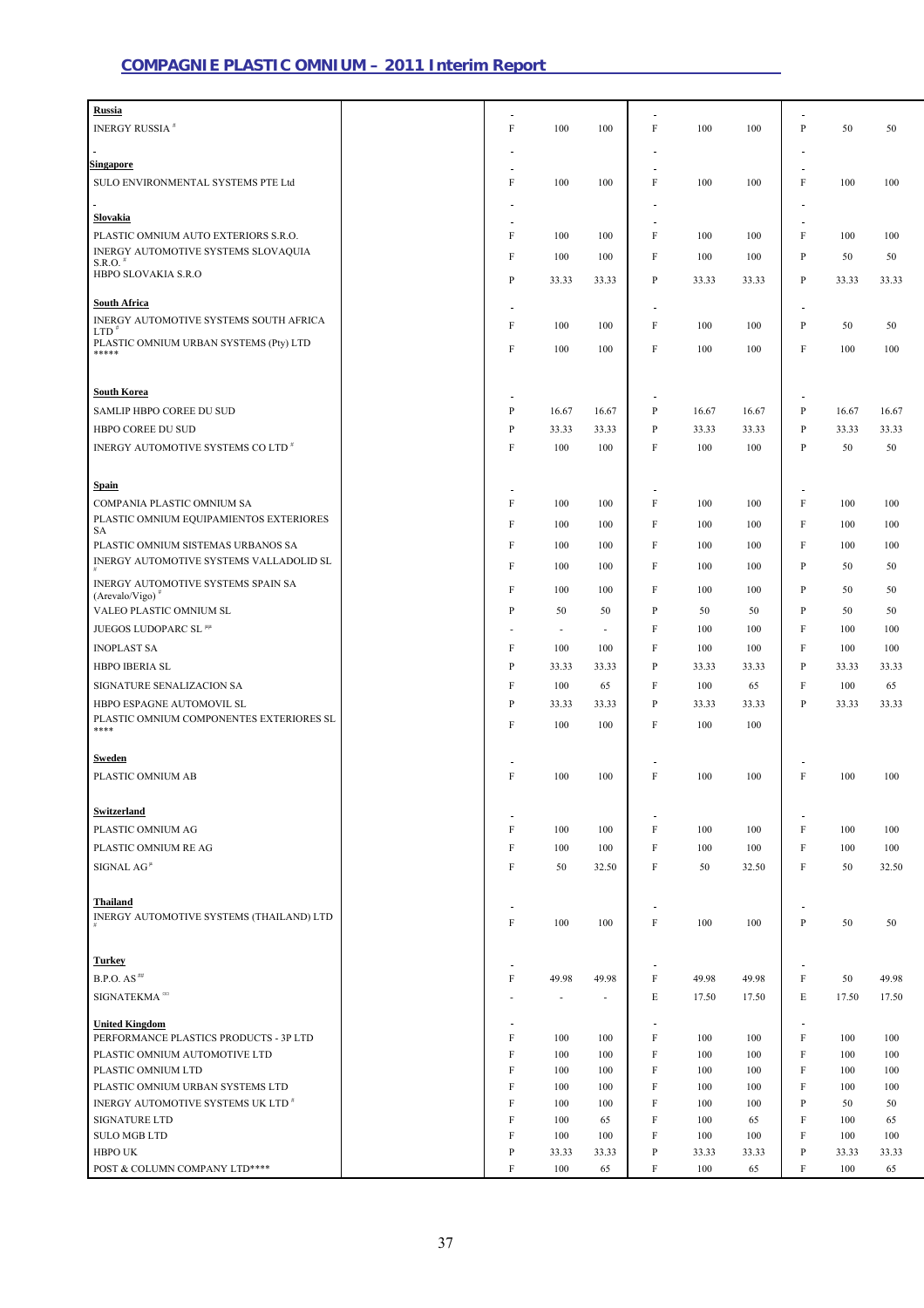| <b>United States</b>                             |       |       |   |       |       |       |       |
|--------------------------------------------------|-------|-------|---|-------|-------|-------|-------|
| EPSCO INTERNATIONAL INC. ###                     |       |       |   | 100   | 100   | 100   | 100   |
| PLASTIC OMNIUM AUTO EXTERIORS LLC                | 100   | 100   |   | 100   | 100   | 100   | 100   |
| PERFORMANCE PLASTICS PRODUCTS - 3 P INC.         | 100   | 100   |   | 100   | 100   | 100   | 100   |
| PLASTIC OMNIUM INC.                              | 100   | 100   |   | 100   | 100   | 100   | 100   |
| PLASTIC OMNIUM INDUSTRIES INC.                   | 100   | 100   |   | 100   | 100   | 100   | 100   |
| INERGY AUTOMOTIVE SYSTEMS (USA) LLC <sup>#</sup> | 100   | 100   |   | 100   | 100   | 50    | 50    |
| PLASTIC OMNIUM AUTOMOTIVE SERVICES INC.          | 100   | 100   | F | 100   | 100   | 100   | 100   |
| HBPO NORTH AMERICA INC.                          | 33.33 | 33.33 | P | 33.33 | 33.33 | 33.33 | 33.33 |
| INERGY AUTOMOTIVE SYSTEMS HOLDING INC. #         | 100   | 100   |   | 100   | 100   | 50    | 50    |

#### Consolidation method and notes:

F: Full consolidation

P: Proportionate consolidation

E: Equity method

Movements during the period:

\*Companies reclassified to a different reportable segment in 2010 \*\* Companies newly-formed and/or in start-up phase in 2010 \*\*\* Companies acquired in first-half 2011 \*\*\*\* Companies acquired in 2010 \*\*\*\*\* Companies divested in first-half 2011 \*\*\*\*\*\*\*Companies divested in 2010 ¤Companies whose name was changed in 2011 ¤¤Companies that were deconsolidated in 2011 (effective as of 1 January) and reclassified as assets held for sale #Companies in which the Group acquired a controlling interest in 2010 ##Change in consolidation method and/or percentage in 2010 ###Companies liquidated in 2010 ####Companies liquidated in 2011 µCompany that consolidates the financial statements of Segnaletica Mordasini acquired in 2009 µµCompany merged in 2010 µµµInoplast SA has been renamed Plastic Omnium Composites SA µµµµInoplastic Omnium SAS has been renamed Plastic Omnium Composites Holding SAS

Tax groups:

1France Plastic Omnium 2France Inergy 3Signature Germany 4Spain 5United States 6Signature Vertical Holding 7Netherlands 8 United Kingdom 9 Plastic Omnium Germany 10Mexico Euro 11Inoplast Composites SA de CV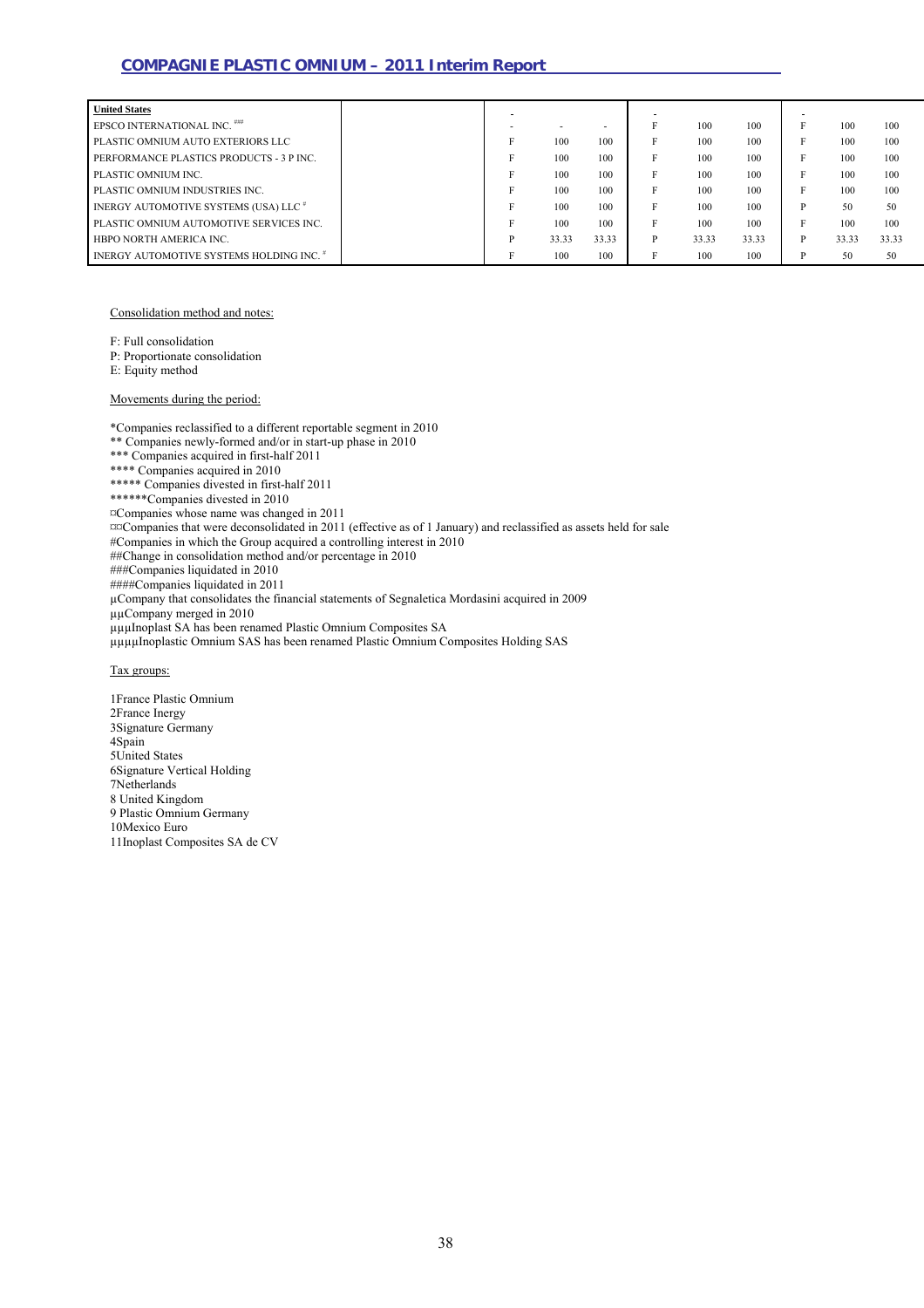# **COMPAGNIE PLASTIC OMNIUM**

Incorporated in France with limited liability and issued capital of  $€8,998,745$ Registered office: 19 avenue Jules Carteret, 69007 Lyon (France) Lyon Companies Register 955 512 611

# **Statutory Auditors' Review Report on the Interim Financial Information**

For the six months ended 30 June 2011

**ERNST & YOUNG AUDIT MAZARS**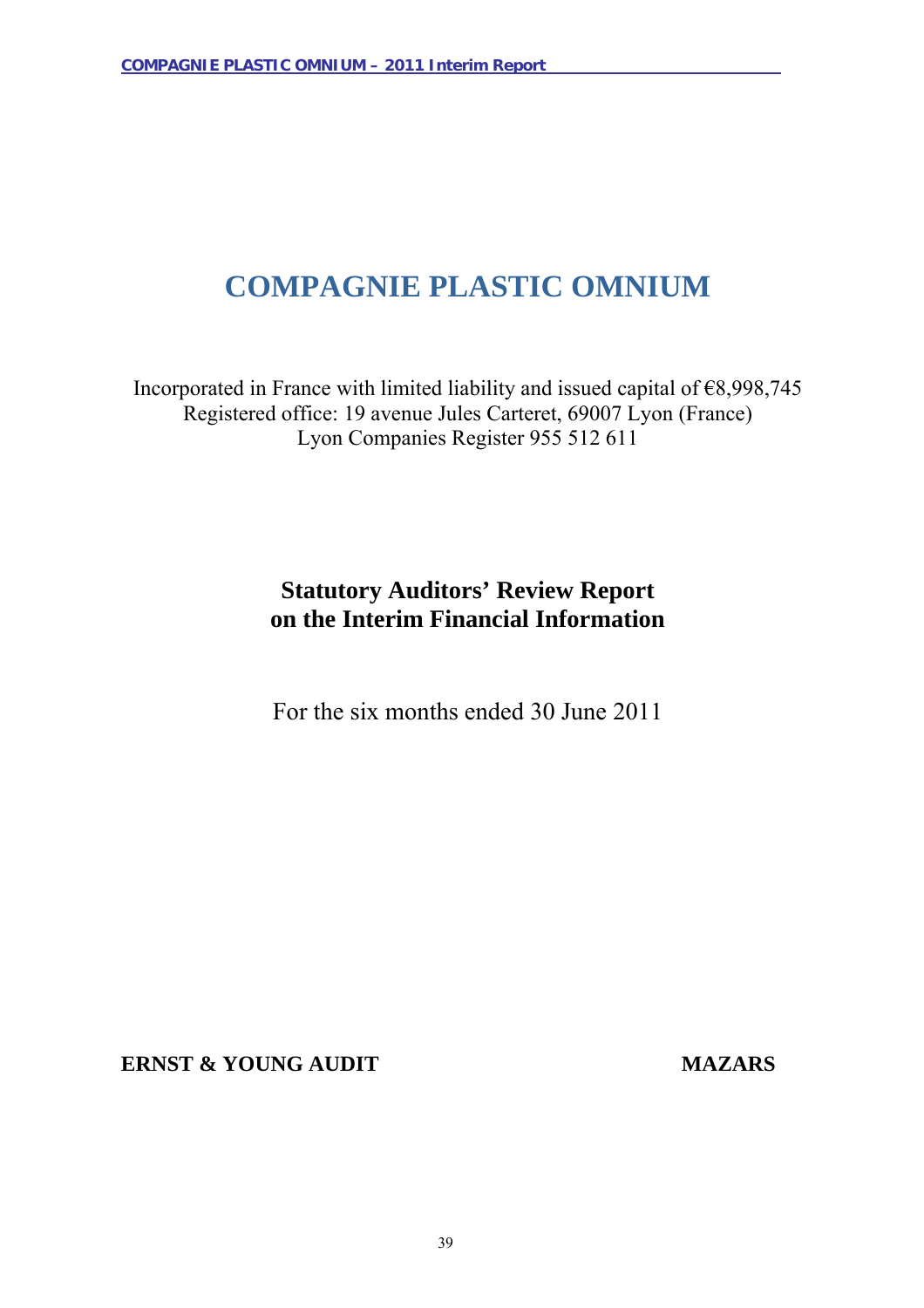#### **Compagnie Plastic Omnium**

**Statutory Auditors' Review Report on the 2011 Interim Financial Information** 

Interim Consolidated Financial Statements

For the six months ended 30 June 2011

To the Shareholders,

In compliance with the assignment entrusted to us by your Shareholders' Meeting and in accordance with the requirements of article L. 451-1-2 III of the French Monetary and Financial Code (*Code monétaire et financier*), we hereby report to you on:

The review of the accompanying condensed interim consolidated financial statements of Compagnie Plastic Omnium for the six months ended 30 June 2011;

The verification of the information contained in the interim management report.

These condensed interim consolidated financial statements are the responsibility of the Board of Directors. Our role is to express a conclusion on these financial statements based on our review.

#### **I. Conclusion on the financial statements**

We conducted our review in accordance with professional standards applicable in France.

A review of interim financial information consists of making inquiries, primarily of the persons responsible for financial and accounting matters, and applying analytical procedures. A review is substantially less in scope than an audit conducted in accordance with professional standards applicable in France and therefore provides moderate assurance, below that which would result from an audit, as to whether the financial statements, taken as a whole, are free from material misstatement.

Based on our review, nothing has come to our attention that causes us to believe that the accompanying condensed interim consolidated financial statements have not been prepared, in all material respects, in accordance with IAS 34 – "Interim Financial Reporting", as adopted by the European Union.